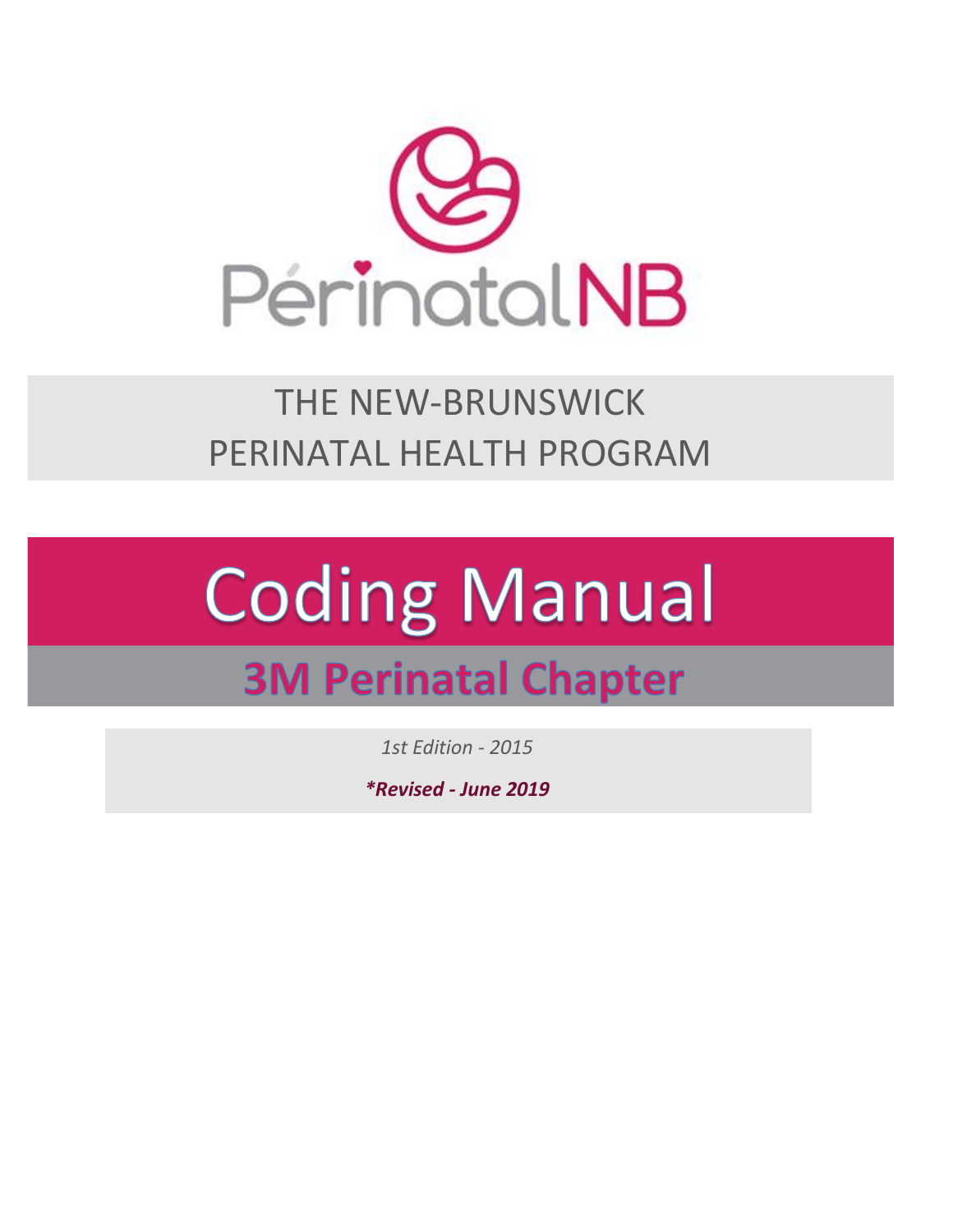# **Reproductive Chapter**

| $\bullet$ | Pregnancy Outcome                     | 8   |
|-----------|---------------------------------------|-----|
| $\bullet$ | Termination of Pregnancy              | 8   |
| $\bullet$ | Number of Babies at Birth/Termination | - 9 |

# **Mother's Information Chapter**

|                                 | 10 |
|---------------------------------|----|
|                                 | 10 |
|                                 | 10 |
|                                 | 11 |
|                                 | 11 |
|                                 | 12 |
|                                 | 12 |
|                                 | 12 |
| Smoked Before Pregnancy         | 13 |
|                                 | 13 |
|                                 | 14 |
|                                 | 14 |
|                                 | 14 |
|                                 | 15 |
|                                 | 15 |
| Alcohol Use Before Pregnancy    | 15 |
| Alcohol Intake Before Pregnancy | 16 |
| Alcohol Use During Pregnancy    | 16 |
| Alcohol Intake During Pregnancy | 17 |
|                                 | 17 |
|                                 | 18 |
|                                 | 18 |
|                                 | 19 |
|                                 | 19 |
| Pregnancy on Contraceptive      | 19 |
|                                 | 19 |

# **Previous OBS History Chapter**

|           |                                                                                              | 20 |
|-----------|----------------------------------------------------------------------------------------------|----|
|           |                                                                                              | 20 |
|           |                                                                                              | 20 |
| $\bullet$ |                                                                                              | 20 |
| $\bullet$ | Number of Pre-Term Births. $\ldots$ . $\ldots$ . $\ldots$ . $\ldots$ . $\ldots$ . $\ldots$ . | 21 |
|           | Number of Previous Spontaneous Abortions                                                     | 21 |
|           | Number of Previous Therapeutic Abortions.                                                    | 21 |
|           |                                                                                              | 21 |
|           | Previous High Birth Weight                                                                   | 22 |
|           |                                                                                              | 22 |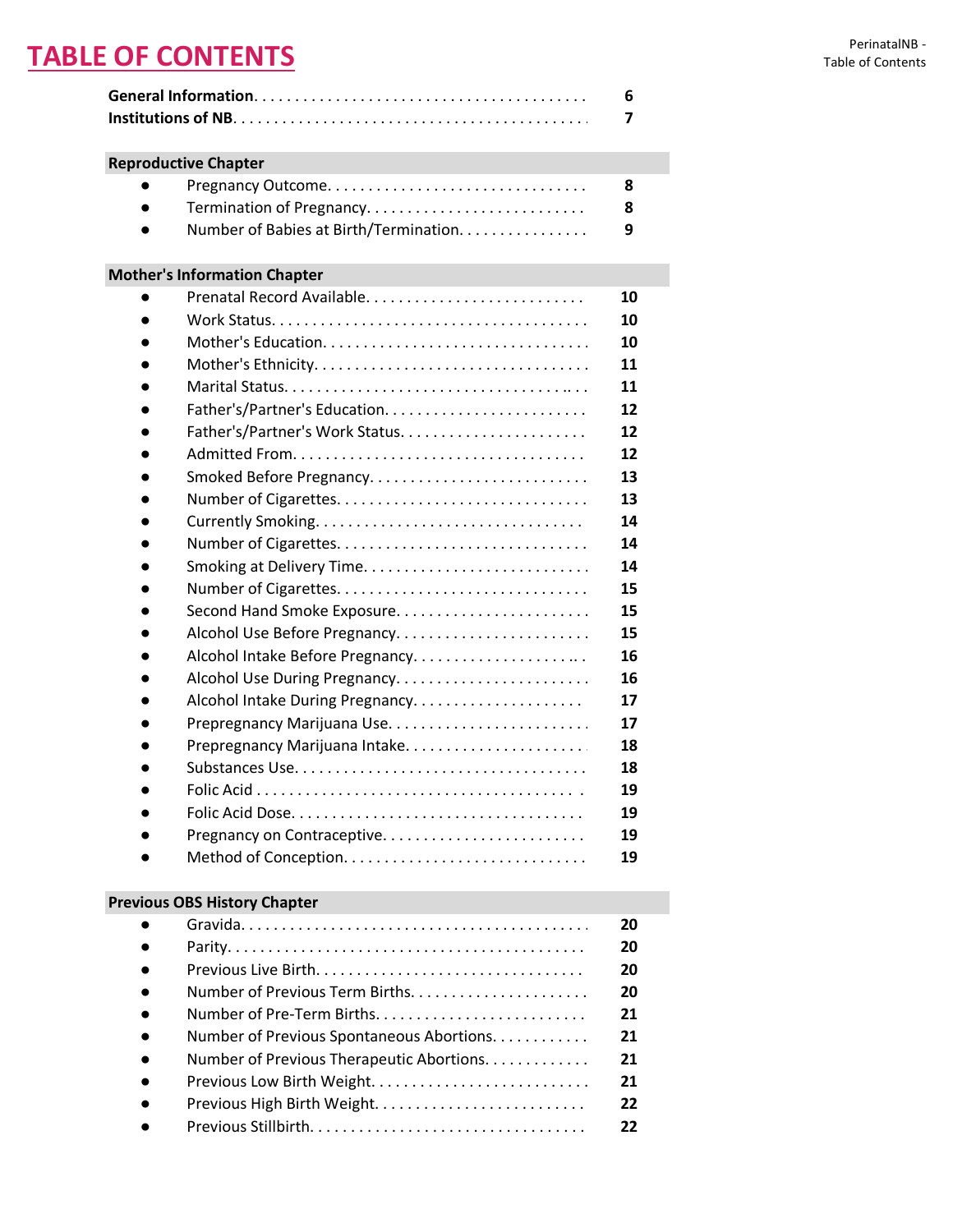| $\bullet$ |                       | 22 |
|-----------|-----------------------|----|
| $\bullet$ |                       | 22 |
| $\bullet$ |                       | 22 |
| $\bullet$ |                       | 23 |
| $\bullet$ |                       | 23 |
| $\bullet$ |                       | 23 |
| $\bullet$ | First Ultrasound Date | 23 |
|           |                       |    |

# **Details of First Trimester Ultrasound**

|  | - 23 |
|--|------|
|  |      |
|  | -24  |
|  | - 24 |
|  |      |

# **Medical Risk Factors**

|                           | 25 |
|---------------------------|----|
|                           | 25 |
|                           | 25 |
|                           | 26 |
|                           | 26 |
|                           | 26 |
|                           | 27 |
|                           | 27 |
| Preeclampsia In Pregnancy | 27 |
|                           | 27 |
|                           | 28 |
|                           | 28 |

# **Labor and Delivery Chapter**

|           |                                     | 29 |
|-----------|-------------------------------------|----|
| $\bullet$ |                                     | 29 |
| $\bullet$ |                                     | 30 |
| $\bullet$ |                                     | 30 |
| $\bullet$ |                                     | 30 |
| $\bullet$ |                                     | 31 |
| $\bullet$ |                                     | 31 |
| $\bullet$ |                                     | 32 |
| $\bullet$ |                                     | 32 |
| $\bullet$ |                                     | 33 |
| $\bullet$ |                                     | 33 |
| $\bullet$ | Membrane Rupture Date/Time          | 33 |
| $\bullet$ | Spontaneous (Rupture of Membranes). | 34 |
| $\bullet$ |                                     | 34 |
| $\bullet$ |                                     | 34 |
|           |                                     | 34 |
|           |                                     | 35 |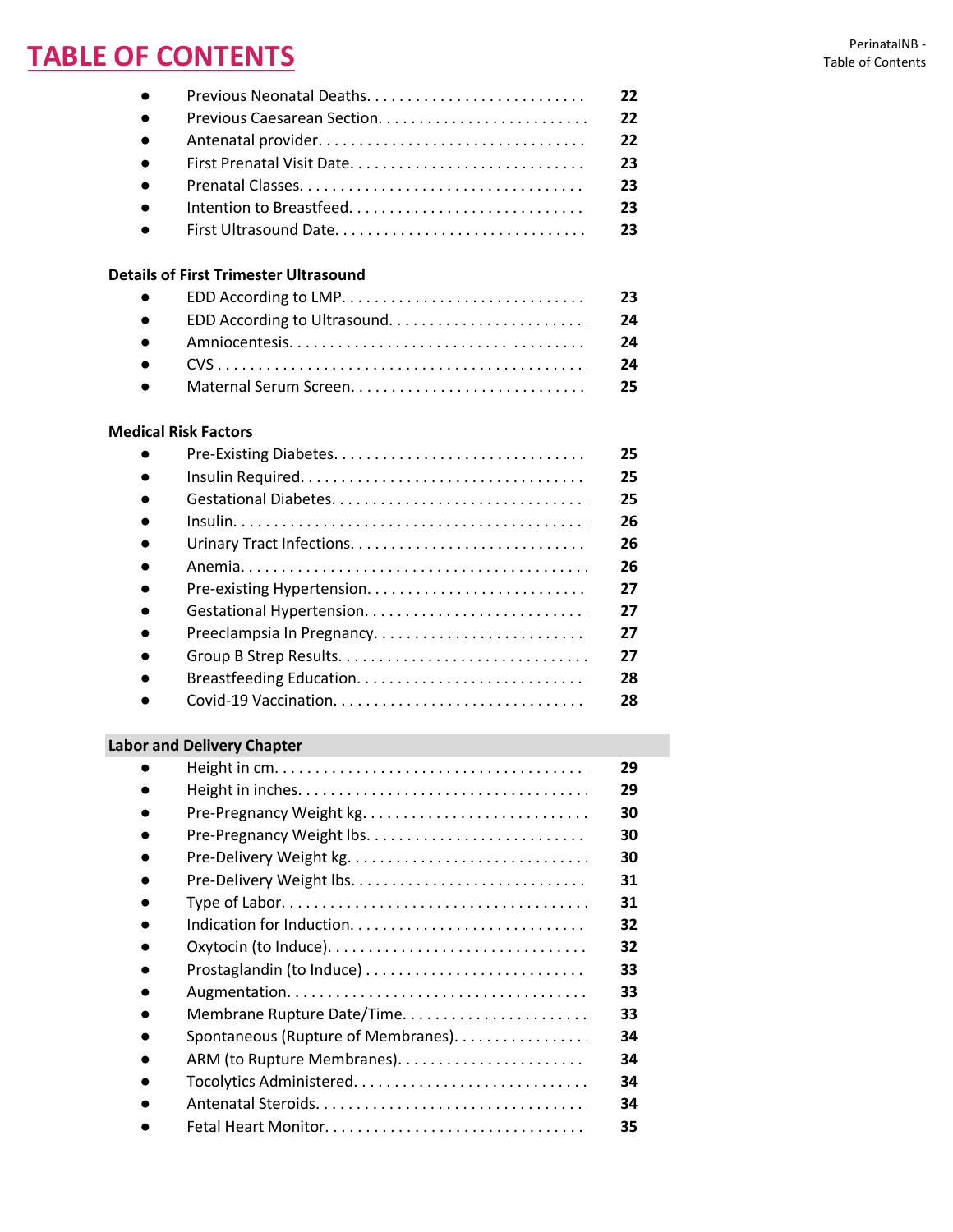|           |                                         | 35 |
|-----------|-----------------------------------------|----|
| $\bullet$ |                                         | 36 |
| $\bullet$ |                                         | 37 |
| $\bullet$ |                                         | 37 |
| $\bullet$ |                                         | 38 |
| $\bullet$ | First Stage of Labor Date/Time          | 38 |
| $\bullet$ | Unknown First Stage Labor Date/Time     | 38 |
| $\bullet$ | Second Stage of Labor Date/Time         | 38 |
| $\bullet$ | Unknown Second Stage of Labor Date/Time | 38 |
|           |                                         | 39 |
|           |                                         |    |

# **Neonate Chapter**

# **Perinatal Results**

|                       | 40 |
|-----------------------|----|
|                       | 40 |
|                       | 40 |
|                       | 41 |
|                       | 41 |
|                       | 41 |
|                       | 42 |
|                       | 42 |
|                       | 42 |
|                       | 42 |
| Apgar Score 1 minute  | 42 |
| Apgar Score 5 minutes | 43 |
|                       | 43 |
|                       | 43 |

# **Abnormal Condition of Newborn**

| $\bullet$ |                                     | 43 |
|-----------|-------------------------------------|----|
| $\bullet$ | Bronchopulmonary Dysplasia 28 days  | 44 |
| $\bullet$ | Bronchopulmonary Dysplasia 36 weeks | 44 |
| $\bullet$ |                                     | 45 |
| $\bullet$ |                                     | 45 |
| $\bullet$ |                                     | 45 |
| $\bullet$ |                                     | 46 |

# **Stillborn Cases**

|--|--|--|

# **Project 400 - Infant Feeding Form OLD FORM**

| $\bullet$ |                                           | 47 |  |
|-----------|-------------------------------------------|----|--|
| $\bullet$ | First Feeding after birth                 | 47 |  |
| $\bullet$ | Feeding From Birth to Discharge/Transfer  | 47 |  |
| $\bullet$ |                                           | 47 |  |
| $\bullet$ |                                           | 47 |  |
|           | is at 400 linfant Faceling Fours NEW FODM |    |  |

# **Project 400 - Infant Feeding Form NEW FORM**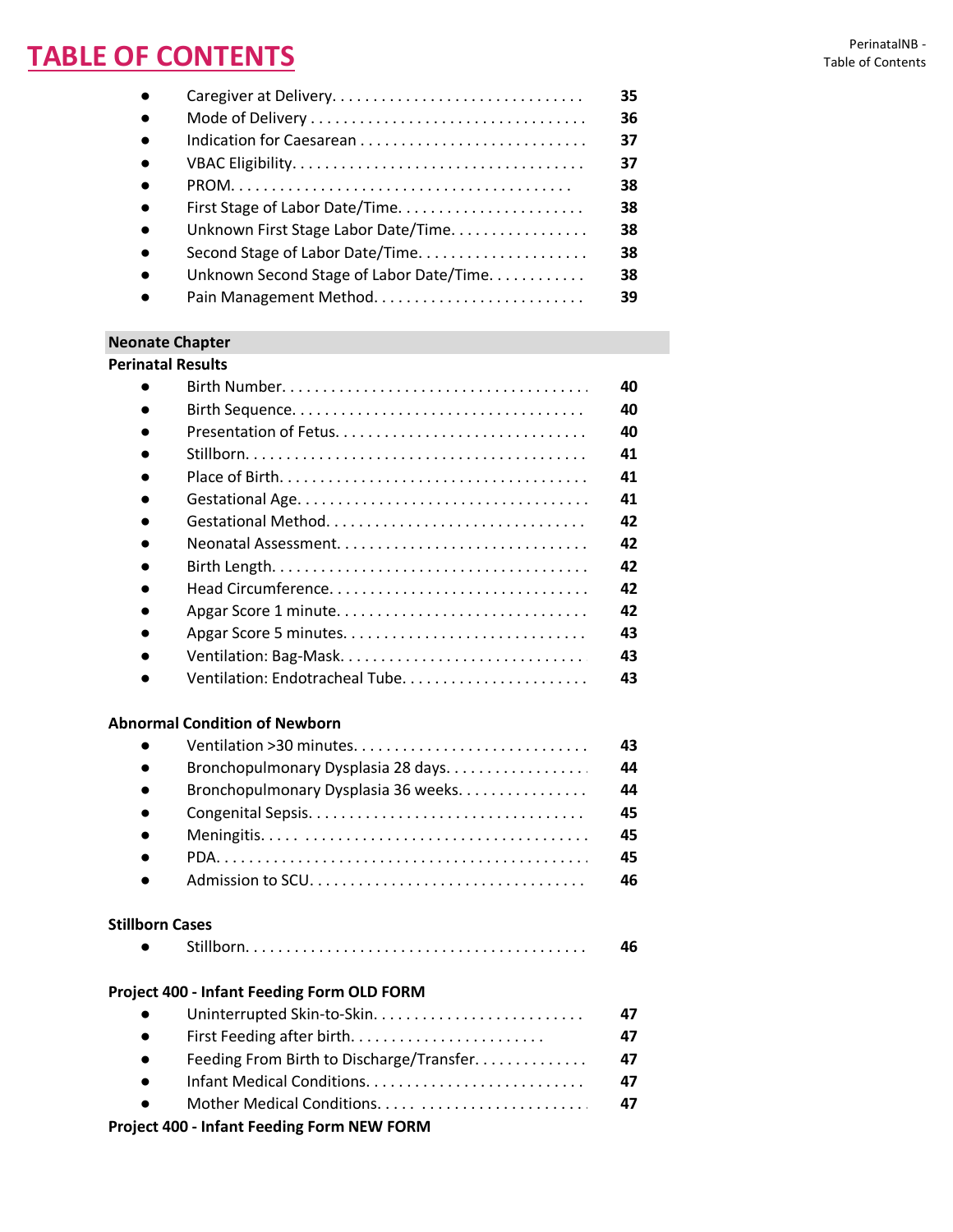| $\bullet$ |                                            | 48 |
|-----------|--------------------------------------------|----|
| $\bullet$ | Breastmilk During Hospital Stay            | 48 |
| $\bullet$ | Feeding From Birth to Discharge/Transfer   | 48 |
| $\bullet$ | Breastmilk at Discharge/Transfer           | 48 |
| $\bullet$ | Medical Conditions Affecting Infant/Mother | 48 |

# **Midwifery Care Record - Maternal**

|           | Date of First Prenatal Visit (Midwife).           | 49 |
|-----------|---------------------------------------------------|----|
| $\bullet$ |                                                   | 49 |
| $\bullet$ | Intended Place of Birth During Prenatal Period    | 49 |
| $\bullet$ | Intended Place of Birth at Onset of Active Labour | 49 |
| $\bullet$ |                                                   | 49 |
| $\bullet$ |                                                   | 49 |
| $\bullet$ |                                                   | 50 |
| $\bullet$ |                                                   | 50 |
| $\bullet$ | Transfer to Hospital Using EMS During Home Birth  | 50 |
| $\bullet$ | Transfer to Hospital During Home Birth.           | 50 |
| $\bullet$ |                                                   | 50 |
| $\bullet$ | Second Attendant During a Home Birth              | 50 |
| $\bullet$ | Transfer of Care to Another Care Provider.        | 51 |
| $\bullet$ |                                                   | 51 |
| $\bullet$ | Consultation with Another Care Provider           | 51 |
| $\bullet$ | Leave Midwifery Care During Pregnancy             | 51 |
| $\bullet$ |                                                   | 51 |
| $\bullet$ |                                                   | 52 |
|           | Date of Discharge From Midwifery Care.            | 52 |

# **Midwifery Care Record - Infant**

| $\bullet$ |                                                                           | 53 |
|-----------|---------------------------------------------------------------------------|----|
| $\bullet$ |                                                                           | 53 |
| $\bullet$ | Infant Experience Any of the Following Condition                          | 53 |
| $\bullet$ | Mother Experience Any of the Following Condition                          | 53 |
| $\bullet$ | Feeding From Birth to Discharge Midwife                                   | 54 |
| $\bullet$ |                                                                           | 54 |
| $\bullet$ | Transfer of Care to Another Provider                                      | 54 |
| $\bullet$ | Consultation with Another Provider                                        | 54 |
| $\bullet$ | Date of Discharge From Midwifery Care                                     | 54 |
|           | <b>Maternal, Newborn &amp; Congenital Anomaly Diagnosis and Procedure</b> |    |
|           |                                                                           | 55 |

| Appendix A - List of Field Changes/Modifications. | 56 |
|---------------------------------------------------|----|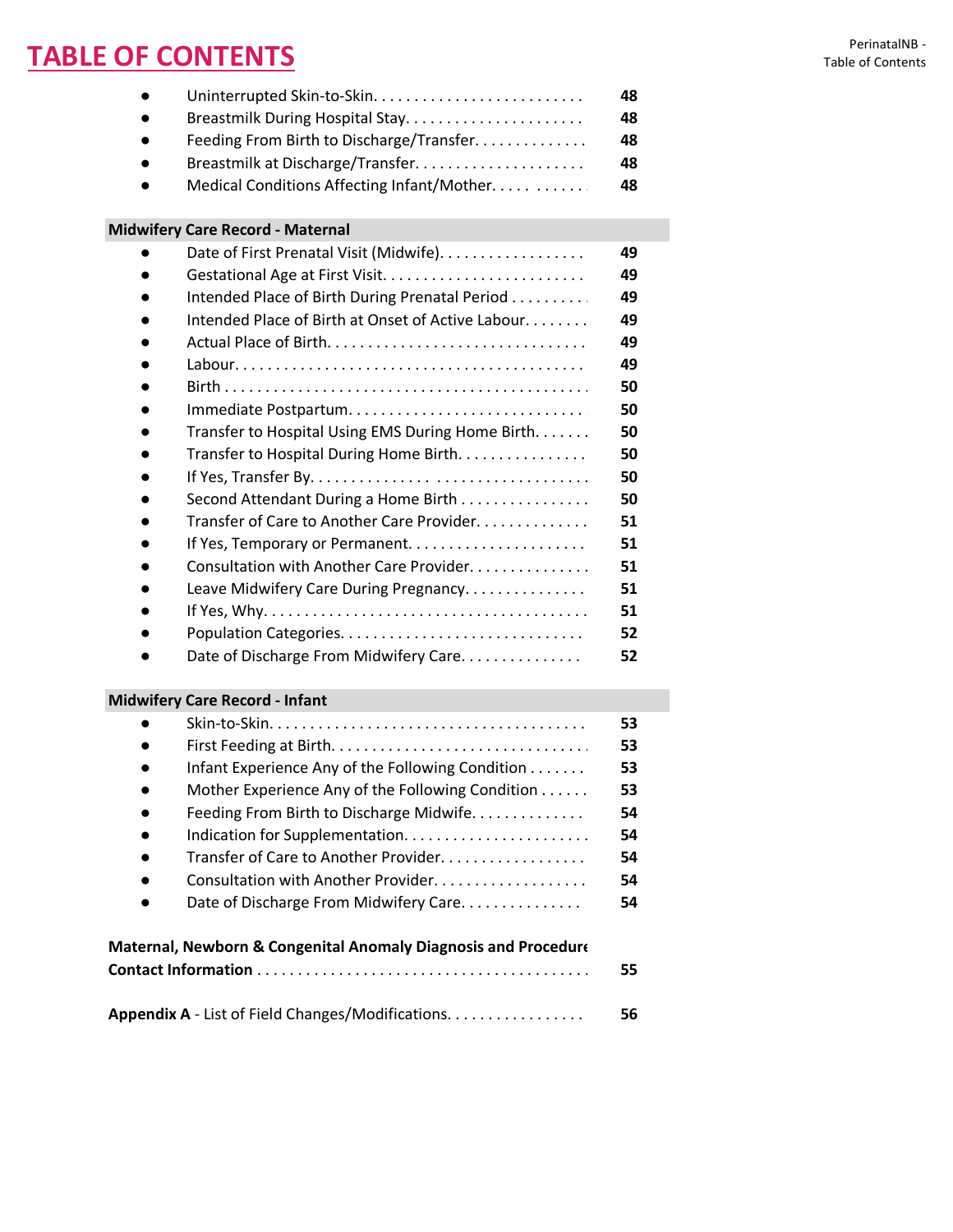# **General Information**

The Perinatal Chapter in 3M must be abstracted for any Main Patient Service(MPS) of **51 - OBS Delivered**, **54 - Newborn** and/or **97 - Neonatology**. Some exceptions may apply in MPS of **20 - Pediatrics**, **53 - OBS Aborted** and **89 - Stillborn.** Please see below for further information.

You only need to capture the *Neonate Chapter* for the babies birth. If the baby was transferred from another facility you do not need to capture the perinatal information. If the baby is born, then re-admitted into 97 - neonatology, you do not need to capture the perinatal information, as it should have been captured at birth.

# **REPRODUCTIVE CHAPTER IN 3M**

3 of the perinatal fields must be answered for all deliveries and therapeutic abortions (TA). This includes all patients who are admitted as an **inpatient** or as a **day surgery patient**.

The following fields "Pregnancy outcome, termination of pregnancy and number of babies at birth/termination" must be captured for all 'Main Patient Service (MPS) of **51 - OBS delivered** and **53 - OBS aborted**.

## **STILLBORN CASES**

A patient with a MPS of **89 - stillborn**, must capture the field 'stillborn' located in the Neonate Chapter in 3M.

**Please see below a list of which Perinatal Chapters to complete with each Main Patient Service :**

| <b>Main Patient Service</b> | <b>51 OBS Delivered</b> | <b>*54 Newborn</b>                                                                             | <b>*97 Neonatology</b>                   |
|-----------------------------|-------------------------|------------------------------------------------------------------------------------------------|------------------------------------------|
| <b>Perinatal Chapter</b>    | 3 fields-Reproductive   | <b>Neonate</b>                                                                                 | Neonate                                  |
|                             | Mother's Information    |                                                                                                | * only capture the neonate information   |
|                             | Prev. OBS History       | during the <b>birth</b> admission. If transferred<br>from another facility, you do not need to |                                          |
|                             | Labour + Delivery       |                                                                                                |                                          |
|                             |                         |                                                                                                | capture the perinatal information of the |

| <b>Main Patient Service</b> | *20 Pediatrics / 97 Neonatology WITH Admit Category of NEWBORN |
|-----------------------------|----------------------------------------------------------------|
| <b>Perinatal Chapter</b>    | Neonate                                                        |

*\* This is new for DAD FY 2016-2017, Newborns born outside of the reporting hospital but their first admission is within 24 hours of life.* 

| <b>Main Patient Service</b> | 53 OBS aborted          | 89 Stillborn       |
|-----------------------------|-------------------------|--------------------|
| <b>Perinatal Chapter</b>    | * 3 fields-Reproductive | 1 field in Neonate |
|                             | – pregnancy outcome     | – stillborn field  |

 *– termination of pregnancy*

 *– # of babies at birth/termination*

*\*only available in therapeutic abortions (TA) with diagnosis of O04^^ and intervention code of 5.CA.88 or 5.CA.89*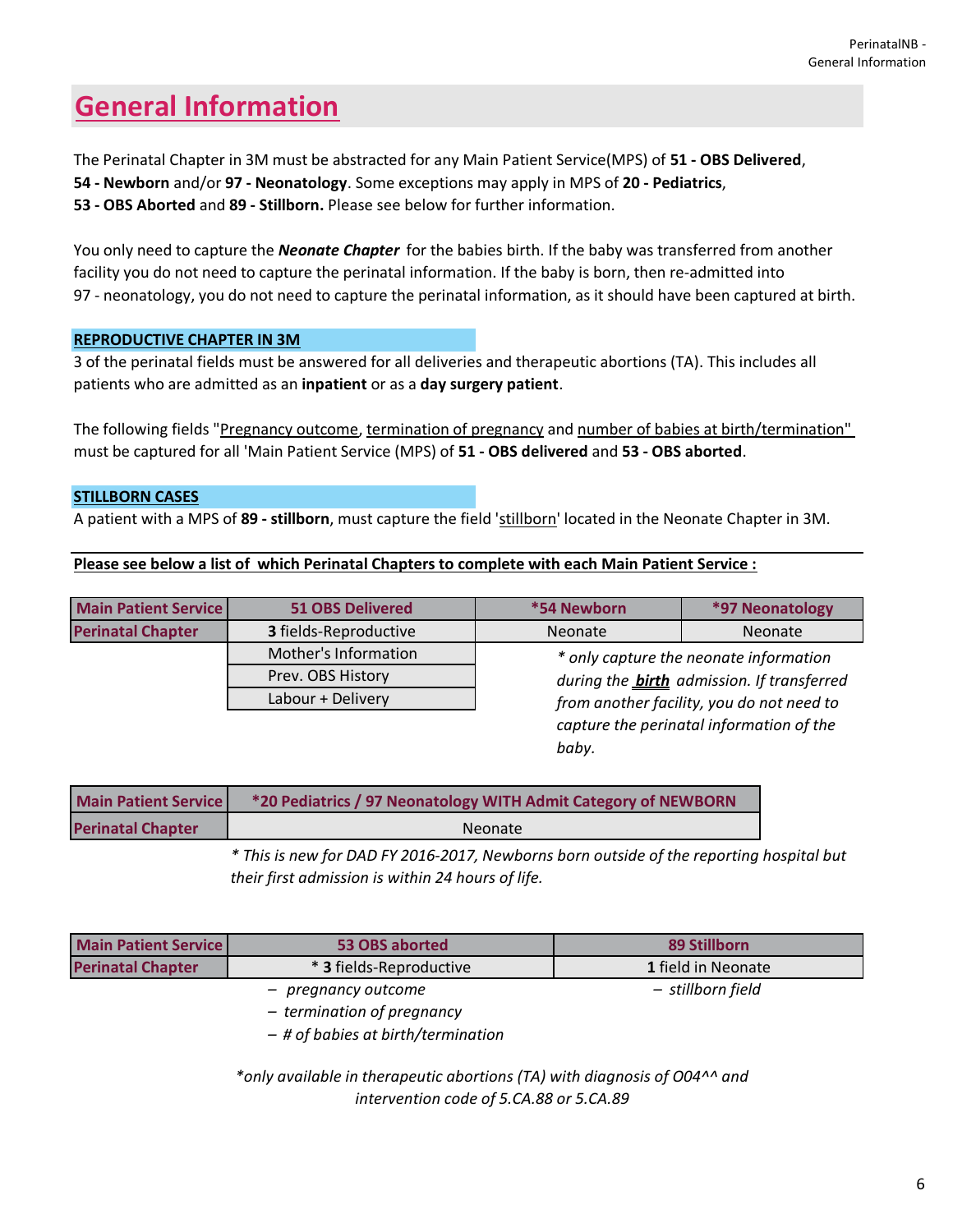# **INSTITUTIONS OF NEW-BRUNSWICK**

| Hospital No. | <b>Hospital Name</b>                            |
|--------------|-------------------------------------------------|
| $001*$       | Dr. Everett Chalmers Regional Hospital          |
| $005*$       | <b>Campbellton Regional Hospital</b>            |
| $009*$       | <b>Edmundston Regional Hospital</b>             |
| 011          | Restigouche Hospital Center                     |
| 012          | <b>REHAB Stan Cassidy Center (Fredericton)</b>  |
| 015          | Centracare                                      |
| 016          | <b>Grand Manan Hospital</b>                     |
| 018          | Lamèque Hospital and Community Health Centre    |
| $020*$       | <b>The Moncton Hospital</b>                     |
| $022*$       | <b>Miramichi Regional Hospital</b>              |
| $023*$       | Hotel Dieu of St-Joseph                         |
| 026          | Sackville Memorial Hospital                     |
| $029*$       | <b>Saint John Regional Hospital</b>             |
| 031          | St-Joseph's Hospital                            |
| 032          | Hôtel Dieu Saint-Joseph de Saint-Quentin        |
| 033          | <b>Charlotte County Hospital</b>                |
| 034          | <b>Sussex Health Center</b>                     |
| 035          | Tracadie-Sheila Hospital                        |
| $039*$       | <b>Chaleur Regional Hospital</b>                |
| 041          | Enfant-Jesus RHSJ Hospital                      |
| 042          | <b>Grand Falls General Hospital</b>             |
| 045          | Stella-Maris-de-Kent Hospital                   |
| 046          | Oromocto Public Hospital                        |
| $048*$       | Dr. Georges-L.Dumont University Hospital Centre |
| $049*$       | <b>Upper River Valley Hospital</b>              |

Institution No.

**7601\* Dr. Everett Chalmers Regional Hospital- Midwives(Home births)**

**\* Institutions Highlighted in bold offer Maternal/Neonatal services**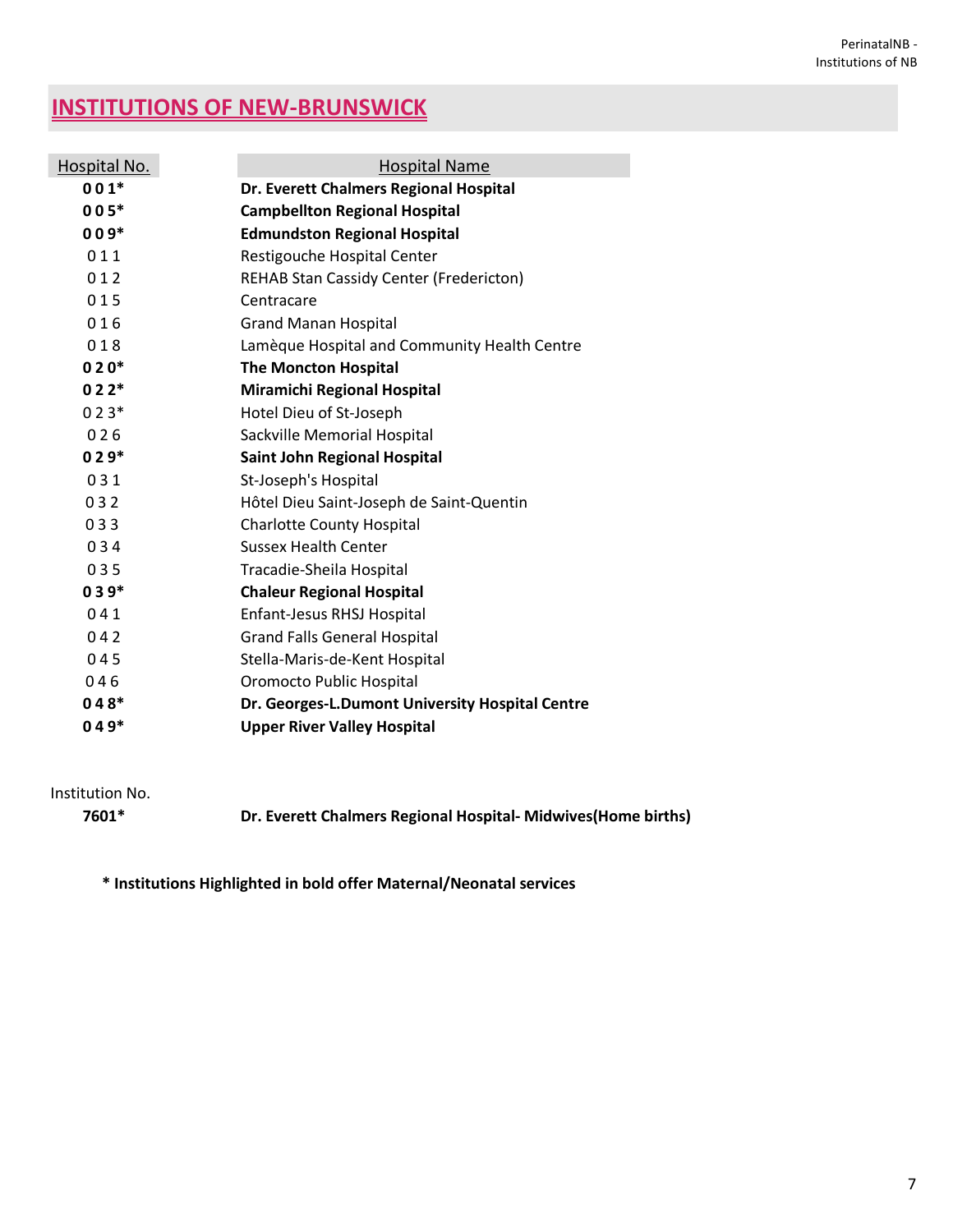# **REPRODUCTIVE CHAPTER**

For all OBS cases with a Main Patient Service (MPS) of **51 - OBS delivered or 53 - OBS aborted** *that falls under a therapeutic abortion (TA)* the following 3 fields are mandatory for data collection.

**Pregnancy outcome Found on the Labour and Delivery Record** 

## *Dictionary provided*

| Live birth                                               |
|----------------------------------------------------------|
| Fetal death >= 20 weeks gestation (stillbirth)           |
| Fetal death < 20 weeks gestation (miscarriage, abortion) |
| Unknown/missing value                                    |

For multiple births, enter a code for each baby/fetus. Up to a maximum of 6 entries.

**Termination of Pregnancy** Found on the Operative Report/ Discharge Summary \*Refers to an induced termination of pregnancy (at any gestational age) after prenatal diagnosis of a **congenital anomaly**. This includes all genetic, congenital and deformations in the congenital period.

## *Dictionary provided*

|        | Yes            |
|--------|----------------|
| N, 2   | No             |
| 3<br>U | <b>Unknown</b> |

If the woman had a termination of pregnancy because of a fetal demise, unwanted pregnancy, mental health issues or any other reason other than a congenital anomaly, please indicate 'No' in this field.

# *Example:*

*\* Mom was admitted to MPS 53 for a termination of pregnancy for a unwanted pregnancy.*

## *Termination of Pregnancy field : NO*

*\* Mom was admitted to MPS 53 for a termination of pregnancy due to a congenital anomaly of trisomy 21. Termination of Pregnancy field : YES*

*To determine the congenital anomaly, please see the consult from the Maternal Fetal Medicine Unit, or from the available ultrasound that describes the anomalies. If you cannot determine the diagnosis with the documentation available, bring this back to the physician for clarification. It is critical that a code from ICD10 be assigned to these cases. If possible, please determine and assign the appropriate code from Chapter XVII (Q00-Q99).*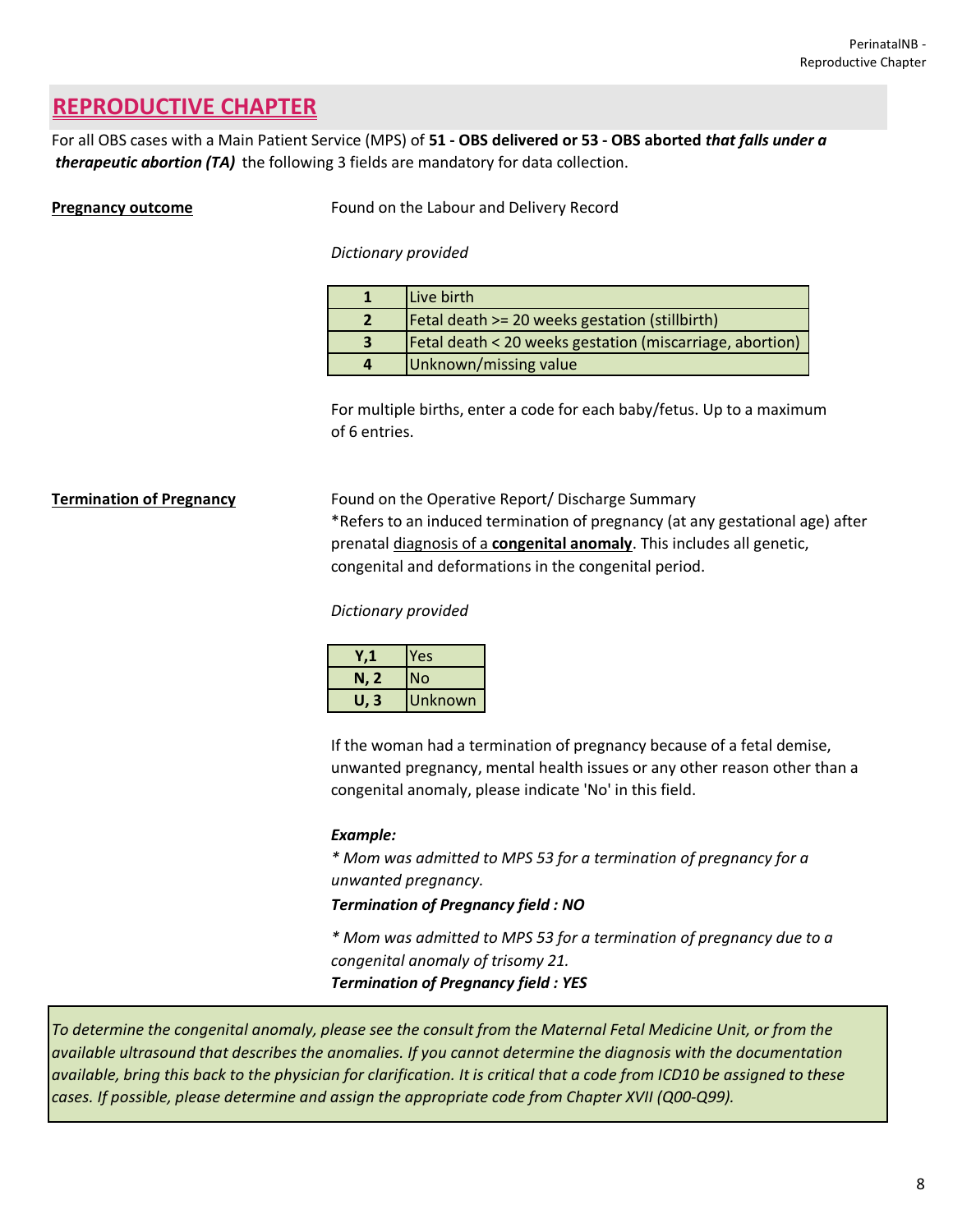**Number of babies at** Found on the Operative Report/ Labour and Delivery Record **birth or termination (plurality)** \* Refers to the number of babies the mother was carrying at birth or termination.

*Dictionary provided*

|   | Singleton            |  |
|---|----------------------|--|
| 2 | <b>Twins</b>         |  |
| 3 | <b>Triplets</b>      |  |
| 4 | Quadruplets          |  |
| 5 | Quintuplets          |  |
| 6 | Sextuplets or higher |  |
|   | Unknown              |  |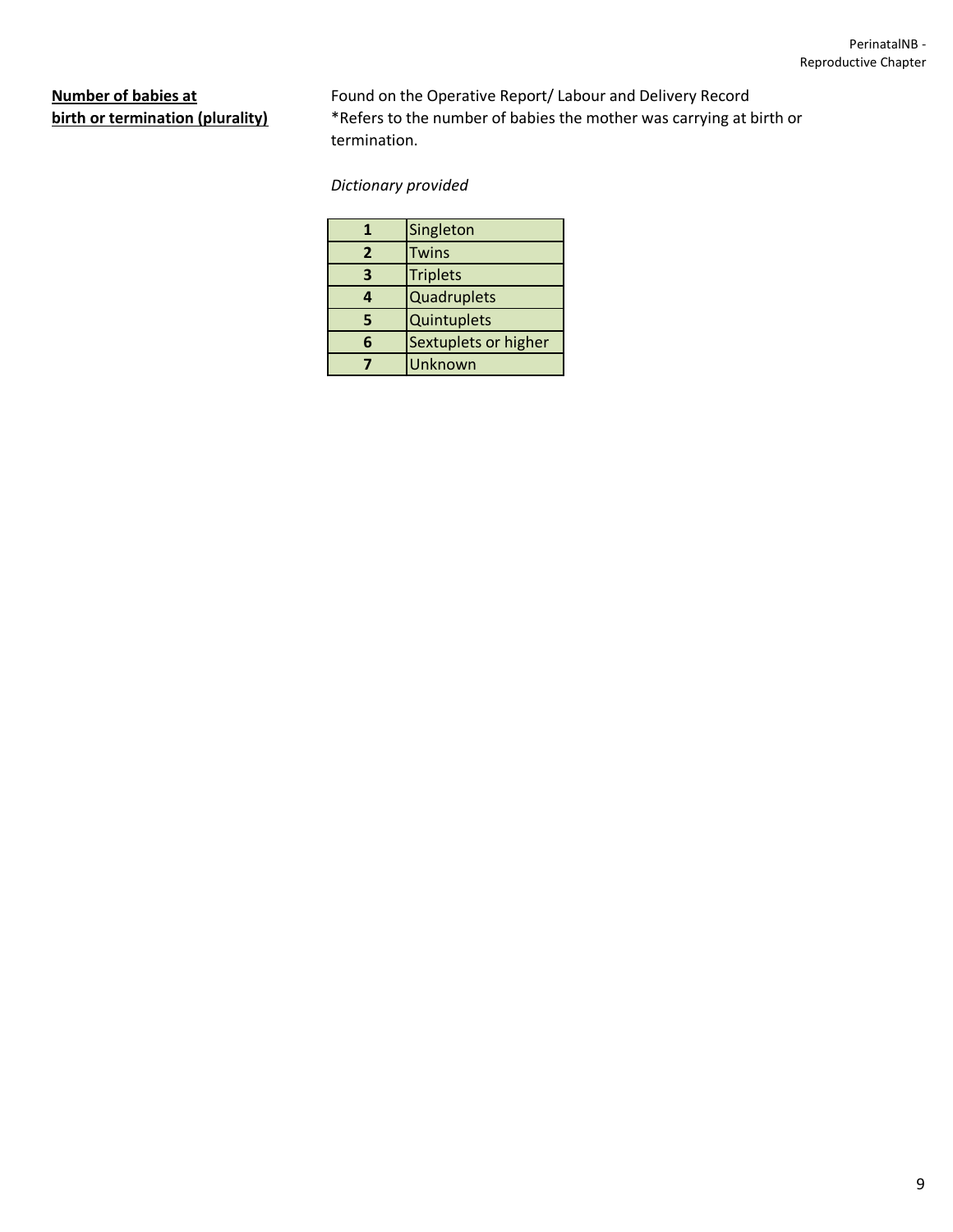# **MOTHER'S INFORMATION CHAPTER**

**Prenatal Record Available** Refers to if the Antenatal Record is in the chart

### *Dictionary provided*

|    | Yes       |
|----|-----------|
| N, | <b>No</b> |

Unknown can not be selected.

**Work Status** Found on the Antenatal Record/ Registration form

### *Dictionary Provided*

| Nο                                                     |
|--------------------------------------------------------|
| Part time                                              |
| <b>Full time</b>                                       |
| Employed, not indicated whether full time or part time |
| Unknown                                                |

**No** = Clearly states at Home, student, Social Assistance or Volunteer/Unemployed

Part time = less than or equal to 28h per week.

**Full time** = greater than 28h week.

**Mother's Education** Found on the Antenatal Record/ Registration form

\*Refers to the highest level of education the mother completed, i.e.. If the patient has some post secondary(not currently enrolled), then select 'High School with Diploma'

## *Dictionary Provided*

|              | <b>Without High School Diploma</b>                     |
|--------------|--------------------------------------------------------|
|              | <b>High School with Diploma</b>                        |
| $\mathbf{3}$ | Current post-secondary (includes working on college or |
|              | university completion)                                 |
|              | College or Trade Certification                         |
|              | University with a degree                               |
|              | Unknown                                                |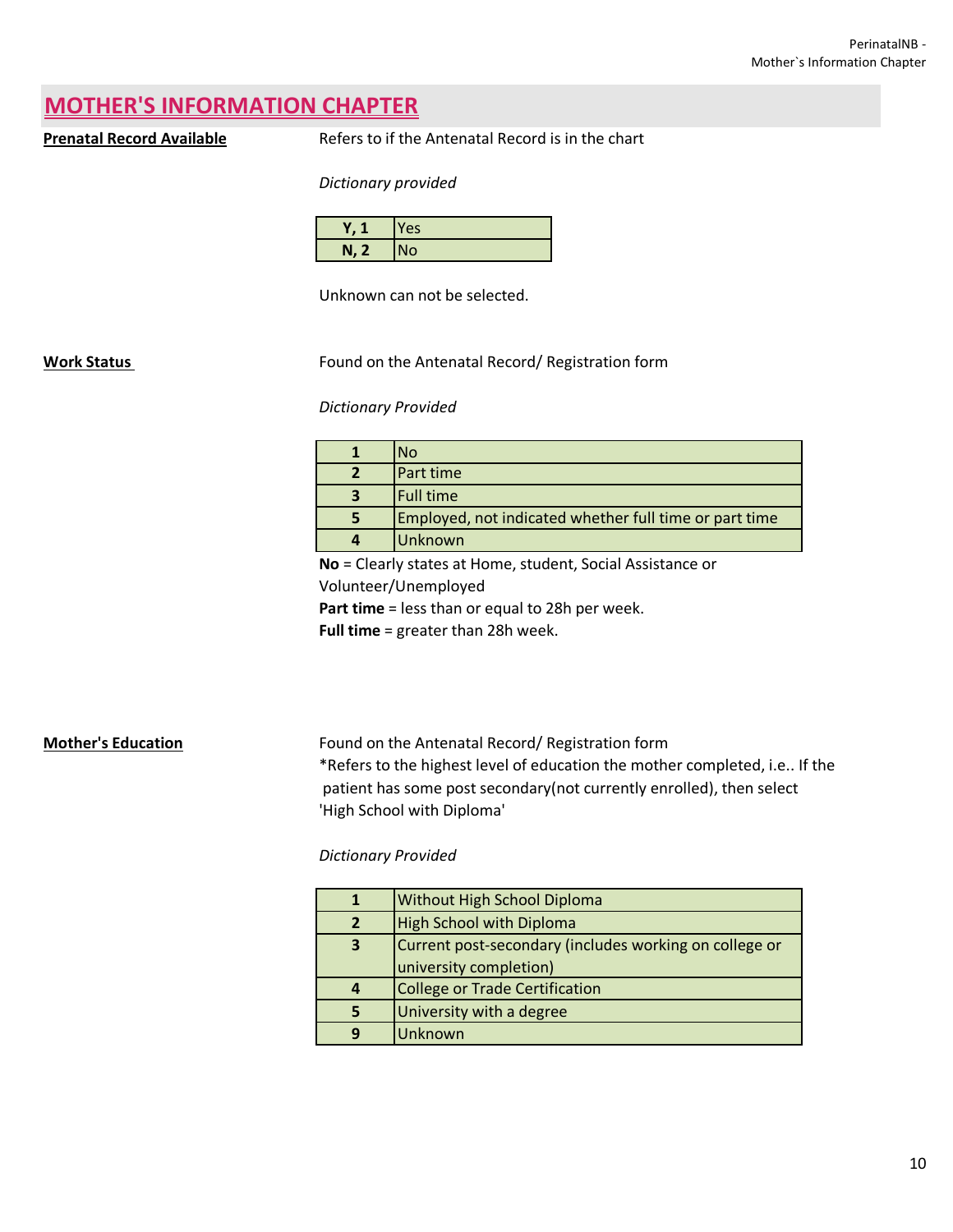**Mother's Ethnicity Found on the Antenatal Record** 

\*Refers to mother's ethnicity and/or racial background. This will help to determine congenital anomalies related to certain population of interest.

Please note you can enter up to 2 different choices in the abstract.

Duplicate entry is not allowed within the 4 fields.

\*African Canadian has been replaced with African-Decent

\*Quebecois has been replaced with French Canadian

| $\overline{2}$ | African-Descent        |  |
|----------------|------------------------|--|
| 3              | Asian                  |  |
| 4              | Caucasian              |  |
| 5              | <b>First Nations</b>   |  |
| 6              | Hispanic               |  |
| 7              | Jewish                 |  |
| 8              | Mediterranean          |  |
| 9              | <b>Middle Eastern</b>  |  |
| 11             | Other                  |  |
| 12             | Unknown                |  |
| 13             | <b>French Canadian</b> |  |

**Marital Status Marital Status Found on the Antenatal Record/ Registration form** \*Refers to the mother's marital status

*Dictionary provided*

|   | Single            |  |
|---|-------------------|--|
| 2 | Married           |  |
| 3 | Widowed           |  |
| 4 | <b>Divorced</b>   |  |
| 5 | Separated         |  |
| հ | <b>Common law</b> |  |
| q | Unknown           |  |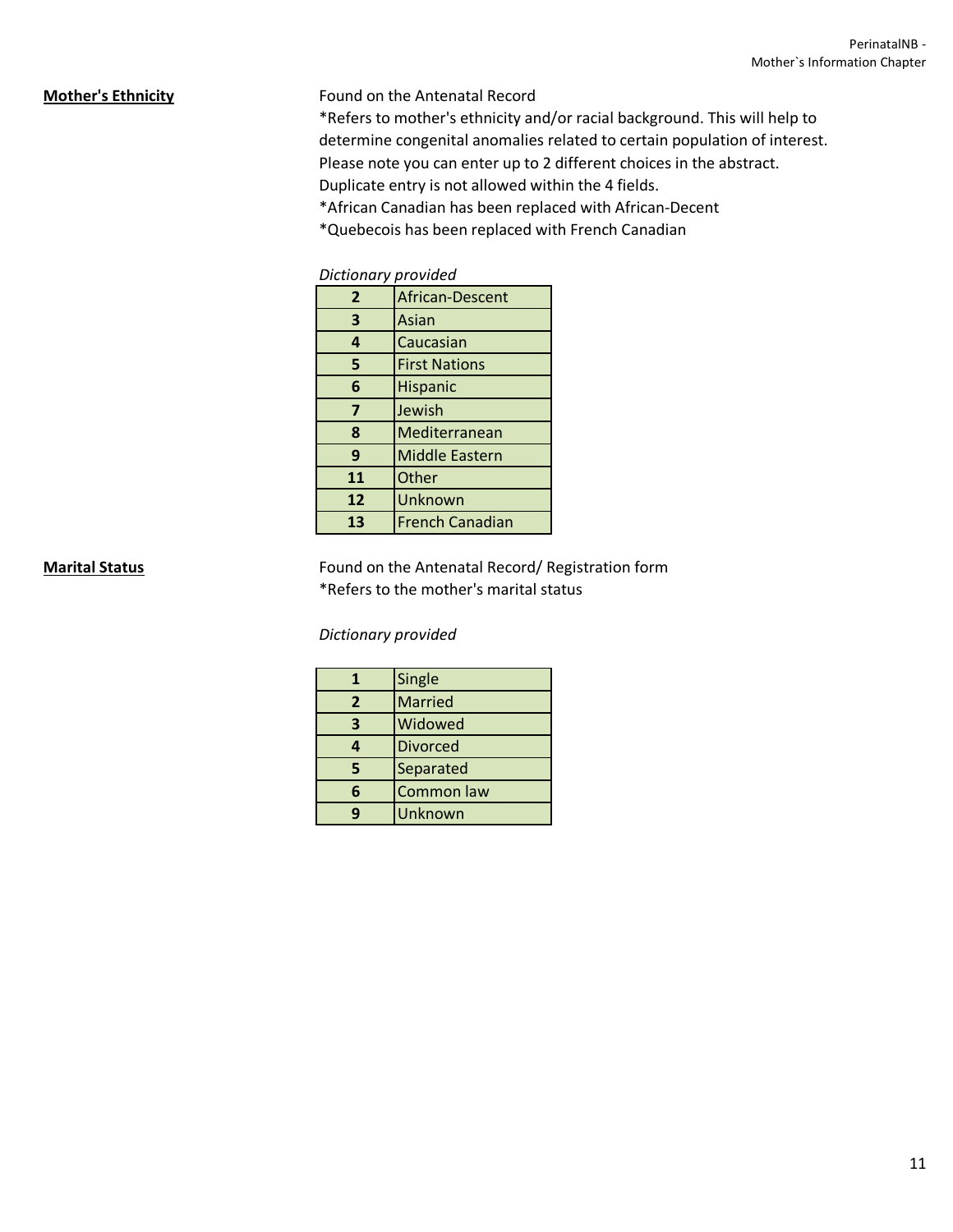Father's/Partner's Education Found on the Antenatal Record \*Refers to the highest level of education the father/partner has completed.

## *Dictionary Provided*

|              | <b>Without High School Diploma</b>                                               |
|--------------|----------------------------------------------------------------------------------|
|              | <b>High School with Diploma</b>                                                  |
| $\mathbf{3}$ | Current post-secondary (includes working on college or<br>university completion) |
|              | College or Trade Certification                                                   |
| 5            | University with a degree                                                         |
| q            | Unknown                                                                          |

**Father's Work Status Found on the Antenatal Record/ Registration form** 

*Dictionary Provided* 

| N٥                                                     |
|--------------------------------------------------------|
| Part time                                              |
| <b>Full time</b>                                       |
| Employed, not indicated whether full time or part time |
| Unknown                                                |

**No** = Clearly states at Home, student, Social Assistance or

Volunteer/Unemployed

**Part time** = less than or equal to 28h per week.

**Full time** = greater than 28h week.

Format - Fill in field

\*Fill in the field as it appears on the Form.

If the pregnancy is the result of an artificial insemination (Donor), enter **98**.

If unknown, code 99.

Admitted from **Admitted from** Found on the Admission/Discharge Form

\*Patient's location immediately prior to entering the hospital. If the mother is transferred from another hospital, select the (3) Hospital from the dictionary. The institution # for the hospital should be entered in the transfer section of the abstract.

*Refer to the DAD manual - Group 4 - Field 04*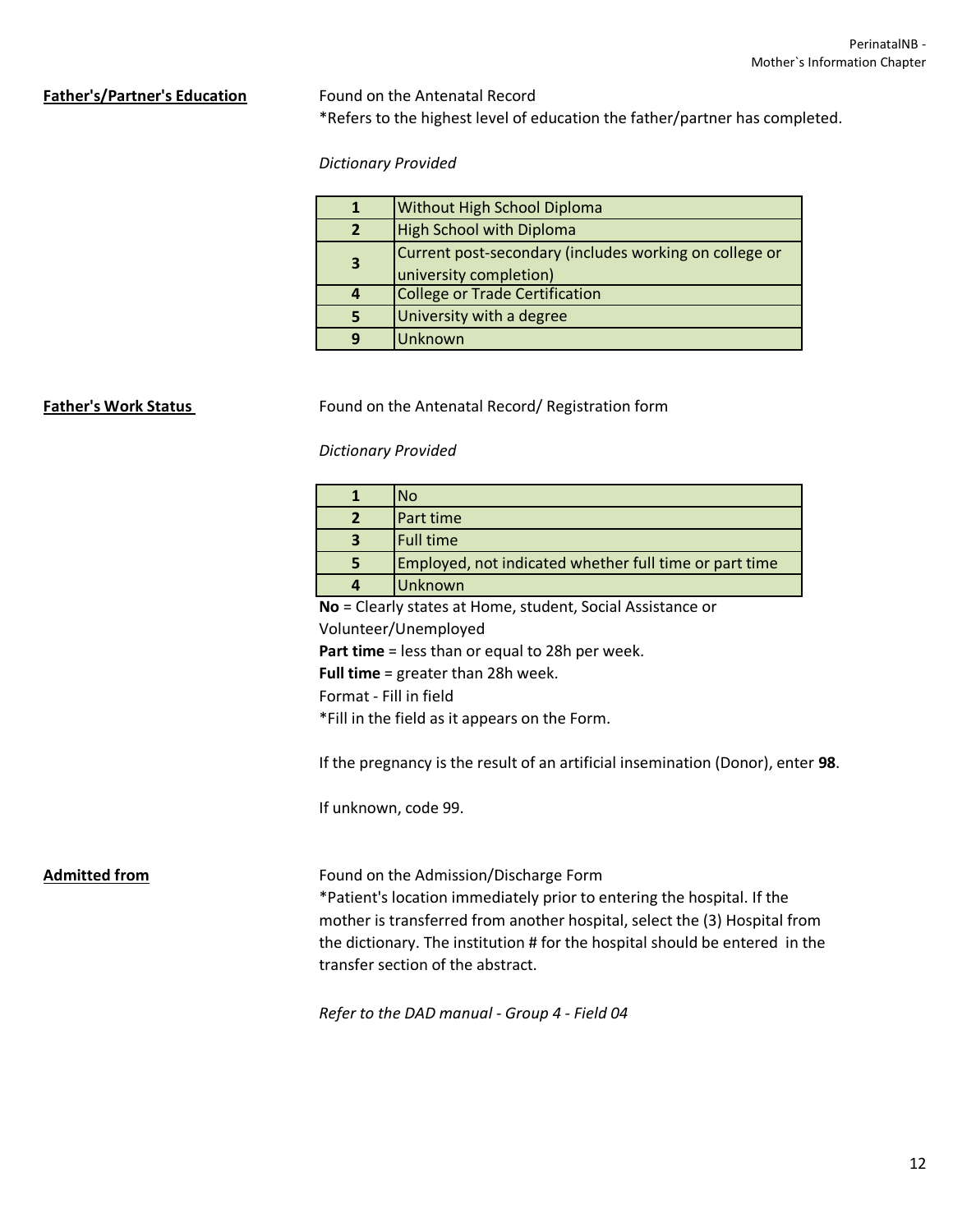## **Admitted from continued** *Dictionary Provided*

| $\mathbf{1}$   | <b>Birthing Center</b>                                                   |
|----------------|--------------------------------------------------------------------------|
|                | Unit or free-standing facility providing care for                        |
|                | normal deliveries, whether by physician or midwife                       |
|                | but not for operative deliveries (C-sections)                            |
| $\overline{2}$ | Home                                                                     |
|                | Place of residence at the time of labour, either permanent or            |
|                | temporary. Infants born en-route from home are included                  |
|                | in this category                                                         |
| $\overline{3}$ | <b>Hospital</b>                                                          |
|                | Any transfers from another facility or patients admit via ER or Clinics. |
|                | are included in this category.                                           |
| $\overline{4}$ | <b>Midwifery Facility</b>                                                |
|                | Center run by midwives providing normal delivery services,               |
|                | whether freestanding or in hospital setting                              |

**Smoked Before Pregnancy** Found on the Antenatal Record/History and Physical/ Nursing Assessment

\*Refers to smoking prior to pregnancy.

Unknown should only be coded if the physician has not marked 'yes' or no' on the lifestyle section of the Antenatal Record, and no other documentation clearly states smoking before pregnancy. If 'yes' is mentioned in one place, and 'no' on another, please choose 'yes'. \*No longer includes Vaping(e-cigarettes) now captured under Substance use.

## *Dictionary provided*

|         | Yes            |
|---------|----------------|
| N, 2    | lΝo            |
| 3<br>U. | <b>Unknown</b> |

*If you choose No or Unknown, 3M will bypass the next field.*

# **Number of cigarettes** Found on the Antenatal Record/History and Physical / Nursing Assessment **Format** - Number \* Code the number of cigarettes smoked per day. (01, 02 etc.) Please note that 1/2 pack is 13 cigarettes, 1 pack is 25 cigarettes. If the number of cigarettes are in a range, choose the highest number. \*If the women did smoke but the number of cigarettes was not recorded, code 999.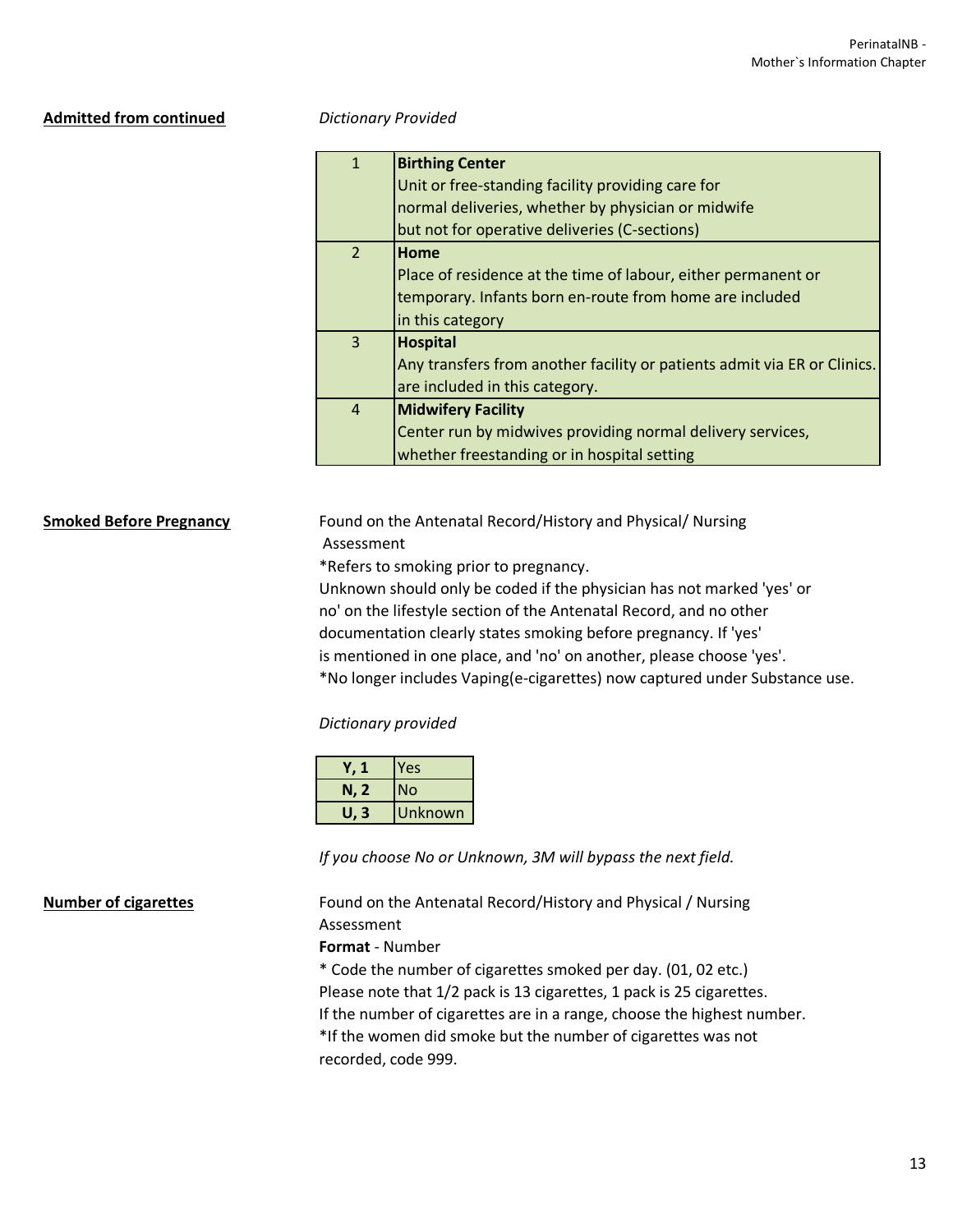**Currently smoking** Found on the Antenatal Record/Nursing assessment/ History and Physical \*Refers to smoking at any time during the prenatal period. The lifestyle section is usually completed during the first visits, however, the time of the first visit will vary. The variable will indicate smoking at any time during pregnancy. \*Does not include Vaping(e-cigarettes)

*Dictionary provided*

|      | Yes     |
|------|---------|
| N, 2 | No      |
| U. 3 | Unknown |

Unknown should only be coded if the care provider has not marked 'Y' or 'N' in the lifestyle section of the Antenatal Record or the Nursing Assessment does not clarify smoking during pregnancy. If yes is coded in one location only, choose 'Yes'.

*If you choose No or Unknown, 3M will bypass the next field.*

| <b>Number of cigarettes</b>        | Found on the Antenatal Record/Nursing assessment/ History and<br>Physical<br><b>Format</b> - number                                                                                    |  |  |
|------------------------------------|----------------------------------------------------------------------------------------------------------------------------------------------------------------------------------------|--|--|
|                                    |                                                                                                                                                                                        |  |  |
|                                    | * Code the number of cigarettes smoked per day (01,02 etc.)<br>Please note that 1/2 pack is 13 cigarettes, 1 pack is 25 cigarettes.                                                    |  |  |
|                                    | If the number of cigarettes are in a range, choose the highest number.                                                                                                                 |  |  |
|                                    | If the women did smoke but the number of cigarettes was not<br>recorded, code 999.                                                                                                     |  |  |
| <b>Smoking at time of delivery</b> | Found on the Labour and Delivery Record / Progress Notes<br>*This variable refers to smoking at time of admission to hospital<br>for delivery. Does not includes Vaping (e-cigarettes) |  |  |
|                                    | Dictionary provided                                                                                                                                                                    |  |  |
|                                    | Yes<br>Y, 1<br>N, 2<br><b>No</b>                                                                                                                                                       |  |  |

**U, 3** Unknown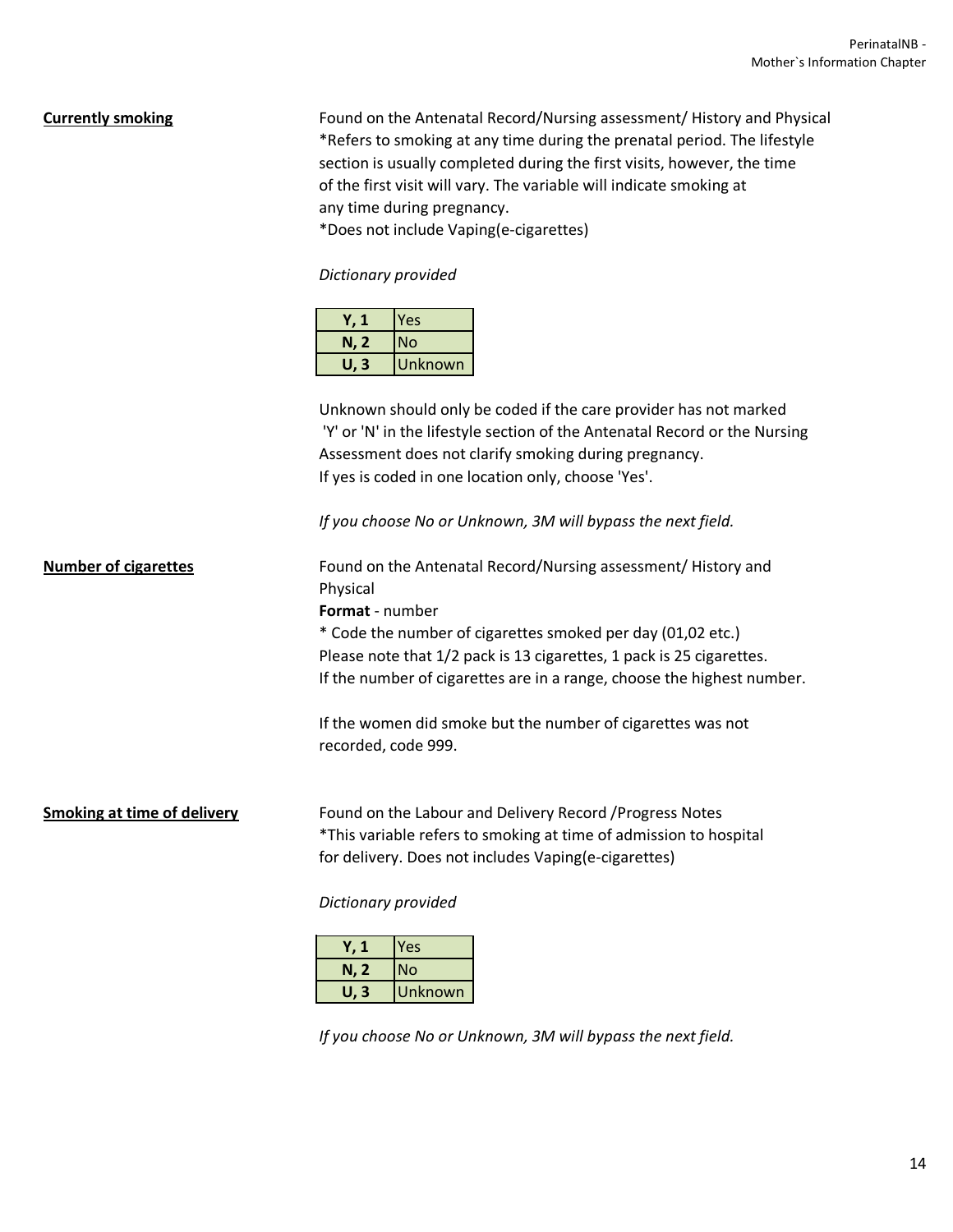### **Number of cigarettes per day** Found on the Labour and Delivery Record/Progress Notes

**Format** - number \*Code the number of cigarettes smoked per day (01,02 etc.). Please note that 1/2 pack is 13 cigarettes, 1 pack is 25 cigarettes. If the number of cigarettes are in a range, choose the highest number.

If the women did smoke but the number of cigarettes was not recorded, code 999.

# **Exposure to 2nd Hand smoke** Found on the Antenatal Record

\*Refers to exposure to second hand smoke during pregnancy. This includes if the mother is living with a smoker who smokes inside the house, or in a vehicle. This excludes smoking inside the garage, whether attached or detached, or smoking outside.

*Dictionary Provided*

| $\sqrt{1}$ | Yes     |
|------------|---------|
| N, 2       | lNo     |
| U. 3       | Unknown |

**Alcohol Use Before Pregnancy** Found on the Antenatal Record/ Nursing assessment/ History and Physical

> \*Refers to use of alcohol before pregnancy or before knowing she is pregnant.

# *Dictionary provided*

|      | Yes     |
|------|---------|
| N, 2 | No      |
| U. 3 | Unknown |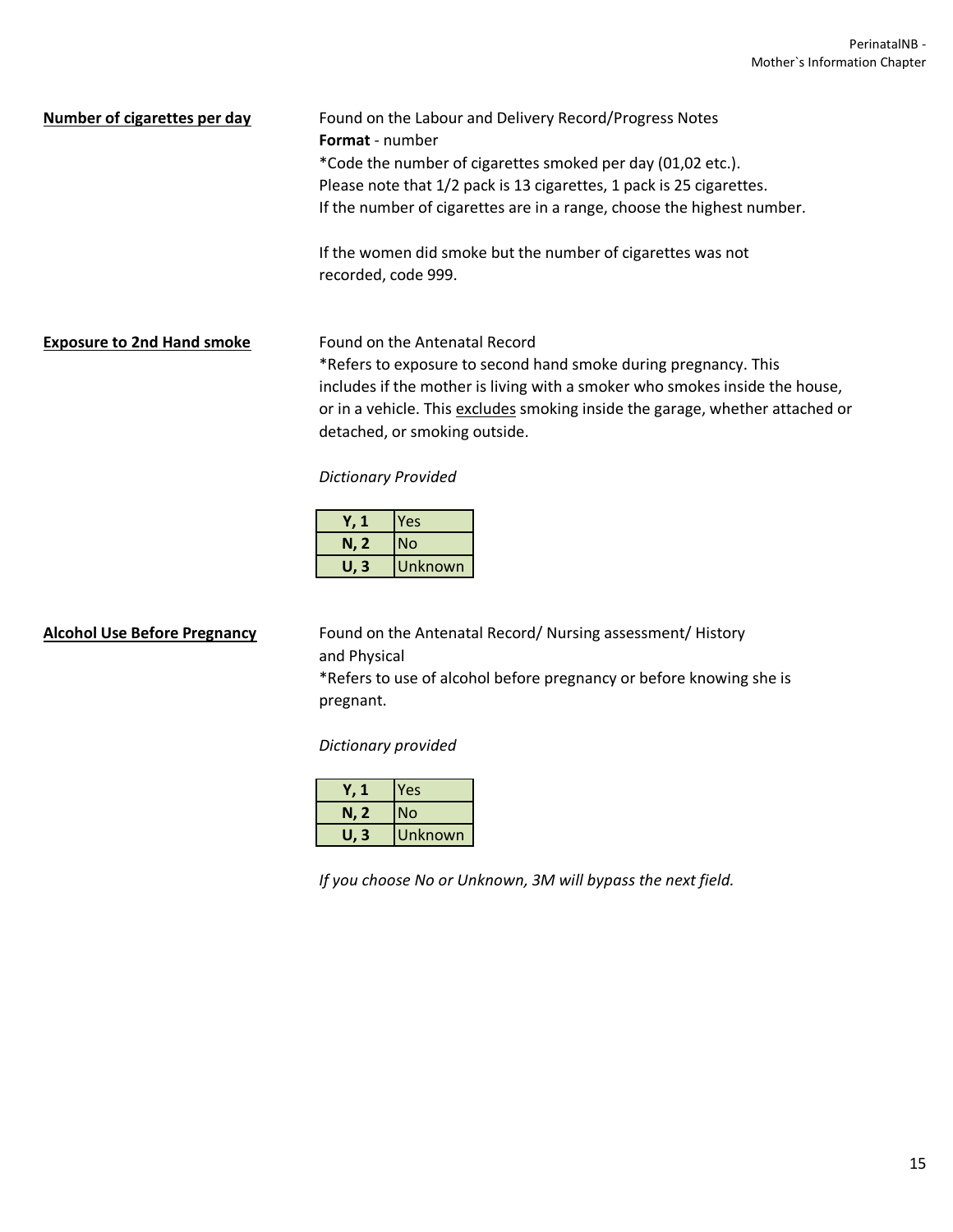## **Alcohol Intake Before Pregnancy** Found on the Antenatal Record

**Format** - Number (0 to 10) \*Refers to the maximum alcoholic drinks prior to pregnancy. Please choose the closet range listed below.

# *Dictionary Provided*

|                | No drinks                |  |
|----------------|--------------------------|--|
| 1              | 1 drink / per day        |  |
| $\overline{2}$ | 2 drinks / per day       |  |
| 3              | 3 drinks / per day       |  |
| 4              | 4 + drinks / per day     |  |
| 5              | 1 - 2 drinks / per week  |  |
| 6              | 3 - 4 drinks / per week  |  |
| 7              | 1 - 2 drinks / per month |  |
| 8              | 3 - 4 drinks / per month |  |
| 10             | Other                    |  |
|                | Unknown                  |  |

*If physician writes down "drank socially", please choose 'Other'.*

**Alcohol Use During Pregnancy** Found on the Antenatal Record/ Nursing assessment/ History and Physical

> \*Refers to use of alcohol during pregnancy. After the patient knew she is pregnant, did she consume any alcohol.

## *Dictionary provided*

|                   | Yes            |
|-------------------|----------------|
| N, 2              | No             |
| $\mathbf{3}$<br>U | <b>Unknown</b> |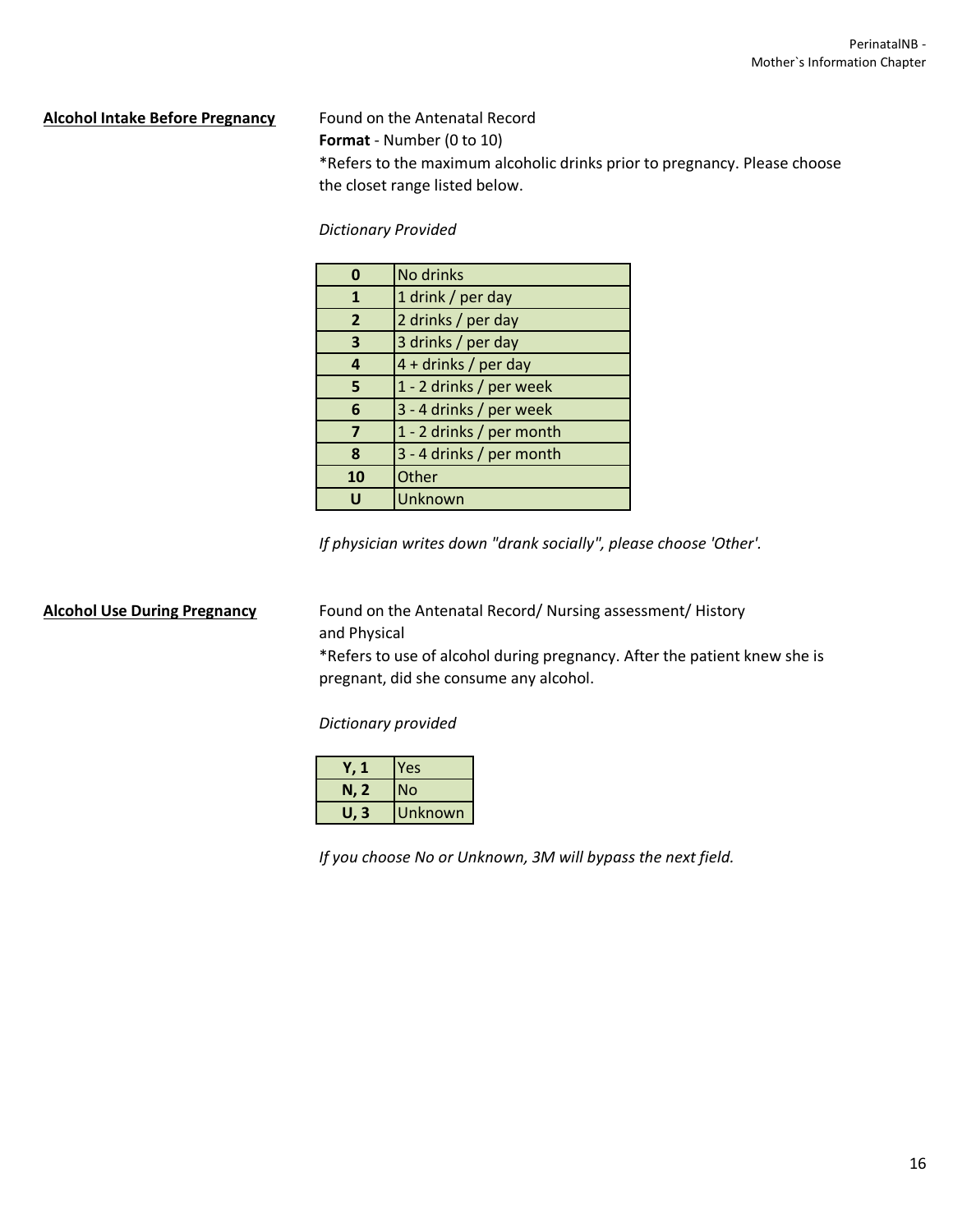## **Alcohol Intake During Pregnancy** Found On the Antenatal Record

**Format** - Number (0 to 10) \*Refers to the maximum alcoholic drinks during pregnancy. Please choose the closest range listed below.

# *Dictionary Provided*

|                | No drinks                |  |
|----------------|--------------------------|--|
| 1              | 1 drink / per day        |  |
| $\overline{2}$ | 2 drinks / per day       |  |
| 3              | 3 drinks / per day       |  |
| 4              | 4 + drinks / per day     |  |
| 5              | 1 - 2 drinks / per week  |  |
| 6              | 3 - 4 drinks / per week  |  |
| 7              | 1 - 2 drinks / per month |  |
| 8              | 3 - 4 drinks / per month |  |
| 10             | Other                    |  |
|                | Unknown                  |  |

*If physician writes down "drank socially", please choose 'Other'.*

# **Prepregnancy Marijuana Use** Found on the Antenatal Record

\*Refers to Marijuana use prior to pregnancy

*Dictionary provided*

|      | Yes     |
|------|---------|
| N. 2 | No      |
| U. 3 | Unknown |

**Pregnancy Marijuana Use** Found on the Antenatal Record \*Refers to Marijuana use during pregnancy

*Dictionary provided*

|      | <b>Yes</b> |
|------|------------|
| N, 2 | <b>No</b>  |
| U. 3 | Unknown    |

Assign the code **035.501**, mandatory, if the woman has any Marijuana use during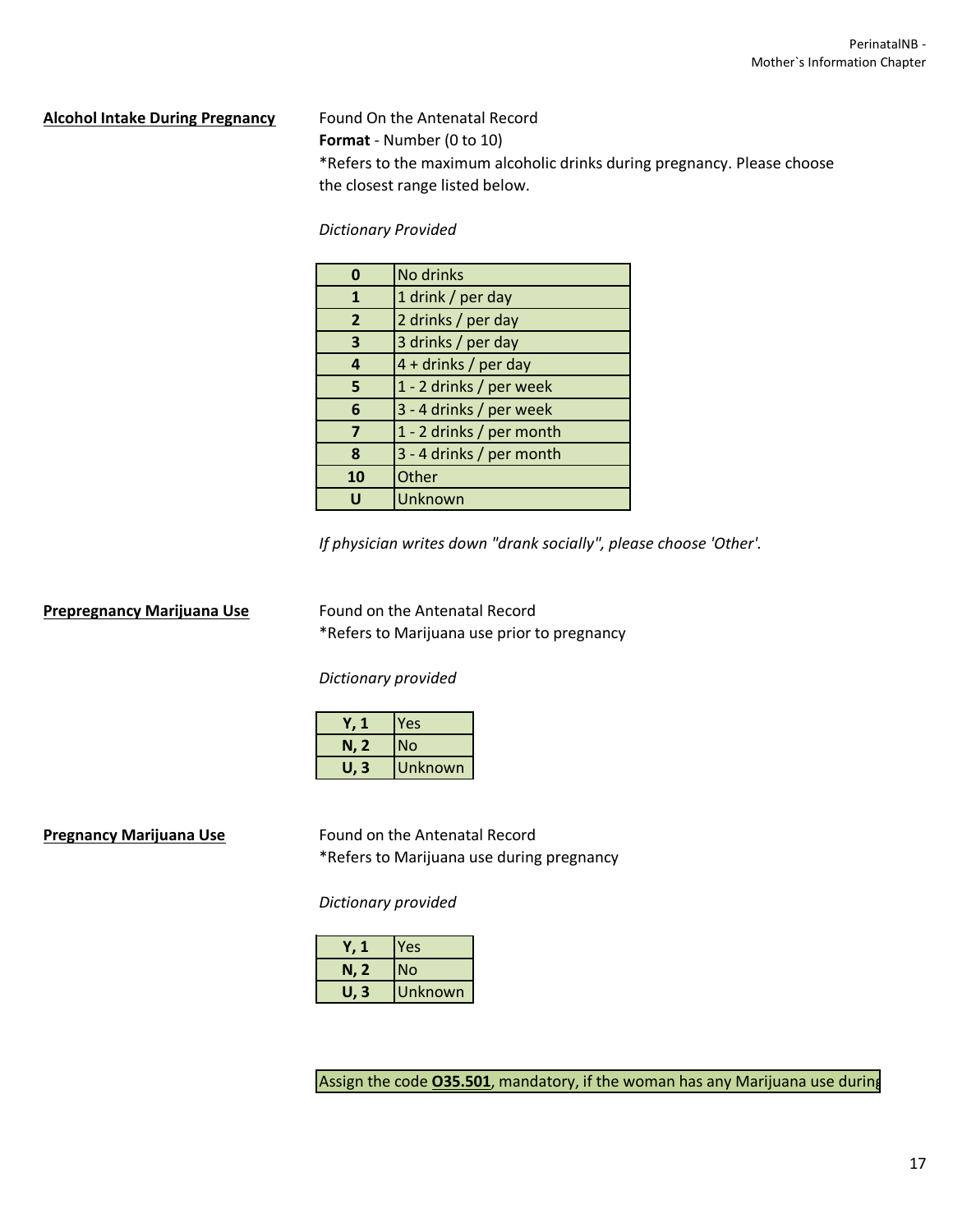**Pregnancy Marijuana Intake** Found on the Antenatal Record \*Refers to the amount of marijuana consumed by usage.

## *Dictionary Provided*

| $\mathbf{1}$   | No usage           |
|----------------|--------------------|
| $\overline{2}$ | 1 use/per day      |
| 3              | 2 uses/per day     |
| 4              | 3 uses/per day     |
| 5              | 4+ uses/per day    |
| 6              | 1-2 uses/per week  |
| 7              | 3-4 uses/ per week |
| 8              | 1-2/ per month     |
| 9              | 3-4/ per month     |
| 10             | Other              |
| 11             | Unknown            |

**Substances use** Found on the Antenatal Record

\*Refers to any substance use during pregnancy, now includes Opiates and Vaping(e-cigarettes). Please note you can enter up to 6 different substances into the abstract. Duplicate entry is not allowed within the 6 fields.

### *Dictionary Provided*

| 4  | Methadone      |
|----|----------------|
| 5  | Solvents       |
| 6  | Other          |
|    | Unknown        |
| 8  | <b>None</b>    |
| 9  | <b>Opiates</b> |
| 10 | Vaping         |

If there is no information on the chart about substance use,

please choose 'None'

If patient is using Marijuana please choose 'None' it will be captured under the marijuana field.

If the physician writes substance use, but does not indicate what kind, please choose unknown.

**\*Opiates** include, heroin, cocaine, OxyContin, hydromorphone, morphine, codeine, and oxymorphone.

Assign the code **O35.501**, mandatory, if the woman has any substances use.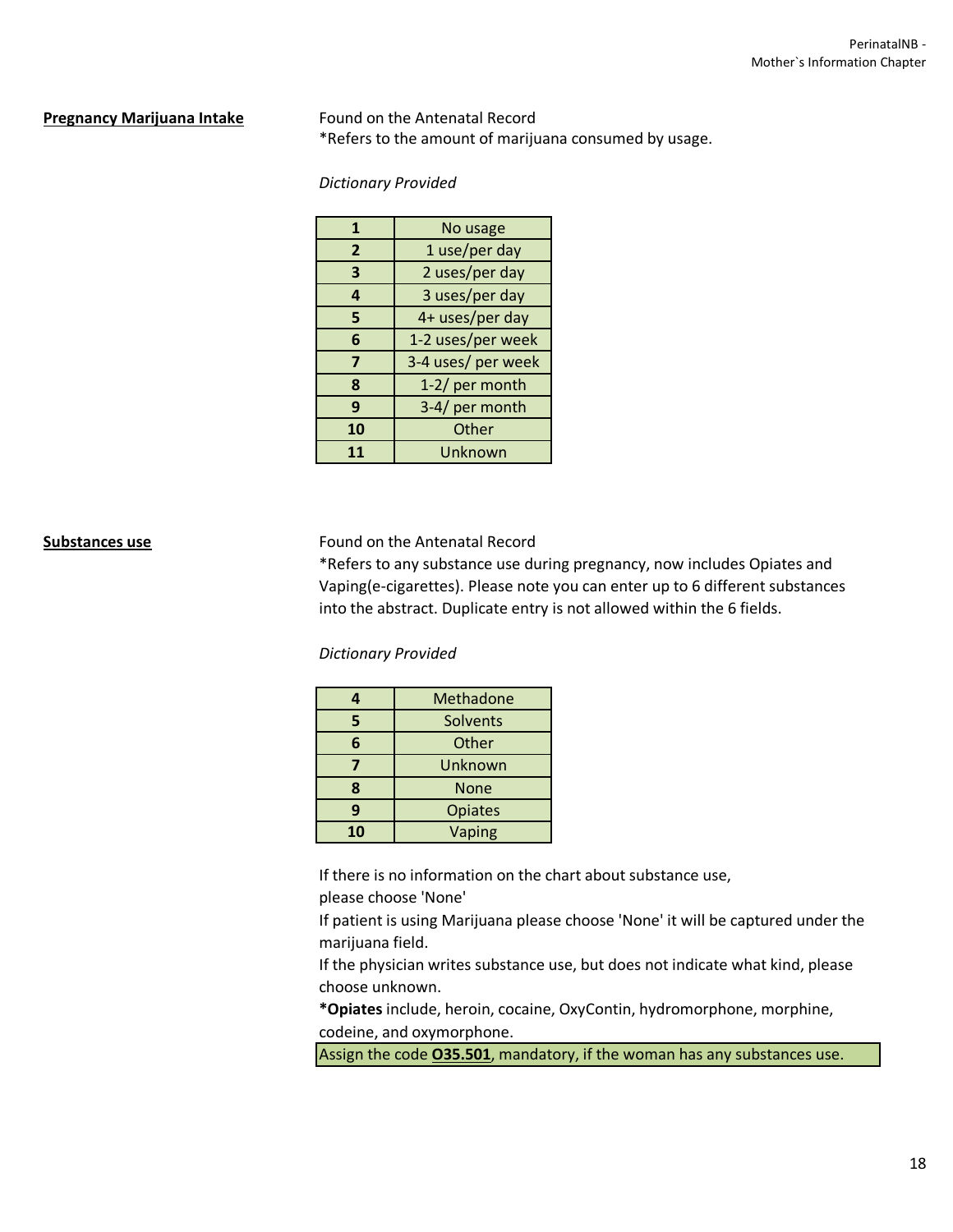**Folic Acid** Found on the antenatal record \*Indicates the consumption of preconceptual **folic acid (mg)** the patient has taken.

*Dictionary provided*

|      | Yes     |
|------|---------|
| N, 2 | INo     |
| U. 3 | Unknown |

*\*If field is blank, please choose "Unknown".*

\*If 'no' is selected 3m will bypass the next field

**Folic Acid Dose** Found on the Antenatal Record/ Medication forms **Format** - Numbers \*Refers to the dose (mcg) of **only** the preconceptual folic acid the patient has taken. This does not include the total dose of a prenatal vitamin. \*We are now collecting the dose in microgram not milligrams, example 0.4mg is equal to 400mcg \*To convert Milligram to Micrograms simply multiply your value by 1000. If the physician only writes down prenatal vitamin taken, but does not specify the folic acid dose the vitamin contains, enter 400 (min. dose).

**Pregnancy on Contraceptive** Found on the Antenatal Record

\*Refers to if patient became pregnant while taking a contraceptive

*Dictionary Provided*

|         | Yes     |
|---------|---------|
| N, 2    | No      |
| -3<br>U | Unknown |

# **Method of Conception**

\*Refers to how the pregnancy was achieved Physician may select Spontaneous or ART, but will specify method of ART Found on the antenatal record

*Dictionary Provided*

| 1 | Spontaneous |
|---|-------------|
| 2 | ΟI          |
| 3 | וטו         |
| 4 | <b>IVF</b>  |
| 5 | <b>ICSI</b> |
| F | Unknown     |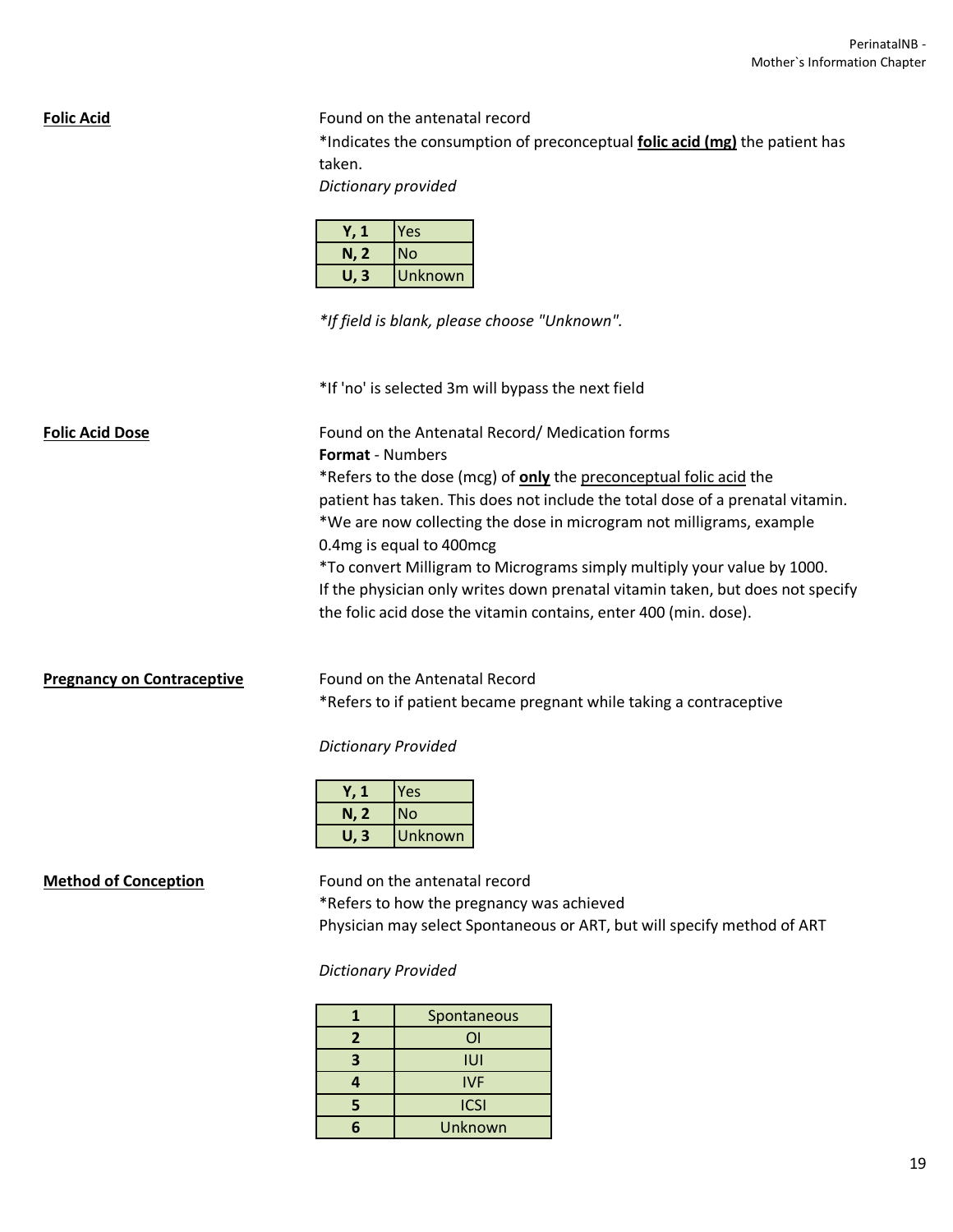# PerinatalNB - Previous OBS History Chapter

# **PREVIOUS OBS HISTORY CHAPTER**

| Gravida                               | Found on the Labour and Delivery Record/ Antenatal Record<br>Format - number (00-99)<br>*The total number of times the patient has been pregnant,<br>including this pregnancy. Pregnancies consisting of multiples,<br>are counted as one.                                                                                                                                                                                                                                                                       |
|---------------------------------------|------------------------------------------------------------------------------------------------------------------------------------------------------------------------------------------------------------------------------------------------------------------------------------------------------------------------------------------------------------------------------------------------------------------------------------------------------------------------------------------------------------------|
|                                       | If unknown, code 99.<br>When gravida is 01, 3M will bypass the next 15 fields automatically.                                                                                                                                                                                                                                                                                                                                                                                                                     |
| <b>Parity</b>                         | Found on the Labour and Delivery Record/ Antenatal Record<br>Format - number (00-99)<br>*The number of pregnancies, excluding the present pregnancy, which<br>resulted in one or more infants > 20 weeks gestation (regardless of<br>whether the infants were stillborn, died after birth or lived). Multiples are<br>counted as one.                                                                                                                                                                            |
|                                       | If unknown, code 99.                                                                                                                                                                                                                                                                                                                                                                                                                                                                                             |
| <b>Previous Live Births</b>           | Found on the Antenatal Record<br><b>Format</b> - number (00-20, 99)<br>* A fetus of >20 weeks gestation in which there is breathing, beating<br>of the heart, pulsation of the umbilical cord or movement of<br>voluntary muscle. This may be different from the number of<br>previous deliveries (for example, when multiple live births were<br>delivered during the same delivery episode).<br>Ex: Patient is admitted for a delivery - she already has a set of twins<br>number of previous live births = 02 |
|                                       | Refer to the DAD manual, Group 18 - field 05<br>If unknown, code 99.                                                                                                                                                                                                                                                                                                                                                                                                                                             |
| <b>Number of Previous Term Births</b> | Found on the Antenatal Record<br><b>Format</b> - number (00-20, 99)<br>*Refers to a infant who is born at 37 weeks gestation or more.<br>Multiple births delivered during the same episode count as one<br>delivery. The number of deliveries is not dependant on the<br>number of babies.                                                                                                                                                                                                                       |
|                                       | Refer to the DAD manual, Group 18 - field 01<br>If unknown, code 99.                                                                                                                                                                                                                                                                                                                                                                                                                                             |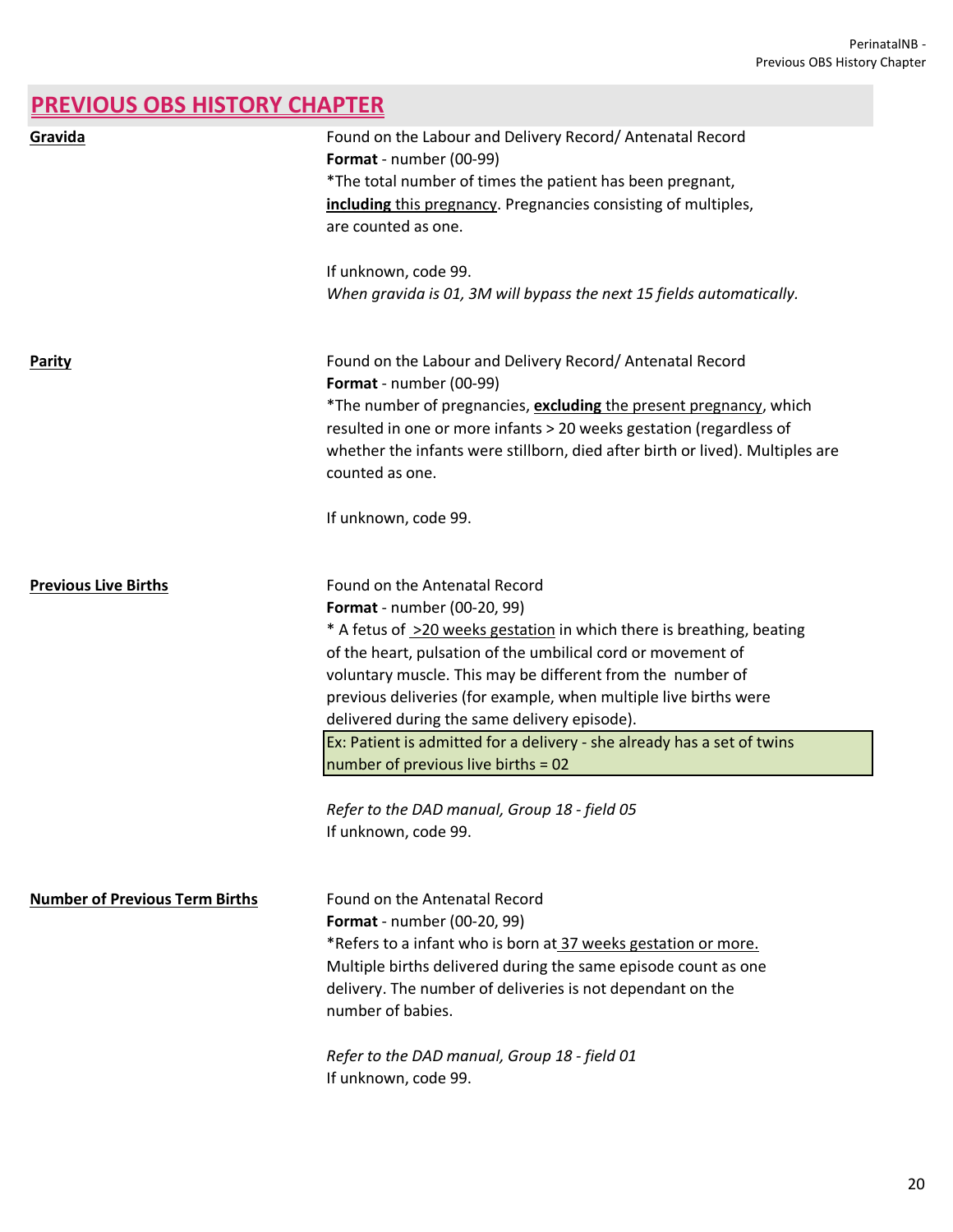| <b>Number of Pre-term Births</b>      | Found on the Antenatal Record                                              |
|---------------------------------------|----------------------------------------------------------------------------|
|                                       | <b>Format</b> - number (00-20, 99)                                         |
|                                       | *Refers to an infant who is born between 20 - 36 completed weeks           |
|                                       | Multiple births delivered during the same episode count as one             |
|                                       | delivery. The number of deliveries is not dependant on the                 |
|                                       | number of babies.                                                          |
|                                       |                                                                            |
|                                       | Refer to the DAD manual, Group 18 - field 02                               |
|                                       | If unknown, code 99.                                                       |
|                                       |                                                                            |
| <b>Number of Previous Spontaneous</b> | Found on the Antenatal Record                                              |
| <b>Abortions</b>                      | <b>Format</b> - number (00-20, 99)                                         |
|                                       | *Number of prior pregnancies ending in a spontaneous abortion              |
|                                       | prior to 20 weeks gestation. This includes missed abortions, miscarriages, |
|                                       | ectopic pregnancies, any termination of a non-viable fetus.                |
|                                       | If it's not indicated whether the abortion is spontaneous or therapeutic   |
|                                       | assume as spontaneous.                                                     |
|                                       | Refer to the DAD manual, Group 18 - field 03                               |
|                                       | If unknown, code 99.                                                       |
|                                       |                                                                            |
| <b>Number of Previous Therapeutic</b> | Found on the Antenatal Record                                              |
| <b>Abortions</b>                      | <b>Format</b> - number (00-20, 99)                                         |
|                                       | *Number of prior pregnancies ending in a therapeutic abortion.             |
|                                       | Enter the number of previous therapeutic abortions. This includes          |
|                                       | unwanted pregnancies and terminations of pregnancies.                      |
|                                       | If it's not indicated whether the abortion is spontaneous or therapeutic,  |
|                                       | assume as spontaneous.                                                     |
|                                       | Refer to the DAD manual, Group 18 - field 04                               |
|                                       | If unknown, code 99.                                                       |
|                                       |                                                                            |
| <b>Previous Low Birth Weight</b>      | Found on the Antenatal Record                                              |
|                                       | <b>Format</b> - number (00-20, 99)                                         |
|                                       | *Refers to infants who are born weighing <= 2499 grams. (5.5 lbs)          |
|                                       | Enter the number of previous low birth weight infants.                     |
|                                       | Any infants at a healthy weight (2500 grams to 4000 grams), enter '0'.     |
|                                       | If unknown, code 99.                                                       |
|                                       |                                                                            |

*When a patient's past obstetrical history only involves a spontaneous/therapeutic abortion, you should select '0' for these fields, and not '99' for unknown. This applies to all fields of previous obstetrical history i.e.; previous term birth, pre-term birth, stillbirths, neonatal deaths.*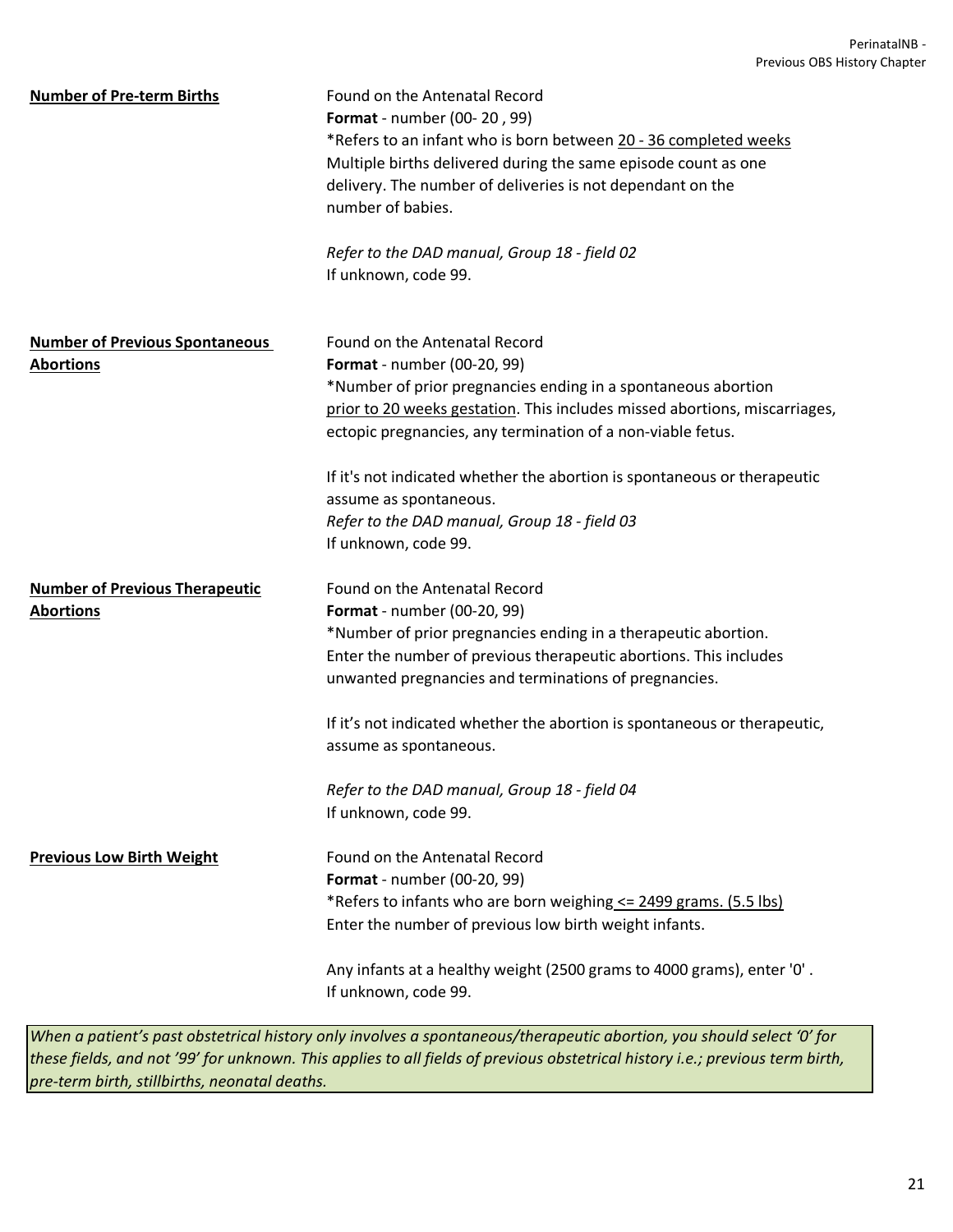| <b>Previous High Birth Weight</b>  | Found on the Antenatal Record<br>Format - number (00-20, 99)<br>*Refers to infants who is born weighing > 4000 grams. (8.8 lbs) Enter the<br>number of previous high birth weight infants.                                                |  |
|------------------------------------|-------------------------------------------------------------------------------------------------------------------------------------------------------------------------------------------------------------------------------------------|--|
|                                    | Any infants at a healthy weight (2500 grams to 4000 grams), enter '0'.<br>If unknown, code 99.                                                                                                                                            |  |
| <b>Previous Stillbirths</b>        | Found on the Antenatal Record / Labour and Delivery Record<br>Format - number (00-20, 99)<br>* A fetus > 20 weeks gestation in which there is no breathing, beating<br>of the heart, pulsation of the umbilical cord or no signs of life. |  |
|                                    | If unknown, code 99.                                                                                                                                                                                                                      |  |
| <b>Previous Neonatal Deaths</b>    | Found on the Antenatal Record / History and Physical<br>Format - number (00-20, 99)<br>*Death which occurs during the first 28 completed days of life.<br>Enter the number of previous neonatal deaths.                                   |  |
|                                    | If unknown, code 99.                                                                                                                                                                                                                      |  |
| <b>Previous Caesarean Sections</b> | Found on the Antenatal Record / Labour and Delivery Record /<br><b>History and Physical</b><br>Format - number (00-20, 99)<br>*Number of previous C-sections.                                                                             |  |
|                                    | If unknown, code 99.                                                                                                                                                                                                                      |  |
| <b>Antenatal Provider</b>          | Found on the Antenatal Record<br>*Refers to the individual most responsible for antenatal care.                                                                                                                                           |  |
|                                    | <b>Dictionary Provided</b>                                                                                                                                                                                                                |  |
|                                    | 10 <sub>1</sub><br>Eamily practice physician/ General Practitioner                                                                                                                                                                        |  |

| 10             | Family practice physician/ General Practitioner |
|----------------|-------------------------------------------------|
| $\overline{2}$ | Obstetrician                                    |
|                | Midwife                                         |
| 11             | <b>Nurse Practitioner</b>                       |
| 6              | <b>Registered Nurse</b>                         |
| 5              | Other MD (Includes Residents/interns)           |
| 8              | No Antenatal care                               |
| 9              | Unknown                                         |

*Please note, in 3M you will also see the choice 12 – No caregiver at delivery, however, you will not be able to select this. A hard edit message will appear. 3M is not able to remove this choice from the dictionary.*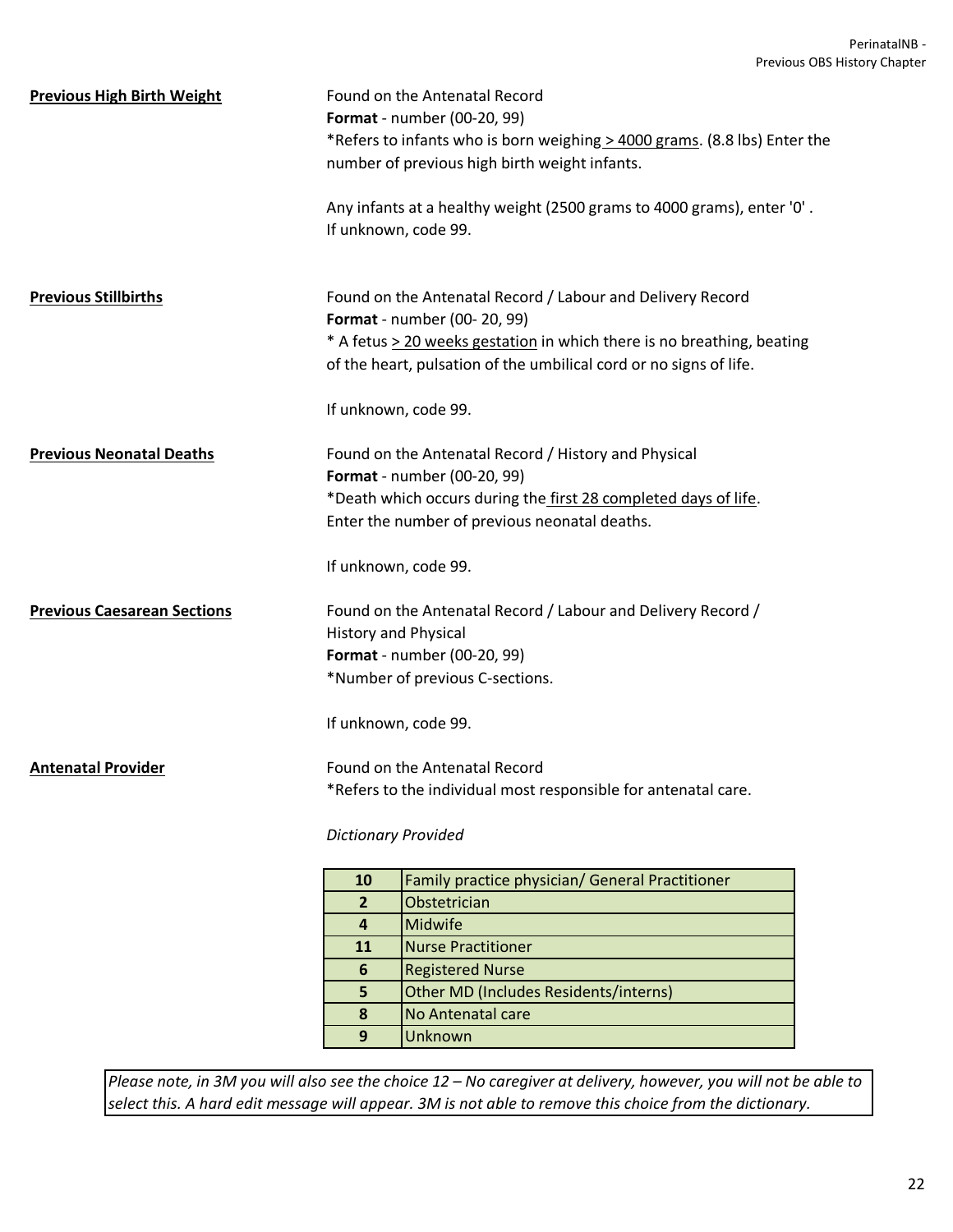**First Antenatal visit** Found on the Antenatal Record **Format** - YYYY/MM/DD \*Refers to the first prenatal visit with a healthcare provider.

If unknown, leave this field blank.

**Prenatal Classes** Found on the Antenatal Record/Nursing assessment \*Refers to class taken during the present pregnancy. If the patient has taken at least one prenatal class, then code 'Yes'.

## *Dictionary Provided*

|          | Yes       |
|----------|-----------|
| N, 2     | <b>No</b> |
| . 3<br>U | Unknown   |

If the woman has taken classes through an online application, internet, web-conference or face to face classes, then choose 'yes'.

**Intention to Breastfeed** Found on the Birth Plan/ Nursing Assessment/Labour and Delivery Record \*Refers to if the woman intends to breastfeed on admission and/or before delivery.

*Dictionary Provided*

| Y. 1 | Yes     |
|------|---------|
| N, 2 | lNo     |
| U. 3 | Unknown |

**First Ultrasound date First Ultrasound date Found on the Antenatal Record / EMR / Imaging (x-ray) reports Format** - YYYY/MM/DD \*Enter the first ultrasound date available in woman's chart

If unknown, leave this field blank.

# **Details of First Trimester Ultrasound**

| <b>EDD According to LMP</b> | Found on the Antenatal Record                                                |
|-----------------------------|------------------------------------------------------------------------------|
| (Estimated delivery date)   | <b>Format</b> - YYYY/MM/DD                                                   |
|                             | *Refers to estimated delivery date according to last menstrual period (LMP). |

Either EDD according to LMP or EDD according to ultrasound must be filled. If both dates are available, then enter both.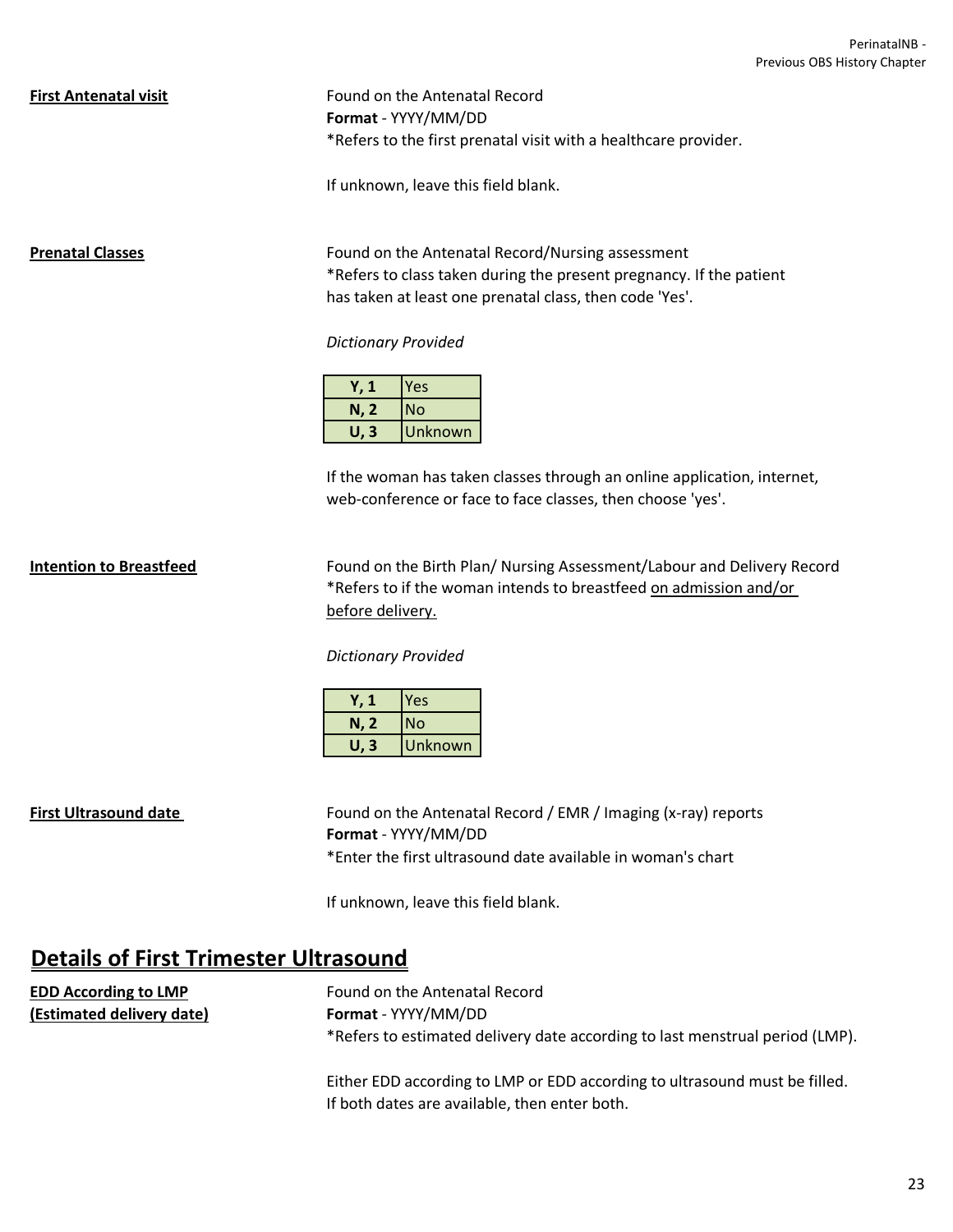# **(Estimated delivery date) Format** - YYYY/MM/DD

**EDD According to Ultrasound** Found on the Antenatal Record / X-ray Report \*Refers to estimated delivery date according to ultrasound.

> If the pregnancy was from artificial insemination, please use EDD according to ultrasound, and not EDD from LMP.

Either EDD according to LMP or EDD according to ultrasound must be filled. If both dates are available, then enter both.

**Amniocentesis** Found on the Antenatal Record/ Maternal Fetal medicine consult

## *Dictionary provided*

|      | <b>Yes</b> |
|------|------------|
| N, 2 | <b>No</b>  |
| U. 3 | Unknown    |

performed, please choose No. If there is no information in the chart about an amniocentesis being

An amnio is a very invasive procedures that must be indicated in the chart, if nothing is there it means the procedure was not performed.

The only time you would choose 'Unknown' in this case, is if the patient's chart had absolutely no prenatal record or information indicated on what procedures the woman received. (especially in out of province patients)

**CVS** Found on the Antenatal Record/ Maternal Fetal medicine consult \*Refers to if the woman had a chorionic villus sampling.

*Dictionary provided*

|      | Yes     |
|------|---------|
| N, 2 | No      |
| 3    | Unknown |

choose No. If there is no information in the chart about a CVS being performed, please

A CVS is a very invasive procedure that must be indicated in the chart, if nothing is there it means the procedure was not performed.

The only time you would choose 'Unknown' in this case, is if the patient's chart had absolutely no prenatal record or information indicated on what procedures the woman received. (especially in out of province patients)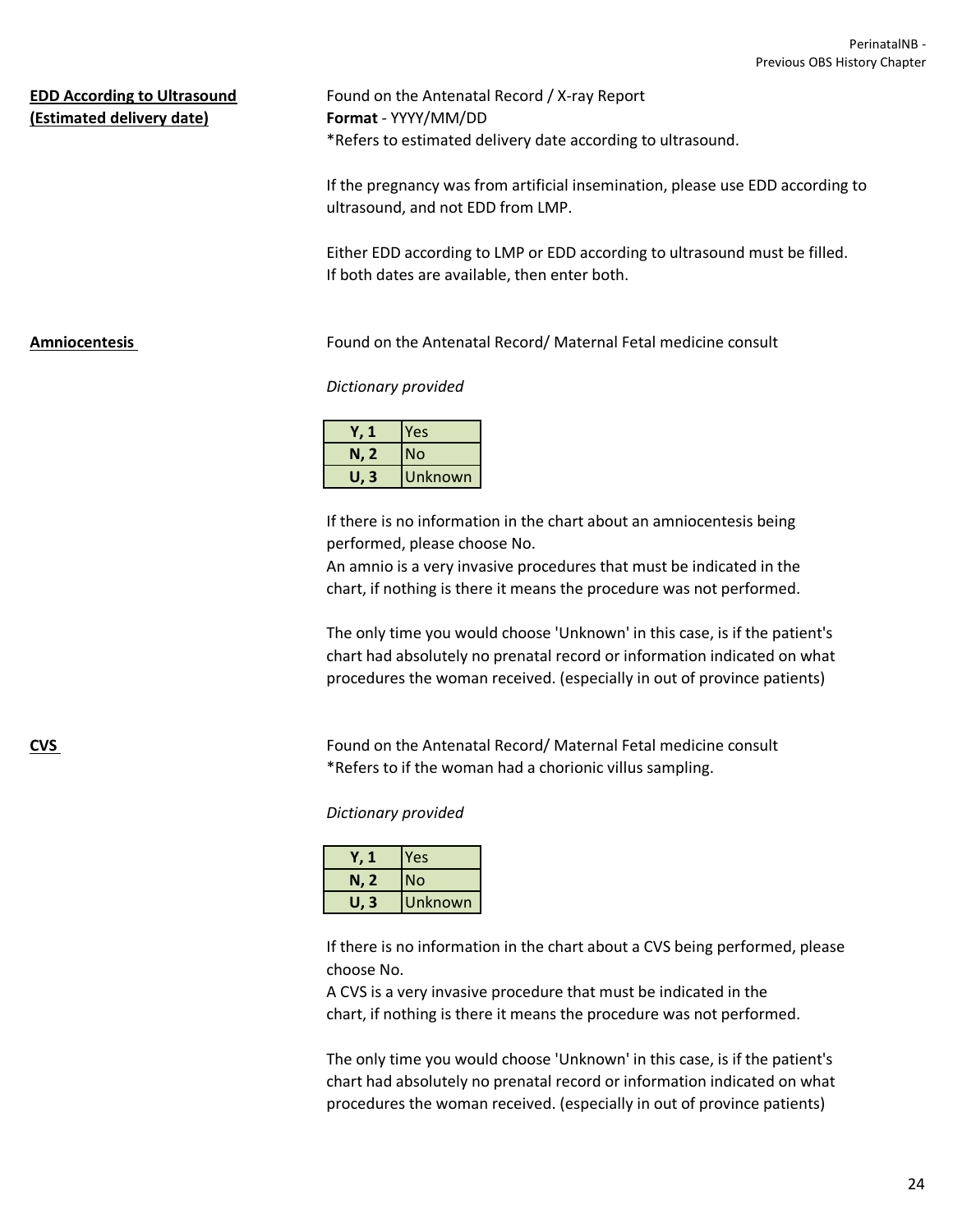**Maternal Serum testing** Found on the Antenatal Record, Laboratory tests, IWK screening forms \*Refers to if the woman accepted or declined the MSS testing. Also known as QUAD screening, Prenatal Screening, Maternal Screening, Trisomy Screening

*Dictionary provided*

| Y. 1 | Accepted        |
|------|-----------------|
| N, 2 | <b>Declined</b> |
| U. 3 | Unknown         |

If you see no results, and no indication she refused the test, choose Unknown. If you see a result in the chart, assume the woman has accepted the test.

# **Medical Risk Factors**

**Pre-Existing Diabetes** Found on the Antenatal Record/ History and Physical/Nursing Assessment

*Dictionary provided*

|      | Yes       |
|------|-----------|
| N, 2 | <b>No</b> |
| U. 3 | Unknown   |

Assign a code, mandatory, from the category O24^^

*If you choose No or Unknown, 3M will bypass the next field.*

**Insulin Required** Found on the Antenatal Record/ Medications Record/History and Physical \*Refers to the need of insulin.

## *Dictionary provided*

|         | Yes     |
|---------|---------|
| N, 2    | No      |
| -3<br>U | Unknown |

**Gestational Diabetes** Found on the Antenatal Record/ History and Physical \*Refers to diabetes related to pregnancy.

*Dictionary provided*

|           | Yes            |
|-----------|----------------|
| N, 2      | No             |
| . 3<br>U. | <b>Unknown</b> |

Assign a code, mandatory, from the category O24^^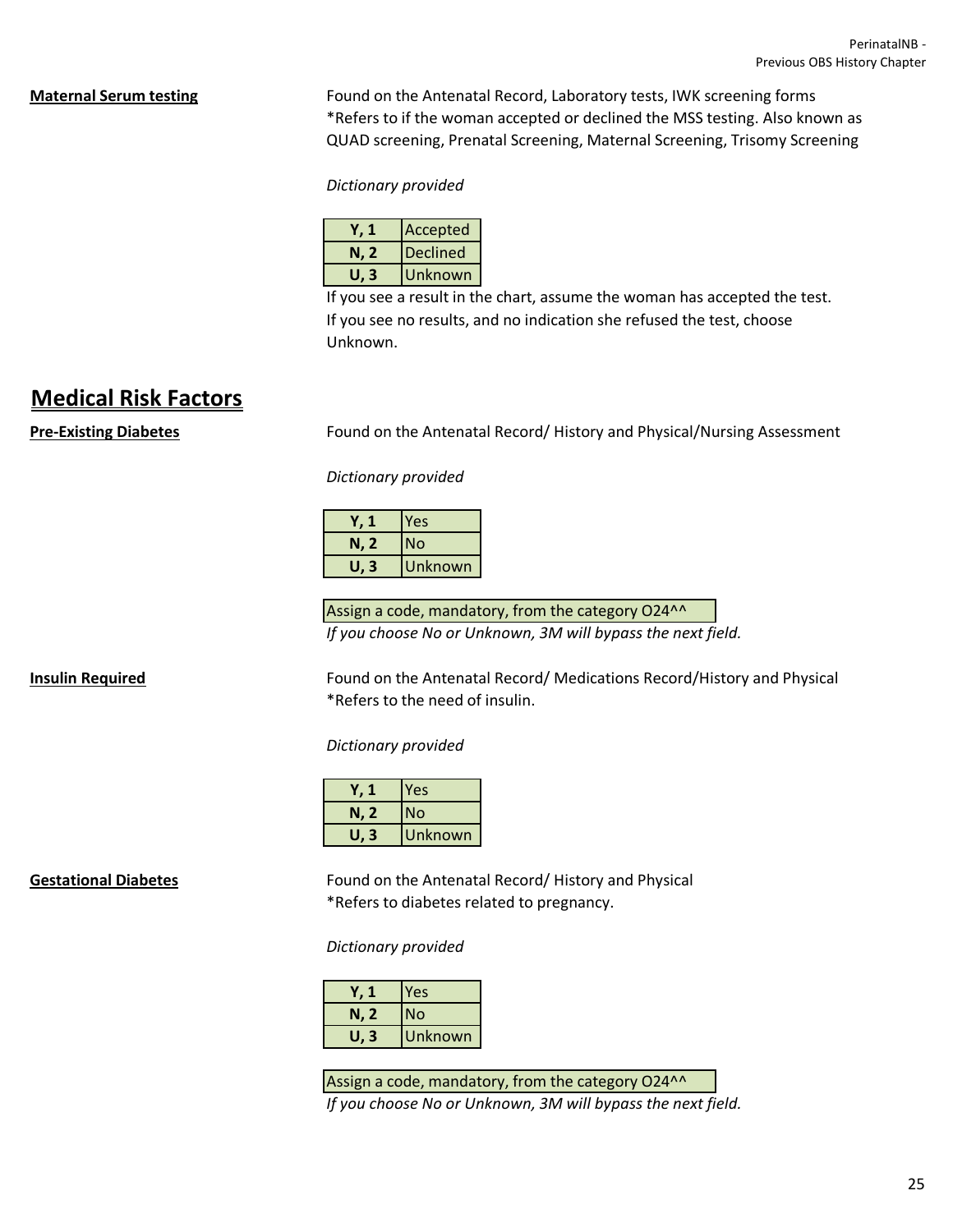**Insulin Insulin Example 2** Found on the Antenatal Record/Medications Record/Nursing Assessment \*Refers to the need of insulin during pregnancy.

*Dictionary provided*

|      | Yes     |
|------|---------|
| N, 2 | l No    |
| U. 3 | Unknown |

**Urinary Tract Infection** Found on the Antenatal Record/ Nursing Assessment/History and Physical \*Refers to a UTI that was or is present during the current pregnancy.

*Dictionary provided*

|      | Yes     |
|------|---------|
| N, 2 | No      |
| U. 3 | Unknown |

Assign a Code, mandatory, from the category O23^^^ if the condition is present at the time of delivery.

**Anemia** Found on the Antenatal Record/ Laboratory Reports \*If the condition was or is present at any time point during the current pregnancy.

*Dictionary provided*

|      | Yes            |
|------|----------------|
| N, 2 | <b>No</b>      |
| U. 3 | <b>Unknown</b> |

Please Note : The values on the laboratory & testing section of the Antenatal record should be checked and not the anemia check box on the medical history page of the record. Anemia on this section refers to the medical history of anemia at any point in time and not necessary during the present pregnancy.

Assign a code, mandatory, from the category O99^^^ if the condition is present at the time of delivery.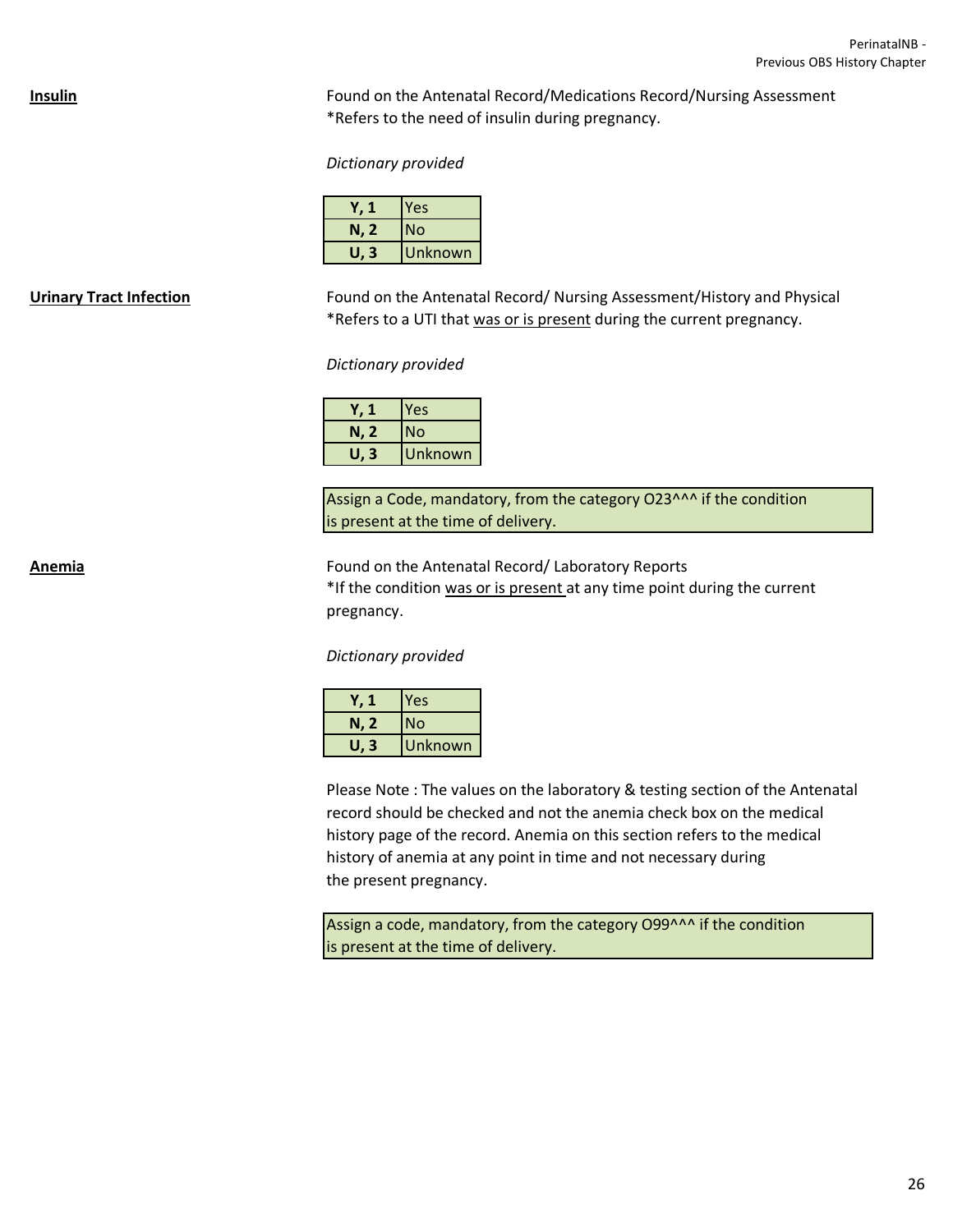**Pre-Existing Hypertension** Found on the Antenatal Record/ History and Physical/ Nursing Assessment

### *Dictionary provided*

|                   | Yes     |
|-------------------|---------|
| N, 2              | No      |
| $\mathbf{B}$<br>U | Unknown |

Assign a code, mandatory if treated, from the category O10^^

**Gestational Hypertension** Found on the Antenatal Record/ History and Physical/ Nursing Assessment \*Refers to pregnancy induced high blood pressure.

Dictionary provided

|     | Yes     |
|-----|---------|
| N,2 | No      |
| U.3 | Unknown |

Assign a code, mandatory, from the category O13^^

**Preeclampsia/eclampsia** Found on the Antenatal Record/History and Physical/Nursing Assessment \*Refers to high blood pressure in pregnant woman with protein in urine. This condition can lead to serious complications for both the mom and baby.

*Dictionary provided*

| Yes     |
|---------|
| No      |
| Unknown |
|         |

Assign a code, mandatory, from the category O11^^, O14^^, O15^^

**Group B Strep Results** Found on the Antenatal Record/Labour and Delivery Record/Nursing Notes/ Progress Notes

> \*Refers to if the patient is Strep B positive, negative or if they declined testing

*Dictionary Provided*

|   | Positive        |
|---|-----------------|
| 2 | Negative        |
| R | <b>Declined</b> |
| ٩ | Unknown         |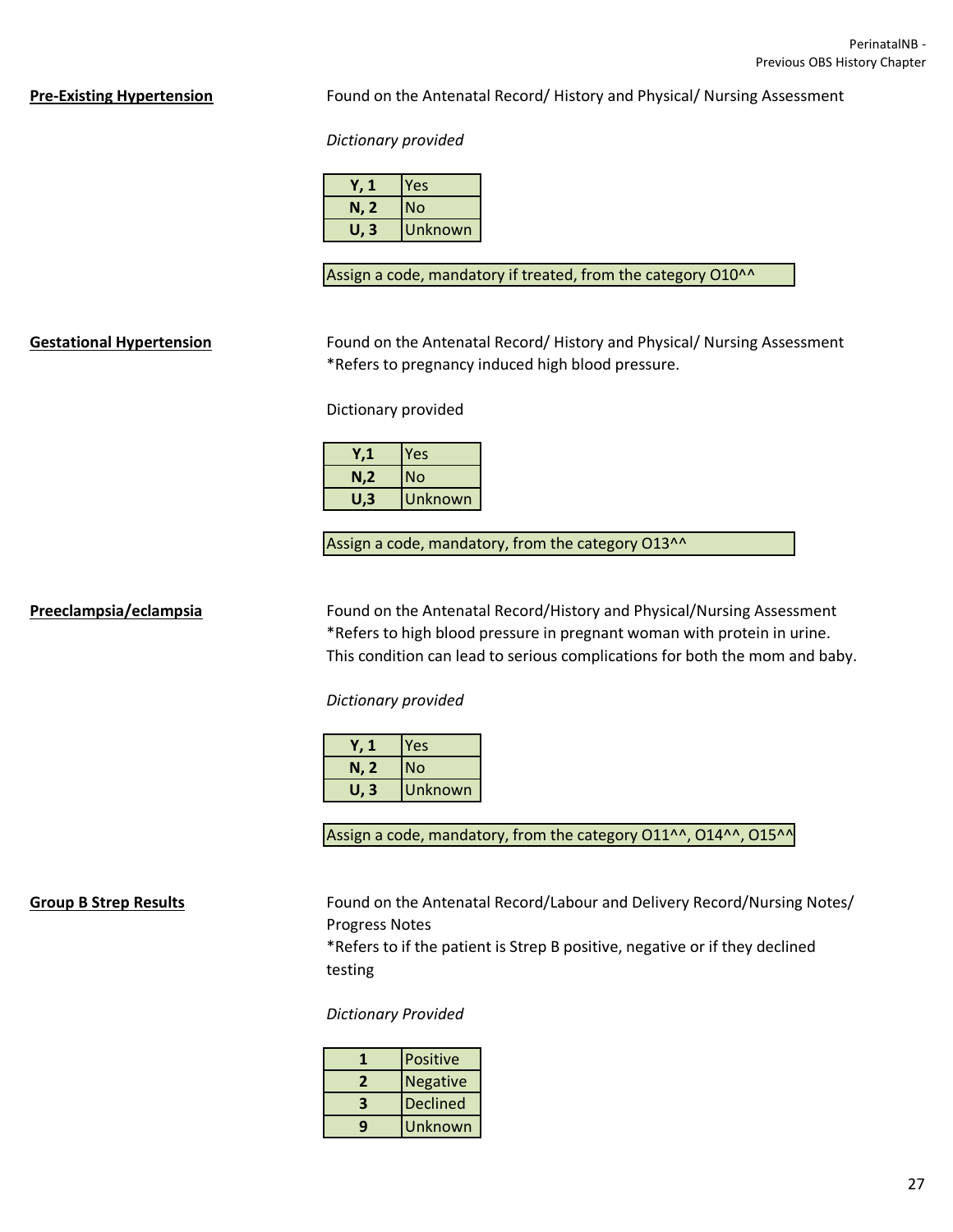**Breastfeeding Education** Found on the Antenatal Record, Nursing Assessment \*Refers to if the patient had any breastfeeding education

# *Dictionary Provided*

| Yes            |
|----------------|
| No             |
| <b>Unknown</b> |

**Covid-19 Vaccination** Found on the Antenatal Record \*Refers to the patient receiving the Covid-19 vaccination.

*Dictionary provided*

|         | Yes     |
|---------|---------|
| N, 2    | No      |
| 3<br>U. | Unknown |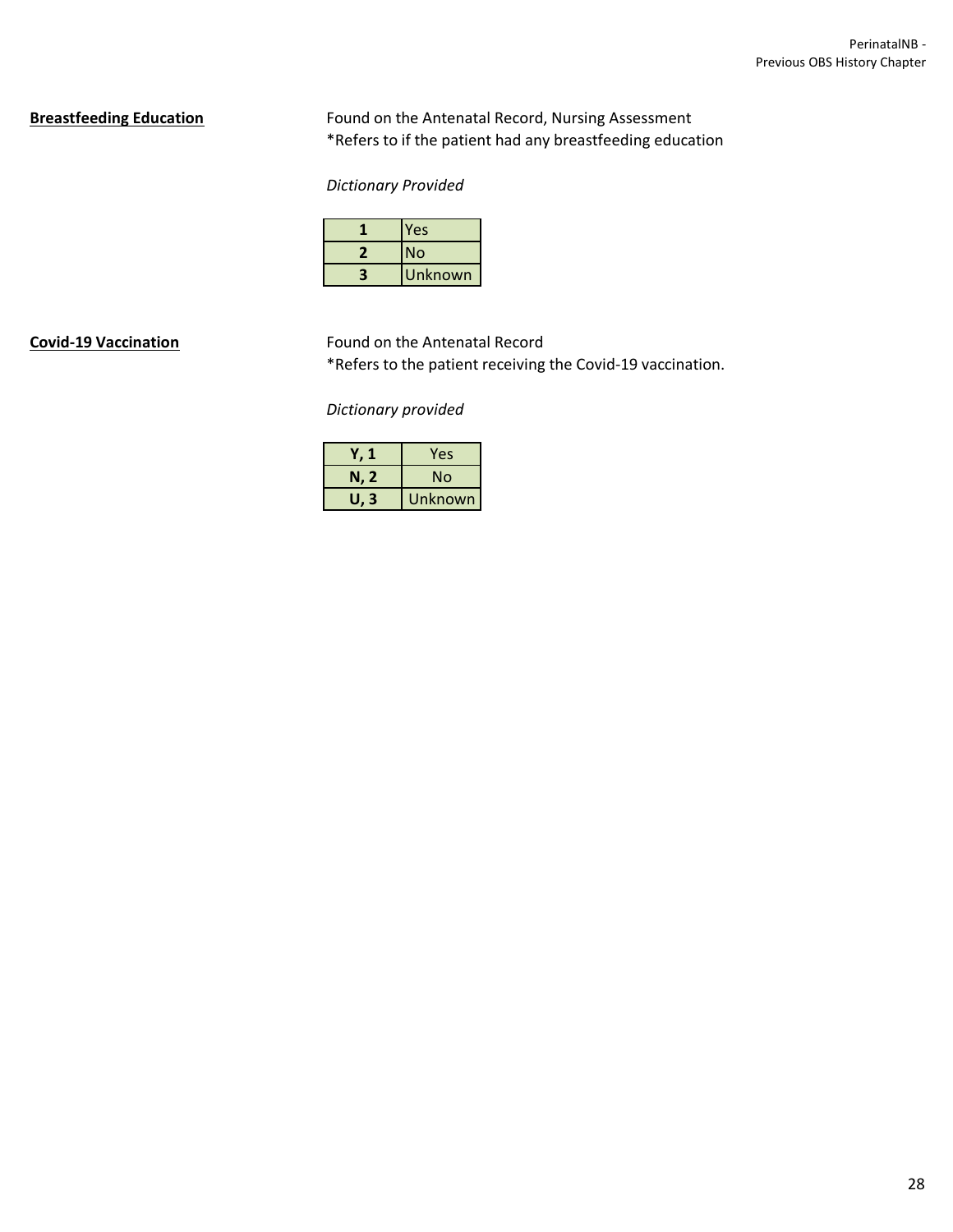# **LABOUR AND DELIVERY CHAPTER**

| Height in cm            | Found on the Antenatal Record/ Nursing Assessment<br><b>Format</b> - number                                                              |
|-------------------------|------------------------------------------------------------------------------------------------------------------------------------------|
|                         | *Refers to the mother's height in centimetres.                                                                                           |
|                         | Please note that when centimetres are entered, the corresponding<br>number in inches will be automatically calculated in the next field. |
|                         |                                                                                                                                          |
|                         | Code 999 for an unknown value.                                                                                                           |
|                         | Round up to the nearest whole number.                                                                                                    |
| <b>Height in Inches</b> | Found on the Antenatal Record/ Nursing Assessment                                                                                        |
|                         | <b>Format</b> - number                                                                                                                   |
|                         | *Refers to the mother's height in inches.                                                                                                |
|                         | Please note that when inches are entered, the corresponding number                                                                       |
|                         | of centimetres will be automatically calculated in the previous field.                                                                   |
|                         | Code 999 for an unknown value.                                                                                                           |
|                         | Round up to the nearest whole number.                                                                                                    |

Please refer to the table below for proper conversion of height.

| <b>HEIGHT (feet/inches)</b> | <b>HEIGHT</b> (inches) | <b>HEIGHT</b> (cm) |
|-----------------------------|------------------------|--------------------|
| 4'8"                        | 56                     | 142                |
| 4'9''                       | 57                     | 145                |
| 4'10''                      | 58                     | 147                |
| 4'11''                      | 59                     | 150                |
| <u>5'0"</u>                 | 60                     | 152                |
| 5'1''                       | 61                     | 155                |
| 5'2''                       | 62                     | 157                |
| 5'3''                       | 63                     | 160                |
| 5'4''                       | 64                     | 162                |
| 5'5''                       | 65                     | 165                |
| 5'6''                       | 66                     | 168                |
| 5'7''                       | 67                     | 170                |
| <u>5'8"</u>                 | 68                     | 173                |
| <u>5'9"</u>                 | 69                     | 175                |
| 5'10''                      | 70                     | 178                |
| 5'11"                       | 71                     | 180                |
| 6'0''                       | 72                     | 183                |
| 6'1''                       | 73                     | 185                |
| 6'2''                       | 74                     | 188                |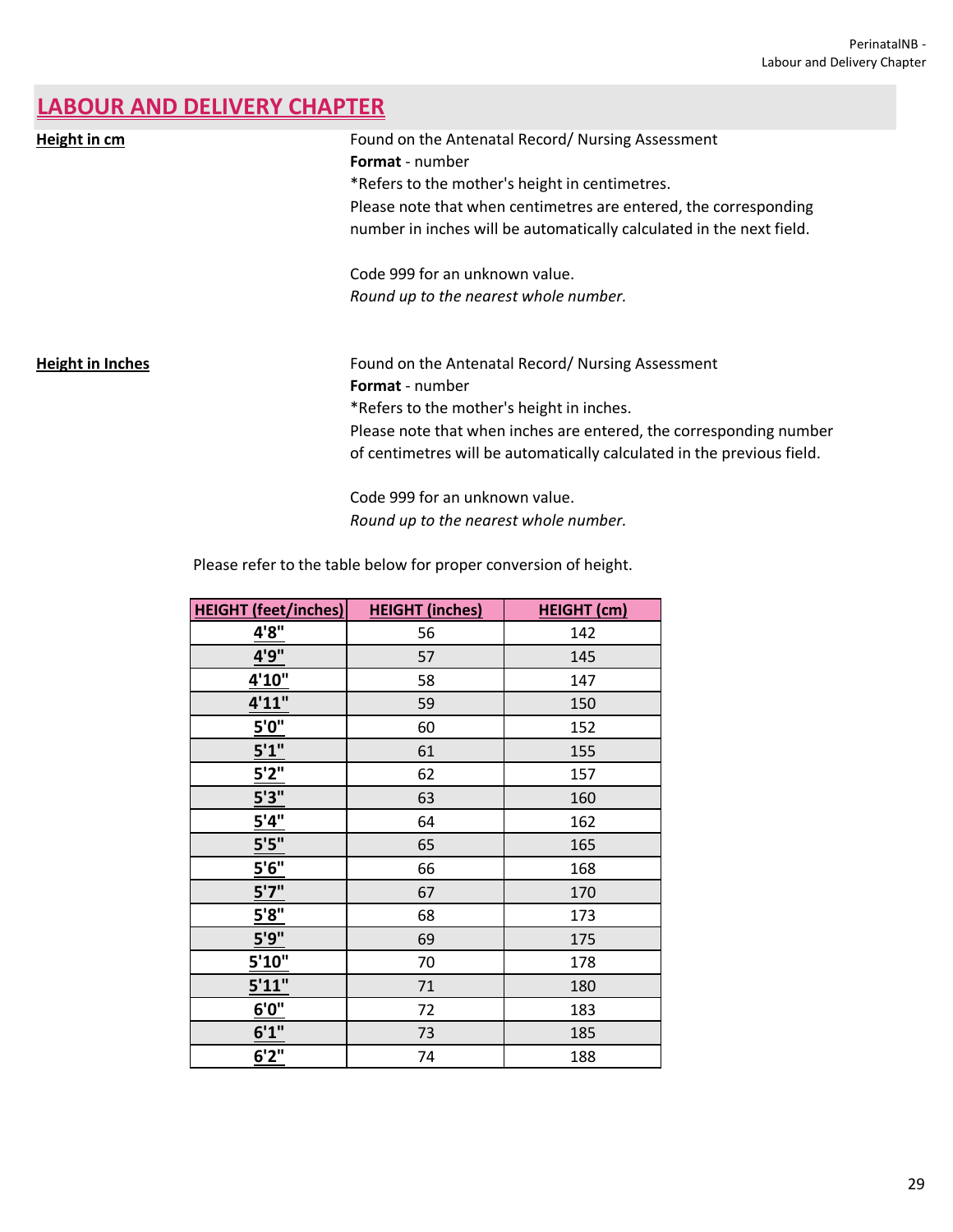| <b>Pre-Pregnancy Weight (kg)</b>   | Found on the Antenatal Record/ Nursing Assessment<br>Format - number (3 Characters)<br>*Refers to the mother's pre-pregnancy weight in kgs.<br>Please note that when kilograms are entered the corresponding number<br>of pounds will be automatically calculated in the next field.<br>Code 999 for an unknown value.<br>Enter up to one decimal place, when available.<br>If weight is recorded in a range, code the highest weight. |
|------------------------------------|----------------------------------------------------------------------------------------------------------------------------------------------------------------------------------------------------------------------------------------------------------------------------------------------------------------------------------------------------------------------------------------------------------------------------------------|
| <b>Pre-Pregnancy Weight (lbs.)</b> | Found on the Antenatal Record/ Nursing Assessment<br>Format - number (3 Characters)<br>*Refers to the mother's pre-pregnancy weight in pounds.<br>Please note that when pounds are entered the corresponding number<br>of kilograms will be automatically calculated in the previous field.                                                                                                                                            |
|                                    | Code 999 for an unknown value.<br>Enter up to one decimal place, when available.<br>If weight is recorded in a range, code the highest weight.                                                                                                                                                                                                                                                                                         |
| <b>Pre-Delivery Weight (kg)</b>    | Found on the Antenatal Record/ Nursing Assessment<br>Format - number (3 Characters)<br>*Refers to mother's weight just before delivery in kilograms.<br>If the pre-delivery weight is not available on the Nursing assessment, the<br>patient's last weight on the Antenatal Record can be used (if it was<br>documented within 2 week of delivery).                                                                                   |
|                                    | Please note that when kilograms are entered the corresponding number<br>of pounds will be automatically calculated in the next field.<br>If pre-delivery weight in unknown, add pre-pregnancy weight and<br>weight gain.                                                                                                                                                                                                               |
|                                    | Code 999 for an unknown value.<br>Enter up to one decimal place, when available.<br>If weight is recorded in a range, code the highest weight.                                                                                                                                                                                                                                                                                         |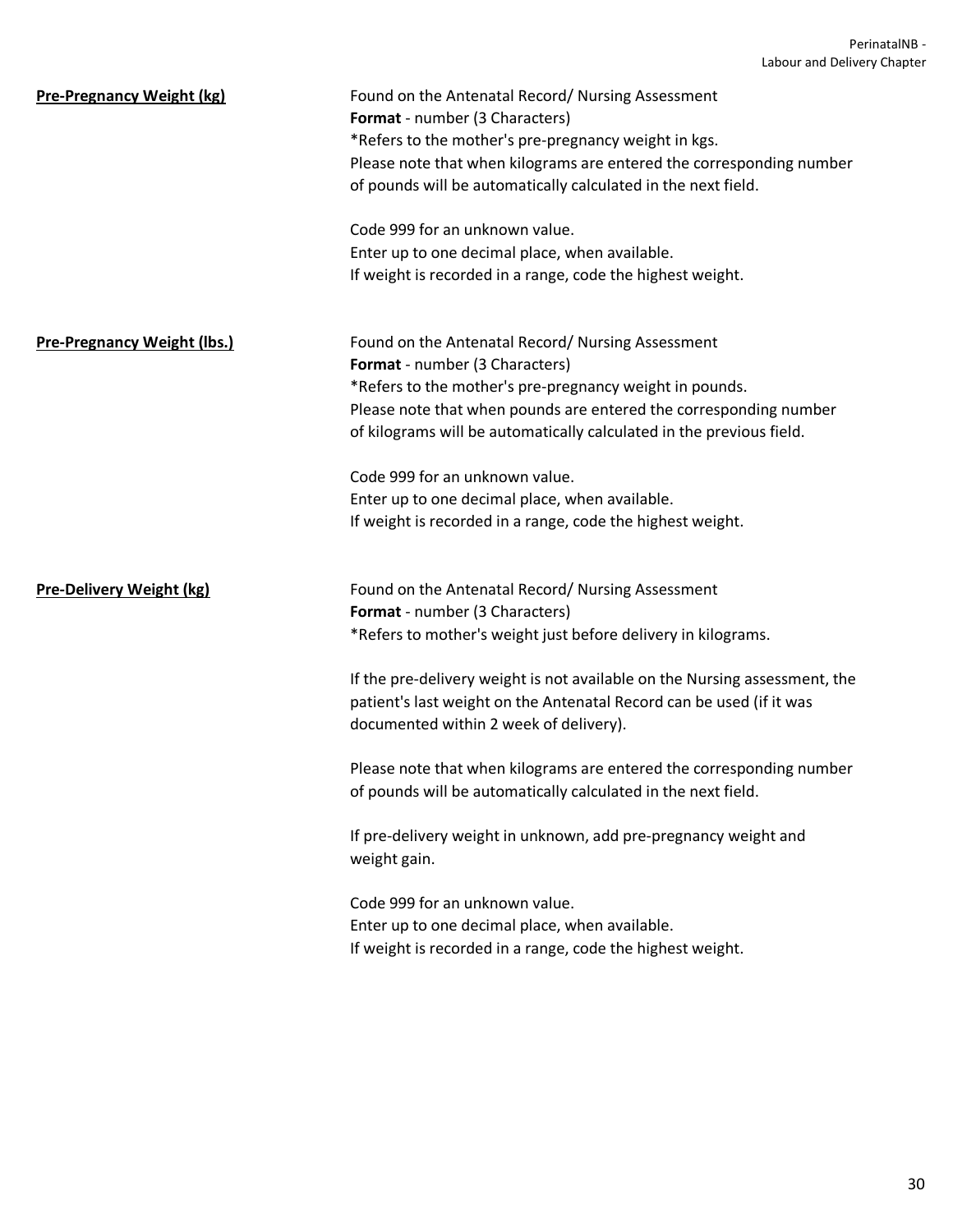# **Pre Delivery Weight (lbs.)** Found on the Antenatal Record/ Nursing Assessment **Format** - number (3 Characters) \*Refers to mother's weight just before delivery in pounds. If the pre-delivery weight is not available on the Nursing assessment, the patient's last weight on the Antenatal Record can be used (if it was documented within 2 week of delivery). Please note that when pounds are entered the corresponding number of kilograms will be automatically calculated in the next field. If pre-delivery weight in unknown, add pre-pregnancy weight and weight gain. Code 999 for an unknown value. If weight is recorded in a range, code the highest weight. **Type of Labour Found on the Labour and Delivery Record** *Dictionary Provided*

| Spontaneous       |
|-------------------|
| <b>Induced</b>    |
| <b>INo Labour</b> |

If the woman goes into labour less than 24 hours after the last administration of medication (prostaglandin/oxytocin) for the purpose of inducing labour, the labour should be coded as induced.

If the woman goes into labour more than 24 hours after the last administration of medication (prostaglandin/oxytocin) for the purpose of inducing labour, the labour should be coded as spontaneous.

If the woman is booked for an elective caesarean section and labour did not occur, code No labour.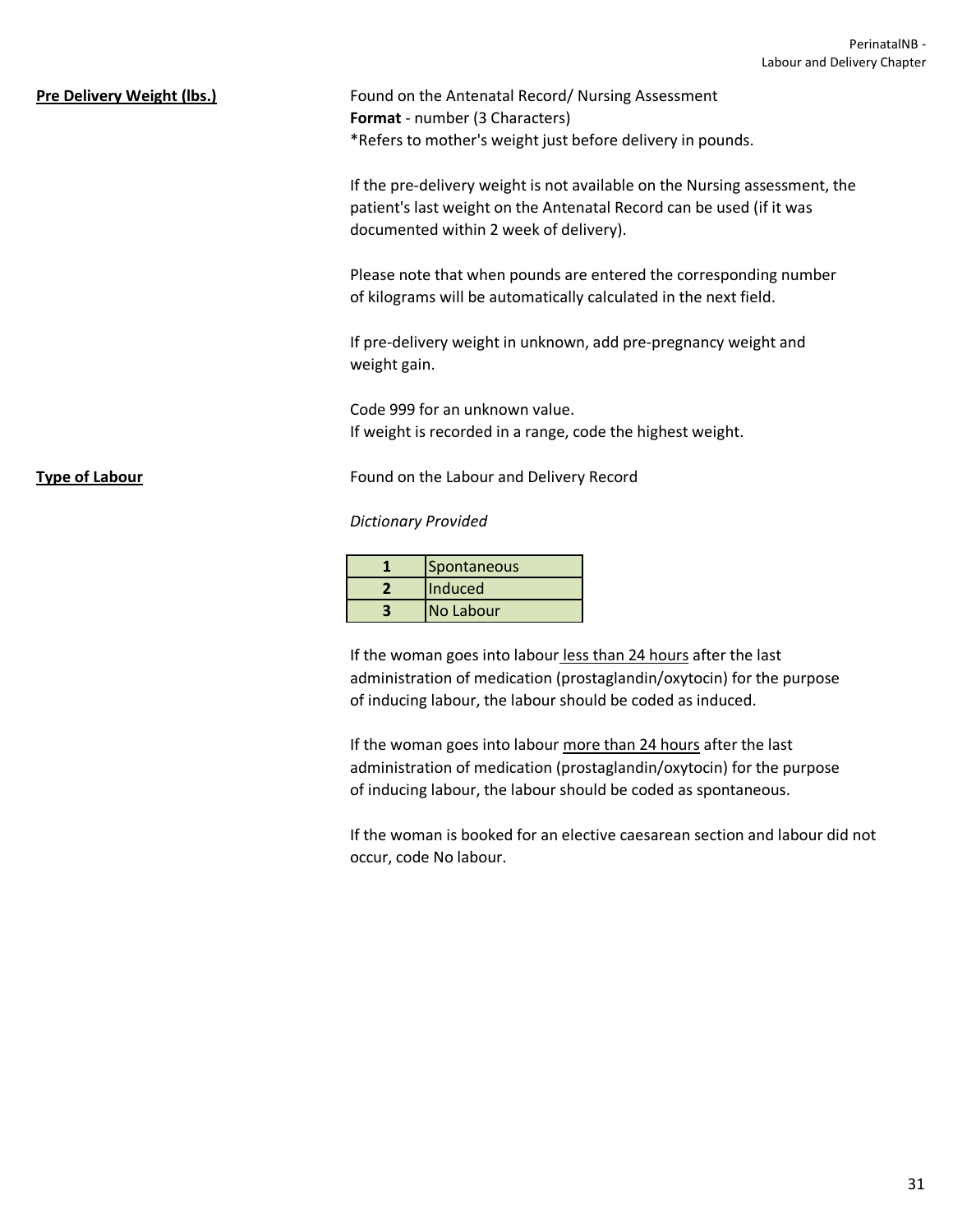**Indications for Induction** Found on the Labour and Delivery Record \*Refers to the reason why the woman was induced.

# *Dictionary Provided*

| $\mathbf{1}$   | Post dates                                          |
|----------------|-----------------------------------------------------|
| $\overline{2}$ | SROM (spontaneous rupture of membranes)             |
| 3              | <b>Decreased Amniotic Fluid</b>                     |
| 4              | Hypertension - PIH (Pregnancy induced hypertension) |
| 5              | IDDM/ GDM (Diabetes)                                |
| 6              | <b>IUGR / No growth</b>                             |
| $\overline{7}$ | <b>Twin/ Multiples</b>                              |
| 8              | <b>PUPP/ Cholestatic Jaundice</b>                   |
| 9              | Thrombocytopenia                                    |
| 10             | Previous stillbirth/ poor OBS History               |
| 18             | Eclampsia / Preeclampsia                            |
| 19             | Positive Group B Strep with Rupture of Membranes    |
| 13             | Macrosomia                                          |
| 20             | <b>Intrauterine Death</b>                           |
| 21             | <b>Fetal Anomaly</b>                                |
| 22             | Low planning Score/ Fetal Distress                  |
| 23             | <b>Previous Fetal Death</b>                         |
| 24             | <b>Advanced Maternal Age</b>                        |
| 25             | Vaginal Bleeding/Abruption                          |
| 26             | Polyhydramnios                                      |
| 27             | <b>History of Precipitate labour</b>                |
| 28             | Isoimmunisation                                     |
| 29             | <b>PROM with Chorioamnionitis</b>                   |
| 30             | <b>PROM without Chorioamnionitis</b>                |
| 15             | Social/Geographic                                   |
| 16             | Other                                               |
| 17             | No indications given                                |

# **Oxytocin (to induce)** Found on the Labour and Delivery Record

\*Refers to if the woman was given IV oxytocin to induce labour.

### *Dictionary provided*

| Y. 1 | lYes      |
|------|-----------|
| N, 2 | <b>No</b> |
| U. 3 | Unknown   |

Assign a code, mandatory, from category 5.AC.30.HA-I2

*\*Oxytocin can only be given through IV (intravenous) .*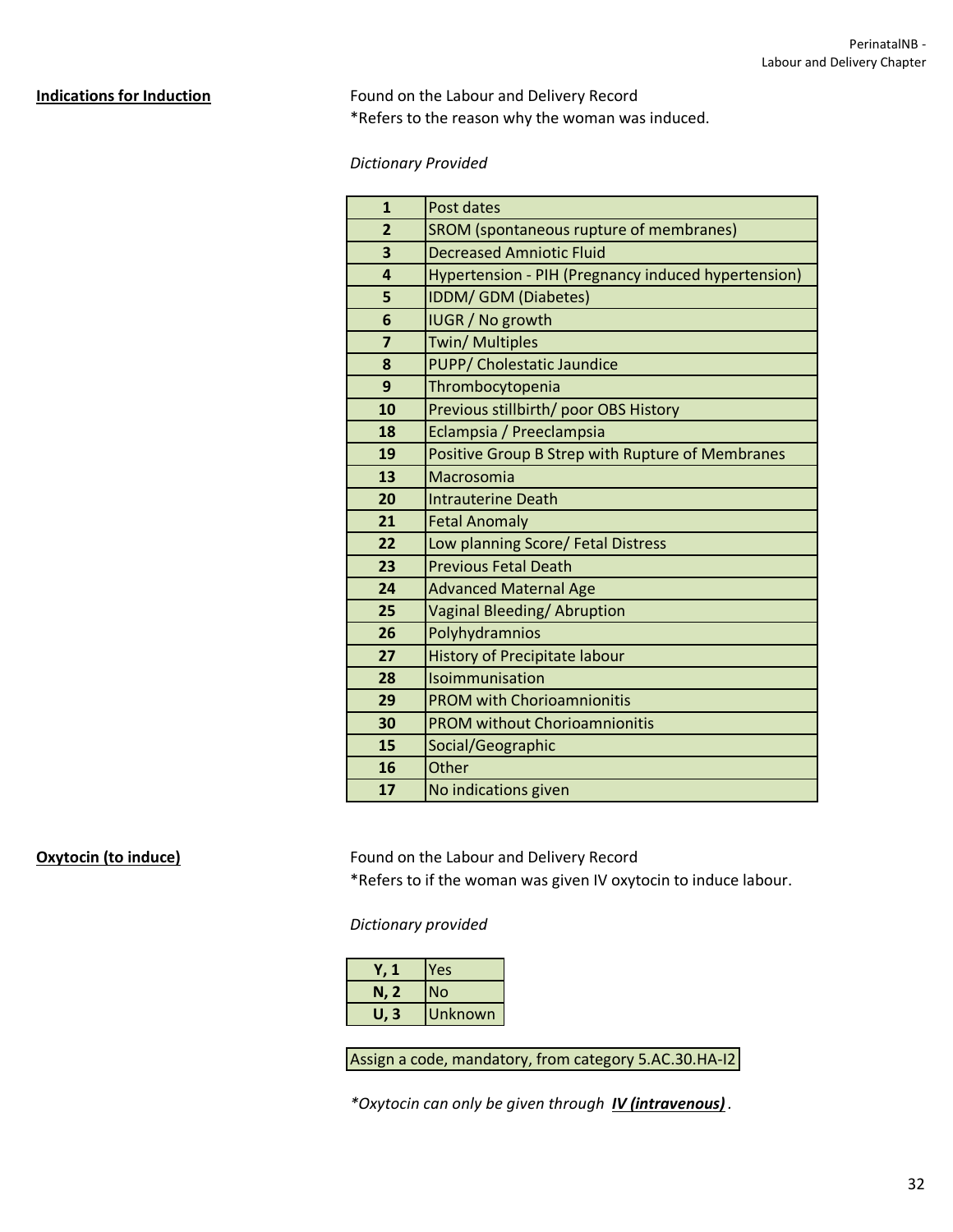**Prostaglandin (to induce)** Found on the Labour and Delivery Record \*Refers to if the woman was given intra-vaginal/intra-cervical prostaglandin to induce labour.

### *Dictionary provided*

|      | Yes     |
|------|---------|
| N, 2 | No      |
| U. 3 | Unknown |

Assign a code, mandatory, from category 5.AC.30.CK^^, 5.AC.30.CA^^

*\*Prostaglandin can only be given intra-vaginal/intra-cervical or Oral.*

Unknown can not be selected.

**Augmentation Found on the Labour and Delivery Record** \*This refers to any method of augmentation, by oxytocin or ARM. It will usually refer to the use of oxytocin to improve contractions after the labour has started spontaneously.

### *Dictionary provided*

|          | lYes      |
|----------|-----------|
| N, 2     | <b>No</b> |
| . 3<br>U | Unknown   |

Assign a code, mandatory, from category 5.LD.31^^

**Membrane Rupture Date/Time** Found on the Labour and Delivery Record **Format** - YYYY/MM/DD HH/MM \*If there is more than one rupture of membranes, record the earliest time.

> If the woman has an elective C-section and there is no history of prior rupture of membranes, use the time of birth as the rupture of membranes, since the membranes would have been ruptured at the time of delivery.

If unknown, leave blank.

*\*\* If the patient comes in for an elective c-section, there is actually no membrane rupture (or it is included in the procedure), this is why we assign the date/time of the delivery instead of the membrane rupture. Assign 'No' for both SROM and AROM fields.*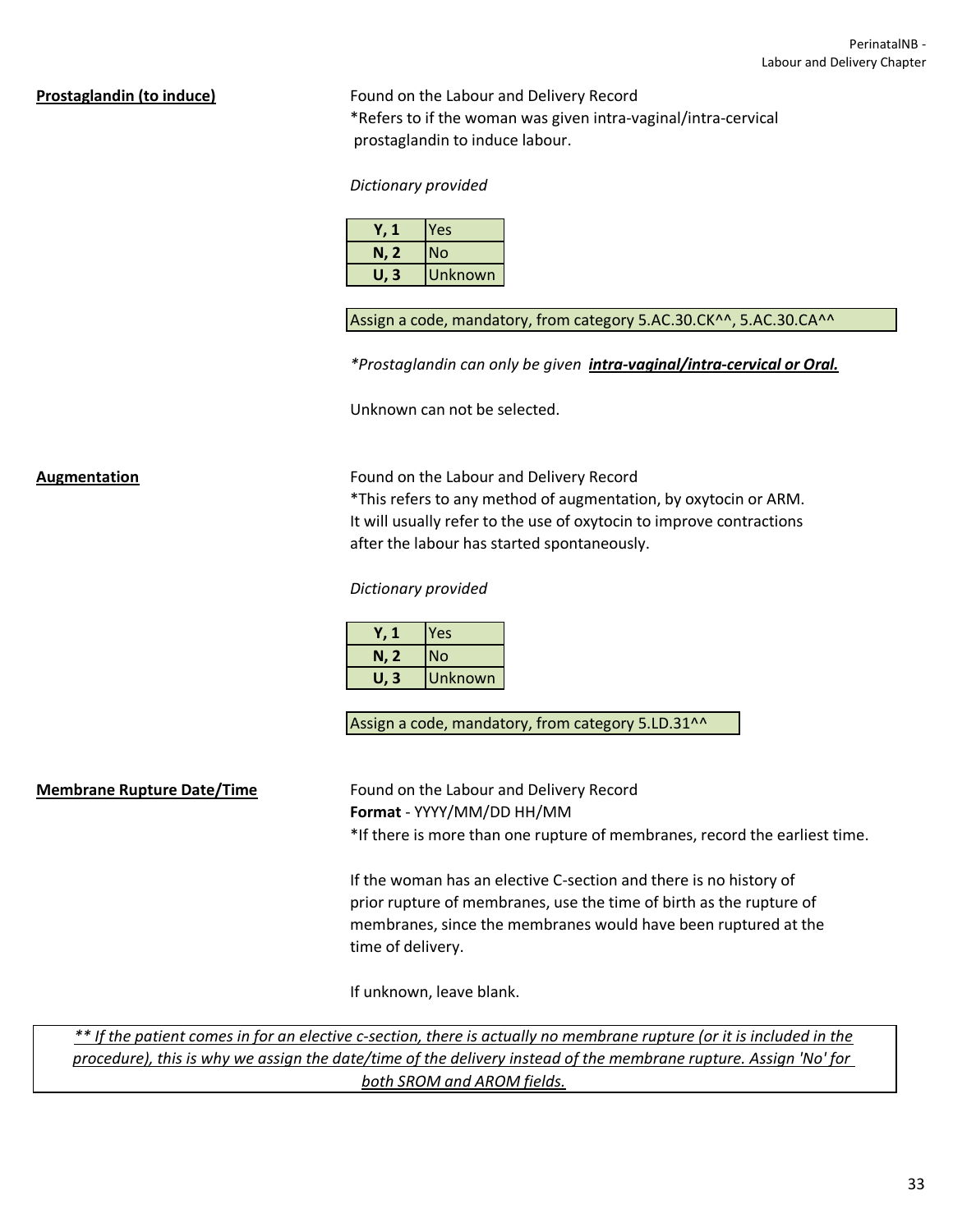**Spontaneous** Found on the Labour and Delivery Record **(rupture of membranes)** \*Refers to if the rupture of membranes was spontaneous.

# *Dictionary provided*

| Y. 1 | Yes     |
|------|---------|
| N, 2 | lNo     |
| U. 3 | Unknown |

**ARM (to rupture membranes)** Found on the Labour and Delivery Record \*Refers to if the membranes were artificially ruptured.

## *Dictionary provided*

|      | Yes     |
|------|---------|
| N, 2 | No      |
| U. 3 | Unknown |

**Tocolytics Administered** Found on the Labour and Delivery Record/ Medication Record/ Nursing Assessment

> \*Refers to medication used to suppress premature labour. The woman will receive this if the delivery would result in premature birth. Ex: calcium channel blockers (nifedipine) and NSAIDs (indomethacin)

## *Dictionary provided*

|      | Yes     |
|------|---------|
| N, 2 | No      |
| U. 3 | Unknown |

**Antenatal Steroids** Found on the Medications Record/ Nursing medications \*Refers to any prenatal steroids given to women at risk of a premature birth.

*Dictionary Provided*

| One complete course   |
|-----------------------|
| One incomplete course |
| <b>None</b>           |

COMPLETE - is defined as two doses of 12 mgs of corticosteroids (betamethasone, beta, celestone, dexamethasone, cortisone) given 24 hours apart or 6mgs of dexamethasone, given 12 hours apart any time before delivery.

INCOMPLETE - is defined as one dose given at any time prior to delivery. If the chart does not mention steroid administration, assume none.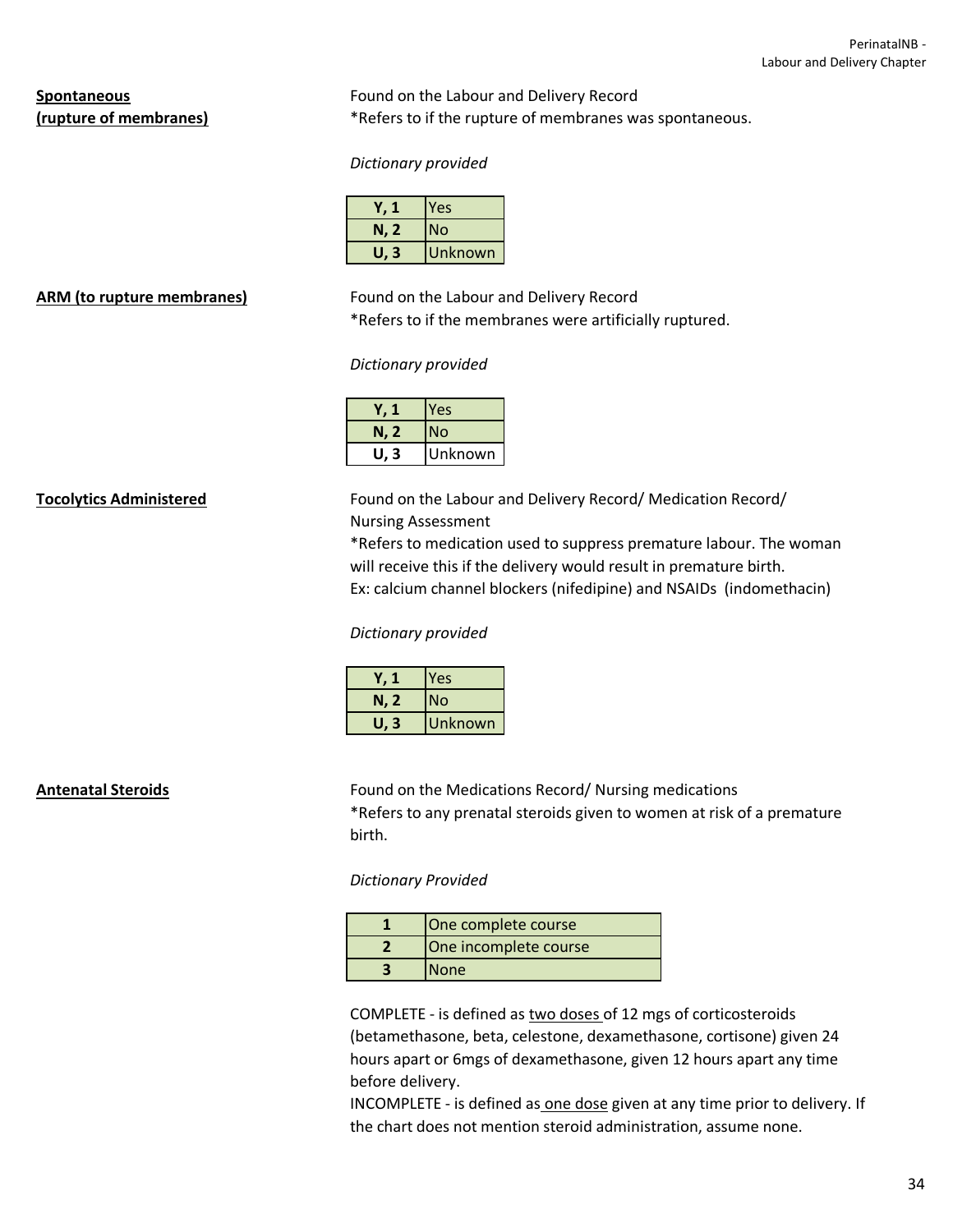If no dates if administration are given, but the chart refers to 'complete' or partial' doses, code as such.

If no dates of administration are given and the chart does not refer to completeness' but indicates that steroids were administered, score as One incomplete course'. If the chart specifies two or more doses were administered score as 'One complete course'.

**Fetal Heart Monitor Found on the Labour Partogram/ Labour and Delivery Record** \*Refers to the method of fetal surveillance used during monitoring of the labour.

## *Dictionary provided*

| <b>Intermittent Auscultation (IA)</b> |
|---------------------------------------|
| <b>Continuous External Monitoring</b> |
| <b>Continuous Internal Monitoring</b> |

**External Monitoring** is the use of EFM (Electronic Fetal Monitoring). **IA** is recommended for healthy women without risk factors for adverse **Internal Monitoring** is the use of internally placing EFM patches on the baby's If no Labor partogram is in the chart or it is a Elective C/section, please choose If two different methods were used for monitoring, please use the most

## **Caregiver at Delivery Found on the Labour and Delivery Record**

\*Refers to the healthcare provider most responsible for the woman's care at delivery.

## *Dictionary Provided*

| 10             | Family Practice Physician/ General Practitioner |
|----------------|-------------------------------------------------|
| $\overline{2}$ | Obstetrician                                    |
| 4              | <b>Midwife</b>                                  |
| 11             | <b>Nurse Practitioner</b>                       |
| 6              | <b>Registered Nurse</b>                         |
| 5              | Other (Includes Interns/Residents)              |
| 12             | No Caregiver at Delivery                        |
| 9              | Unknown                                         |

*Please Note the choice 12 – No caregiver at delivery was indicated by 8 – No antenatal care in 3M. This issue was rectified, and is now properly indicated with the right choice of 12 – No Caregiver at Delivery in the available dictionary choices in the abstract. If you select 8 – No antenatal care, a hard edit will appear.*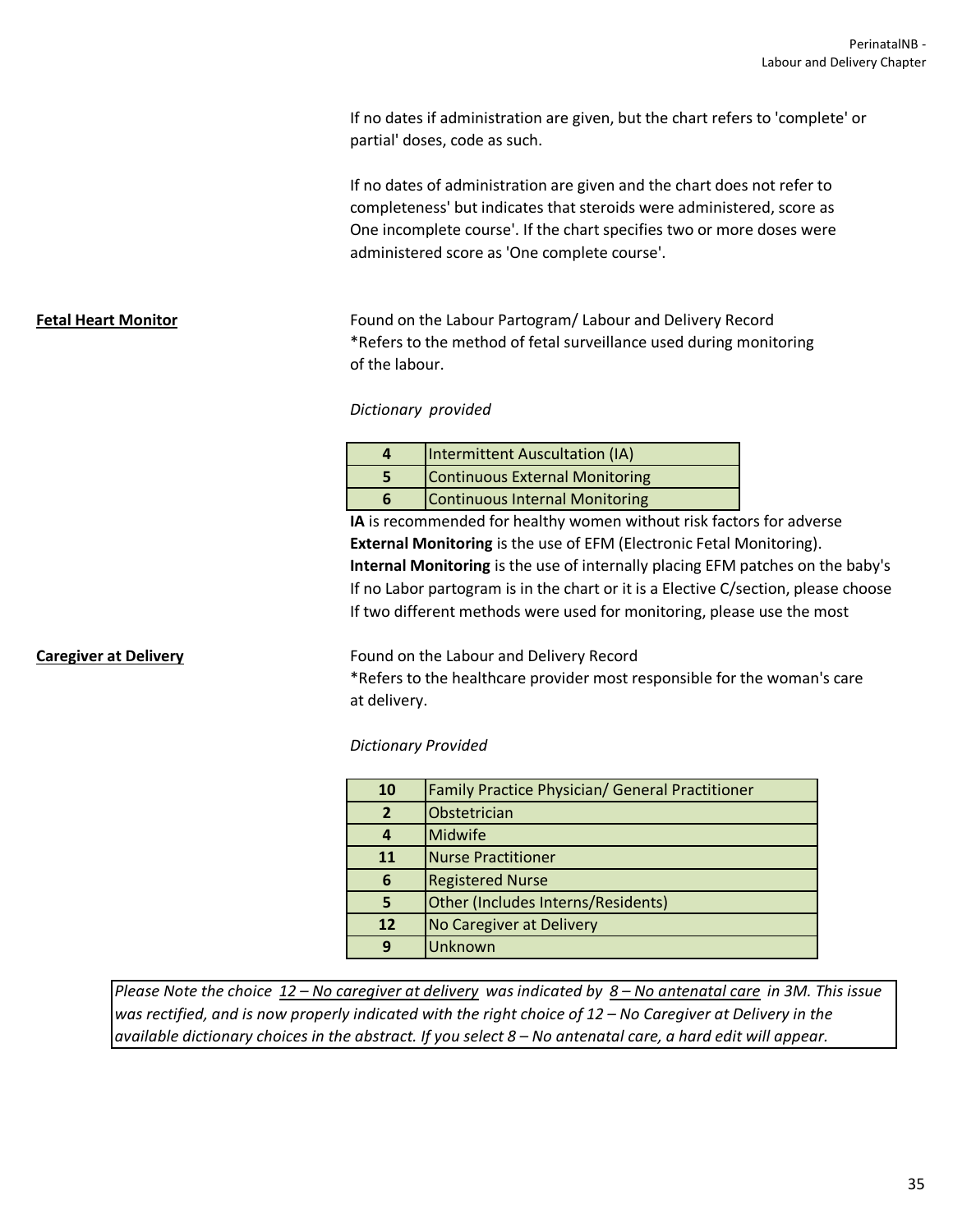**Mode of Delivery** Found on the Labour and Delivery Record/ Operative Report/ Birth Record \*Refers to the mode of delivery used to deliver the babie(s).

*Dictionary Provided*

| <b>1, ABD</b>  | Abdominal (laparotomy)                                              |
|----------------|---------------------------------------------------------------------|
| 2, CSC         | C-section combined transverse and vertical incision-inverted $T/J$  |
| <b>3, CSH</b>  | C-section / hysterectomy                                            |
| <b>4, CST</b>  | C-section, low segment transverse incision                          |
| <b>5, CSV</b>  | C-section, classical incision (vertical incision in the body of the |
| 6, CSU         | C-section, type unknown                                             |
| <b>7, LVS</b>  | C-section, vertical incision                                        |
| <b>8, VAG</b>  | Vaginal                                                             |
| <b>9, VAG-</b> | Vaginal with Instrumentation                                        |
| <b>10, CWI</b> | C-section with instrumentation                                      |

For cases with multiple births, please choose the mode of delivery for each baby. You can choose up to 4 different modes of delivery.

during delivery, please choose *C-section with instrumentation* . If a c-section, transverse incision (or any type) and instrumentation was used

If a patient has a trial of forceps that fails then proceeds to a c-section instrumentation". without any further instrumentation, please select "C-section with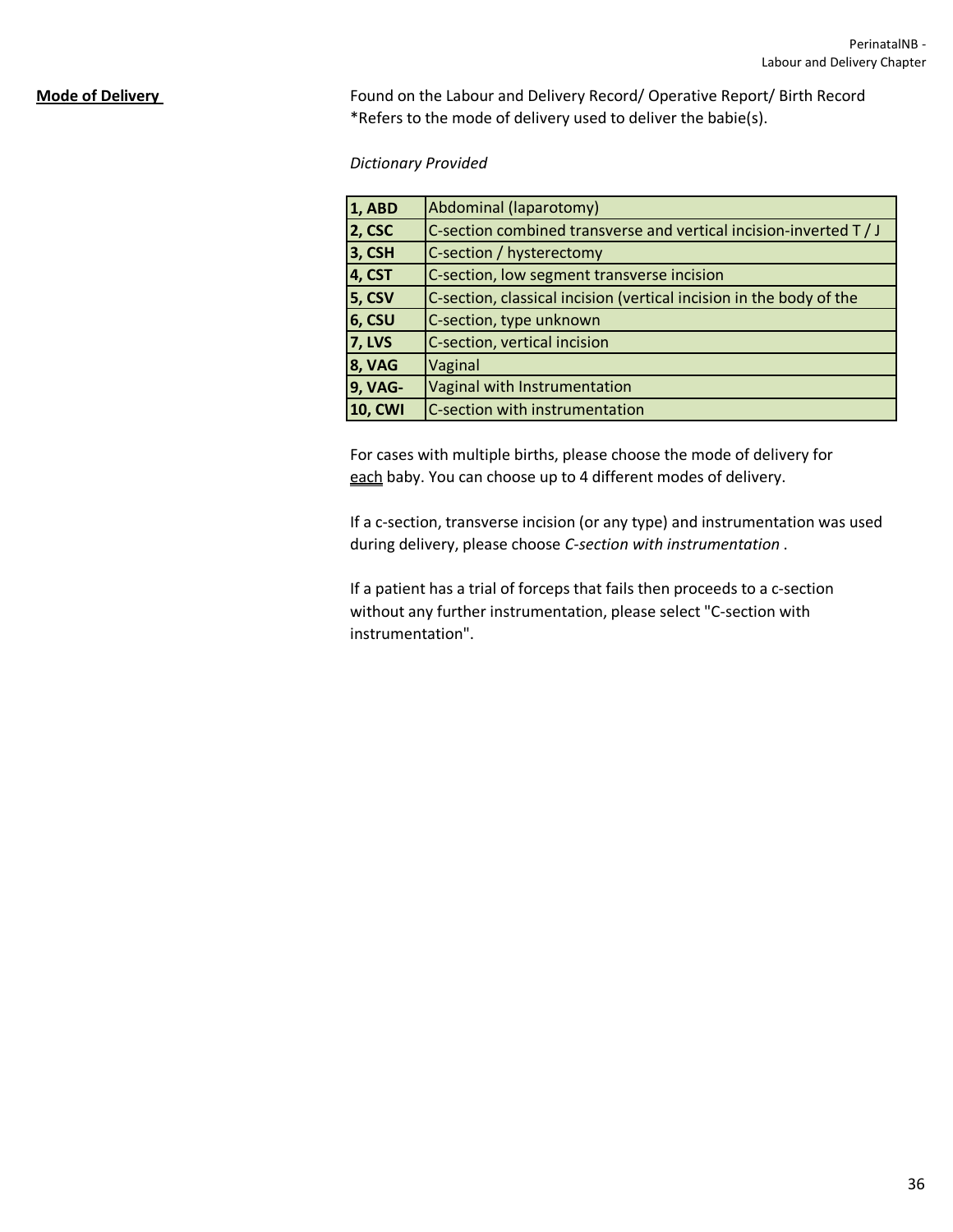**Indication for Caesarean** Found on labour and delivery record \*Refers to the reason why the patient received a caesarean

## *Dictionary Provided*

| $\mathbf{1}$   | <b>Advanced Maternal Age</b>                                       |
|----------------|--------------------------------------------------------------------|
| $\overline{2}$ | Abruptio placenta                                                  |
| 3              | <b>Breech</b>                                                      |
| 4              | <b>Transverse lie</b>                                              |
| 5              | <b>Diabetes</b>                                                    |
| 6              | Dystocia (includes Cephalopelvic disproportion, cervical stenosis) |
|                | <b>Failed Induction</b>                                            |
| 8              | <b>Failure to progress</b>                                         |
| 9              | <b>Fetal Distress</b>                                              |
| 10             | <b>Fetal Growth restriction</b>                                    |
| 11             | <b>HIV</b>                                                         |
| 12             | Maternal herpes simplex infection                                  |
| 13             | <b>Hypertensive disorders</b>                                      |
| 14             | Isoimmunization                                                    |
| 15             | Macrosomia suspected                                               |
| 16             | Maternal choice (excludes due to previous c-section)               |
| 17             | <b>Maternal Exhaustion</b>                                         |
| 18             | Malpresentation (excluded breech and transverse lie)               |
| 19             | Multiple pregnancy                                                 |
| 20             | <b>Other Obstetrical conditions</b>                                |
| 21             | <b>Other Fetal conditions</b>                                      |
| 22             | <b>Previous c-section</b>                                          |
| 23             | Prolapse cord                                                      |
| 24             | Placenta Previa                                                    |
| 25             | Previous traumatic delivery (3rd + 4th degree tear)                |
| 26             | Prolonged ruptured of membranes >18hr                              |
| 27             | Prolonged ruptured of membranes >24hr                              |
| 28             | <b>Fetal anomaly</b>                                               |
| 29             | Suspected/imminent uterine rupture                                 |
| 30             | Diseases of the cervix                                             |
| 31             | <b>Uterine surgery</b>                                             |
| 32             | Post-mortem c-section                                              |
| 33             | Concern for fetal well-being                                       |
| 99             | Unknown                                                            |

**VBAC Eligibility Found on the antenatal record** 

\*Refers to if patient is eligible for a VBAC(vaginal birth after caesarean)

# *Dictionary Provided*

|      | Yes     |
|------|---------|
| N, 2 | No      |
| U. 3 | Unknown |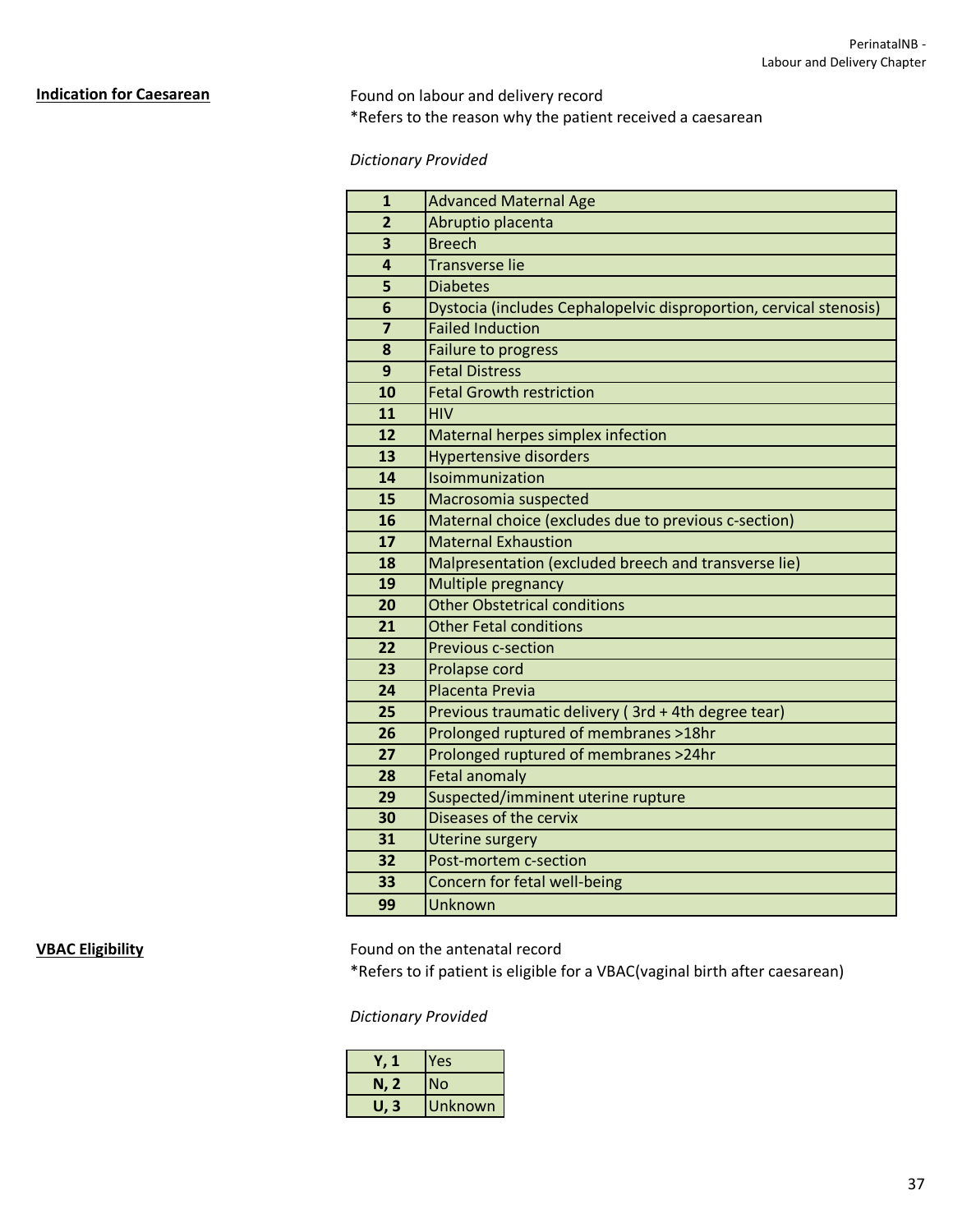**PROM** Found on the antenatal record, labour and delivery record/OR record Refers to Premature Rupture of Membranes

|   | No       |
|---|----------|
| 2 | $>18$ hr |
| 3 | >24hr    |
|   |          |

\*Will autofill with "No"

| <b>First Stage Labour Date/Time</b>     | Found on the Labour and Delivery Record<br>*Refers to the date/time the woman's labour was established.<br>Format - YYYY/MM/DD HH/MM                                                          |
|-----------------------------------------|-----------------------------------------------------------------------------------------------------------------------------------------------------------------------------------------------|
|                                         | If no date is available/applicable, please leave this field empty and<br>answer the next field.                                                                                               |
|                                         | Dilatation of cervix: >3 cm for nullipara and >4 cm for the multipara.                                                                                                                        |
| <b>Unknown First Stage Of Labour</b>    | Refers to an unknown/not applicable first stage labour date/time.<br>If it was a planned elective c-section or the date is not available for entry,<br>please indicate YES in this field.     |
| <b>Second Stage of Labour Date/Time</b> | Found on the Labour and Delivery Record<br>*Refers to the date/time the woman is fully dilated.<br>Format - YYYY/MM/DD HH/MM                                                                  |
|                                         | If no date is available/applicable, please leave this field empty and<br>answer the next field.                                                                                               |
| <b>Unknown Second Stage Of Labour</b>   | Refers to an unknown/not applicable second stage labour date/time.<br>If it was a planned or emergent c-section or the date is not available for<br>entry, please indicate YES in this field. |

*Examples: \* In this chart, the documentation was clear and indicated both the first stage and second stage labour date/time.*

| First St Lab Dt Tm     | 2016/07/28 09:15  |
|------------------------|-------------------|
| ∐nkown F St La DT Tm   |                   |
| ∥Sec Stage Lab Dt Tm   | 12016/07/28 13:42 |
| ∥Unkown S St La DT Tm. |                   |

*\*In this chart, there was no labour date/time indicated for either stages.*

| First St Lab Dt Tm     |  |
|------------------------|--|
| ∥Unkown F St La DT Tm. |  |
| ∥Sec Stage Lab Dt Tm   |  |
| ∥Unkown S St La DT Tm. |  |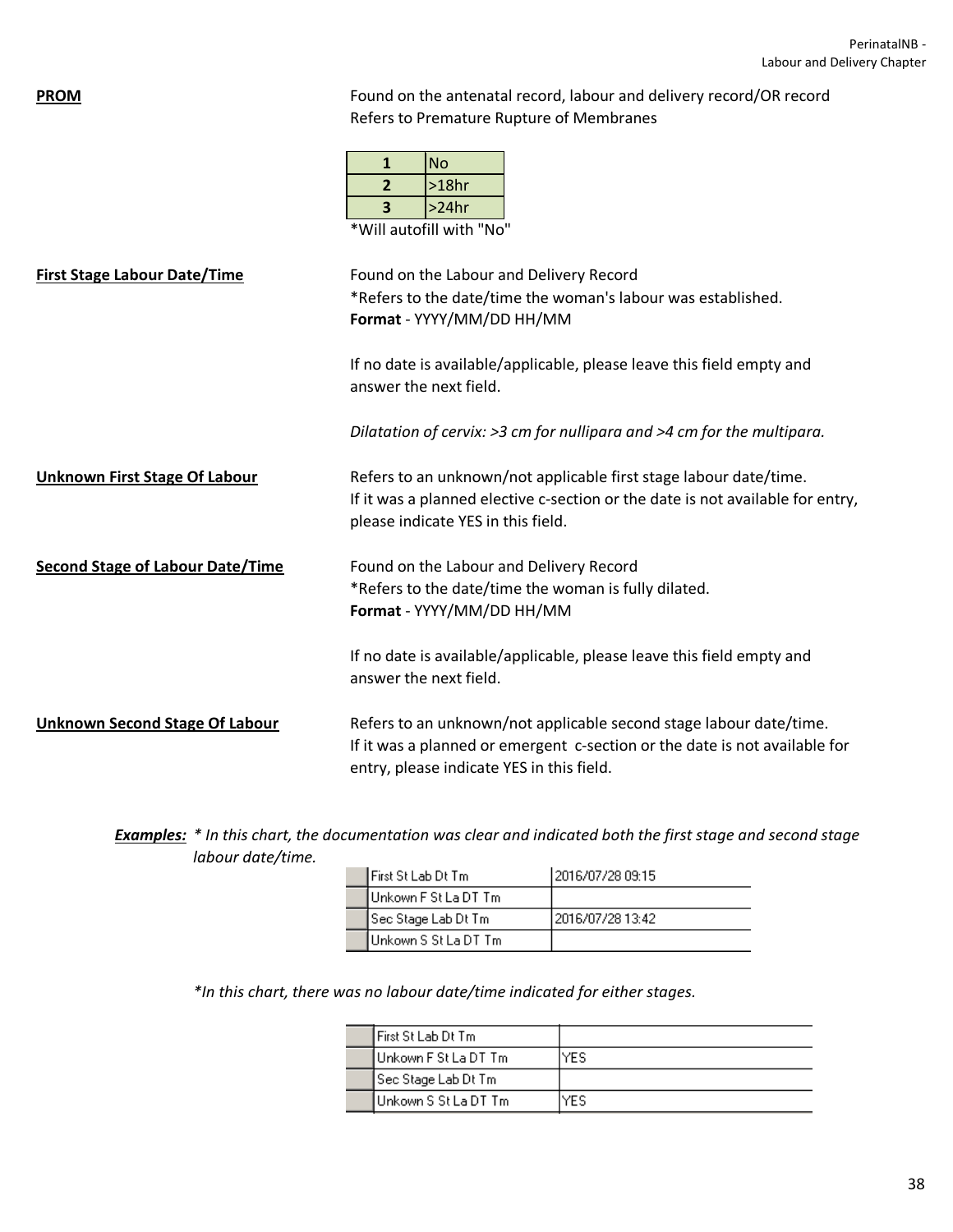*\*In this chart, the first stage was indicated, however her labour stopped progressing and resulted in an emergency c-section. No second stage labour was commenced.*

**Pain Management Method** Found on the Labour and Delivery Record/Operative Report

\*Refers to any anesthesia given to the woman for pain management during the total phase of labour and delivery.

\*Please note you can enter up to a maximum of 4 different pain management methods into the abstract. Duplicate entry is not allowed within the 4 fields.

## *Dictionary Provided*

|              | <b>None</b>                          |
|--------------|--------------------------------------|
| $\mathbf{2}$ | Local                                |
| 3            | Pudendal                             |
|              | Entonox                              |
|              | Epidural                             |
| 6            | Spinal                               |
|              | General                              |
| 8            | Narcotics (Includes fentanyl/versed) |
| q            | Other                                |

The pain management method includes any anesthesia/analgesia that the woman received during her first stage labour up until delivery (including any retained products of conception).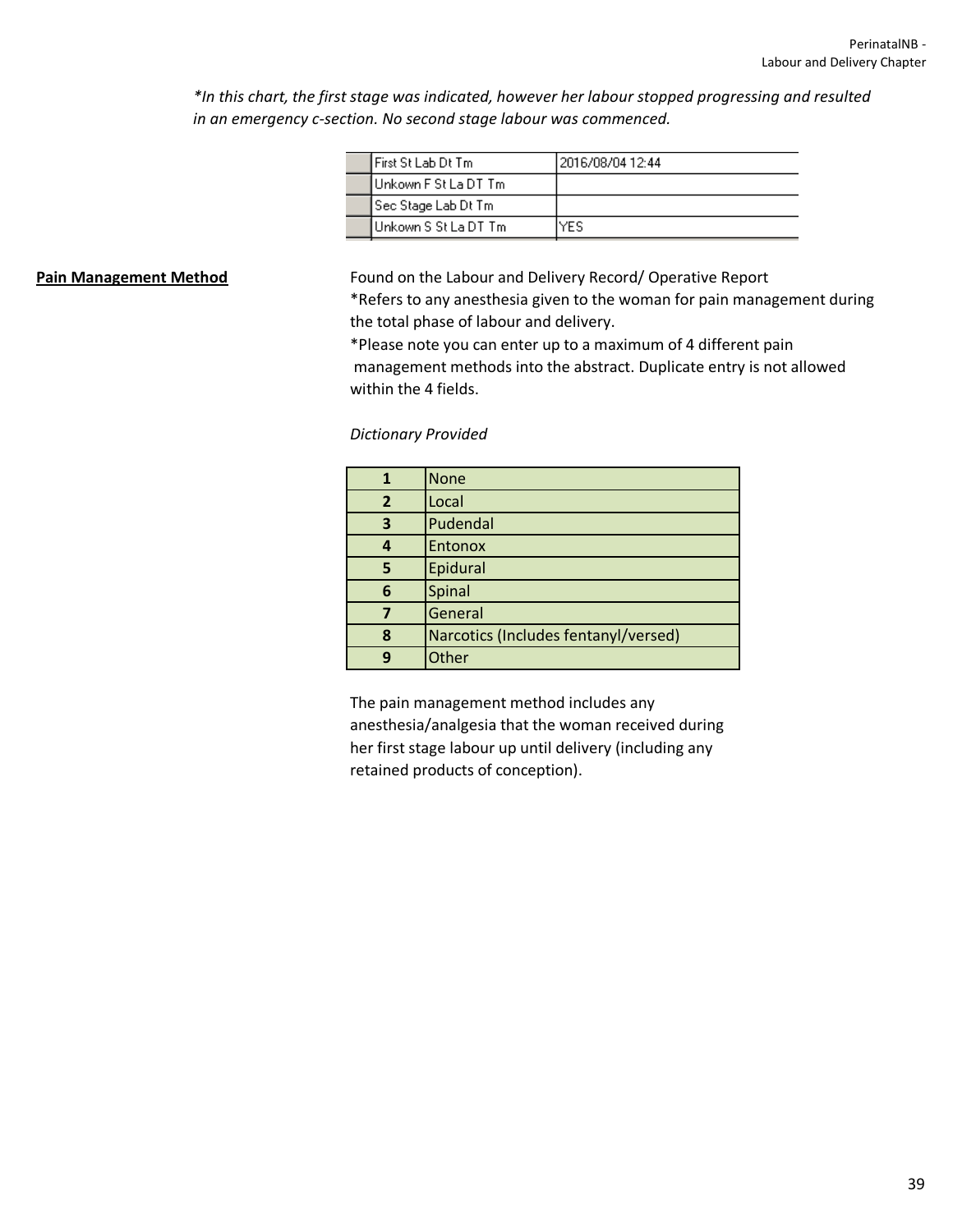# **NEONATE CHAPTER**

# **PERINATAL RESULTS**

**Birth Number Found on the Labour/delivery Record Format** - number \*Code the number of fetuses which the mother carried to delivery

 during the present pregnancy. If the baby is a twin, you would code 02. If the baby is a triplet, code 03, etc.

**Birth Sequence** Found on the Labour/Delivery Record **Format** - number \*Refers to what sequence the baby was born.

*Use the following codes to help you abstract the appropriate choice.*

|                         | Singleton, or first born of twins, triplets |
|-------------------------|---------------------------------------------|
| $\overline{2}$          | Second born of twins, triplets              |
| $\overline{\mathbf{3}}$ | Third born of triplets                      |
| 4                       | Fourth born of quadruplets                  |
| 5                       | Etc., if applicable                         |

**Presentation of Fetus** Found on the labour and delivery/OR record \*Refers to the presentation of the fetus

*Dictionary provided*

|               | <b>Breech</b>                                             |
|---------------|-----------------------------------------------------------|
| $\mathfrak z$ | <b>Brow</b>                                               |
| 3             | Compound presentation                                     |
| 4             | Face                                                      |
| 5             | Frank breech                                              |
| 6             | <b>Footling breech</b>                                    |
| 7             | Persistent occiput posterior (ROP,LOP, OP)                |
| 8             | Shoulder presentation                                     |
| 9             | Vertex (Cephalic, LOA, ROA, OT, ROT, LOT, OA, Transverse) |
| 99            | Unknown                                                   |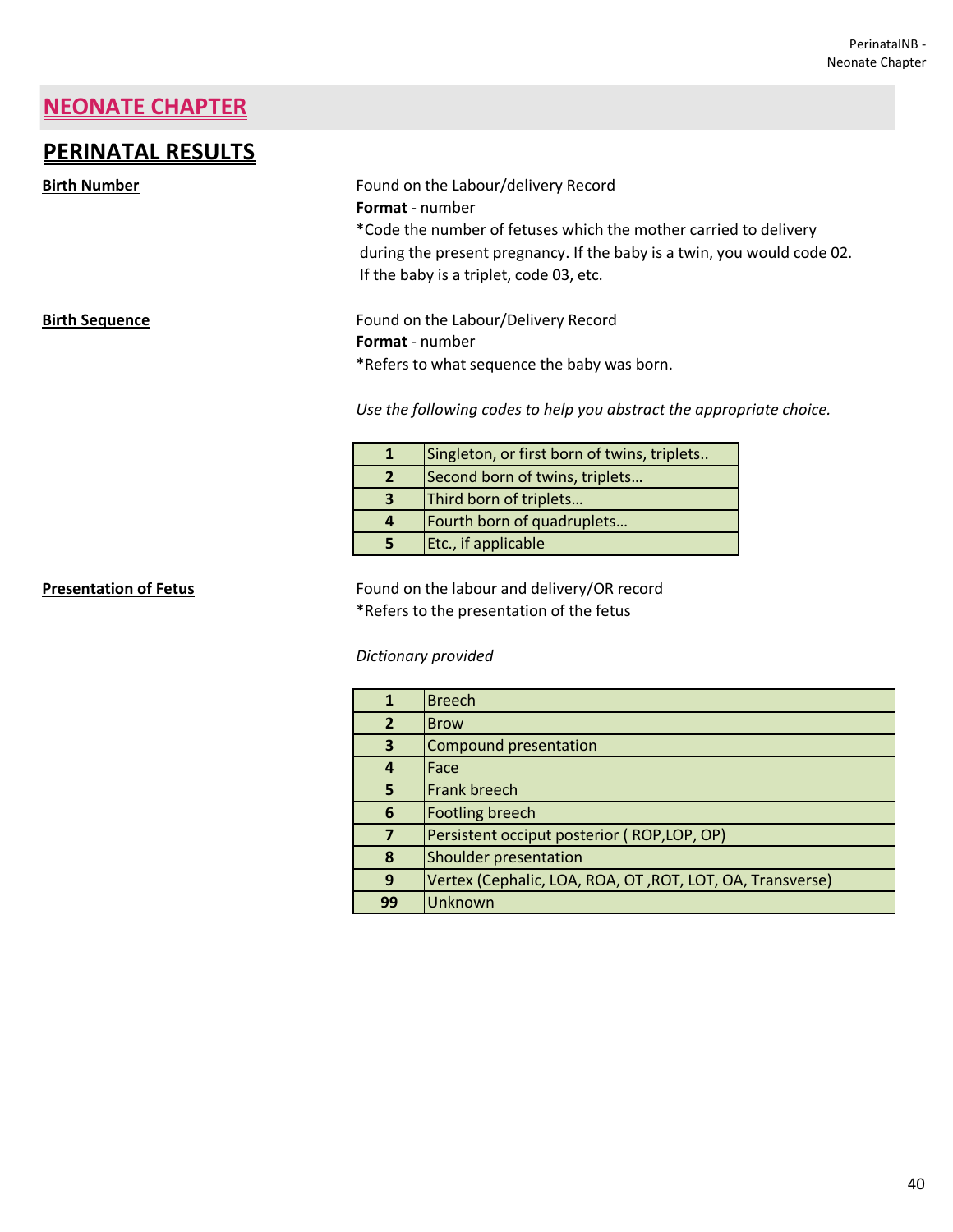# **Stillborn Example 20 Found on the Labour/Delivery Record**

*Dictionary provided*

| Death before Labour onset    |
|------------------------------|
| Death during Delivery/Labour |

When **MPS '54'** this field will automatically bypass. When **MPS '89'**, this field only (in this chapter) will be available for entry.

Place of birth **Place of birth** Found on the Admission/Discharge notes/ Neonatal Transfer Form / Nurses notes

\*Refers to the place of birth the baby was born.

*Dictionary provided*

|                | <b>Clinic/Doctors office</b>      |  |
|----------------|-----------------------------------|--|
| $\overline{2}$ | <b>Free Standing Birth Center</b> |  |
|                | Hospital                          |  |
|                | In transport                      |  |
|                | Other                             |  |
|                | Residence                         |  |

Gestational Age **Found on the Labour and Delivery Record/ Admission and Discharge notes Format** - Number (2 digits), Number (1 digit) Ex :  $39$  weeks and  $6$  days

> Validation Rule - a number greater than 44 is not valid for the number of weeks. A number greater than 6 is not valid for days.

If the days are not available, code '0' for days.

If gestational age is not available enter 99 for the weeks and 9 for the days for unknown.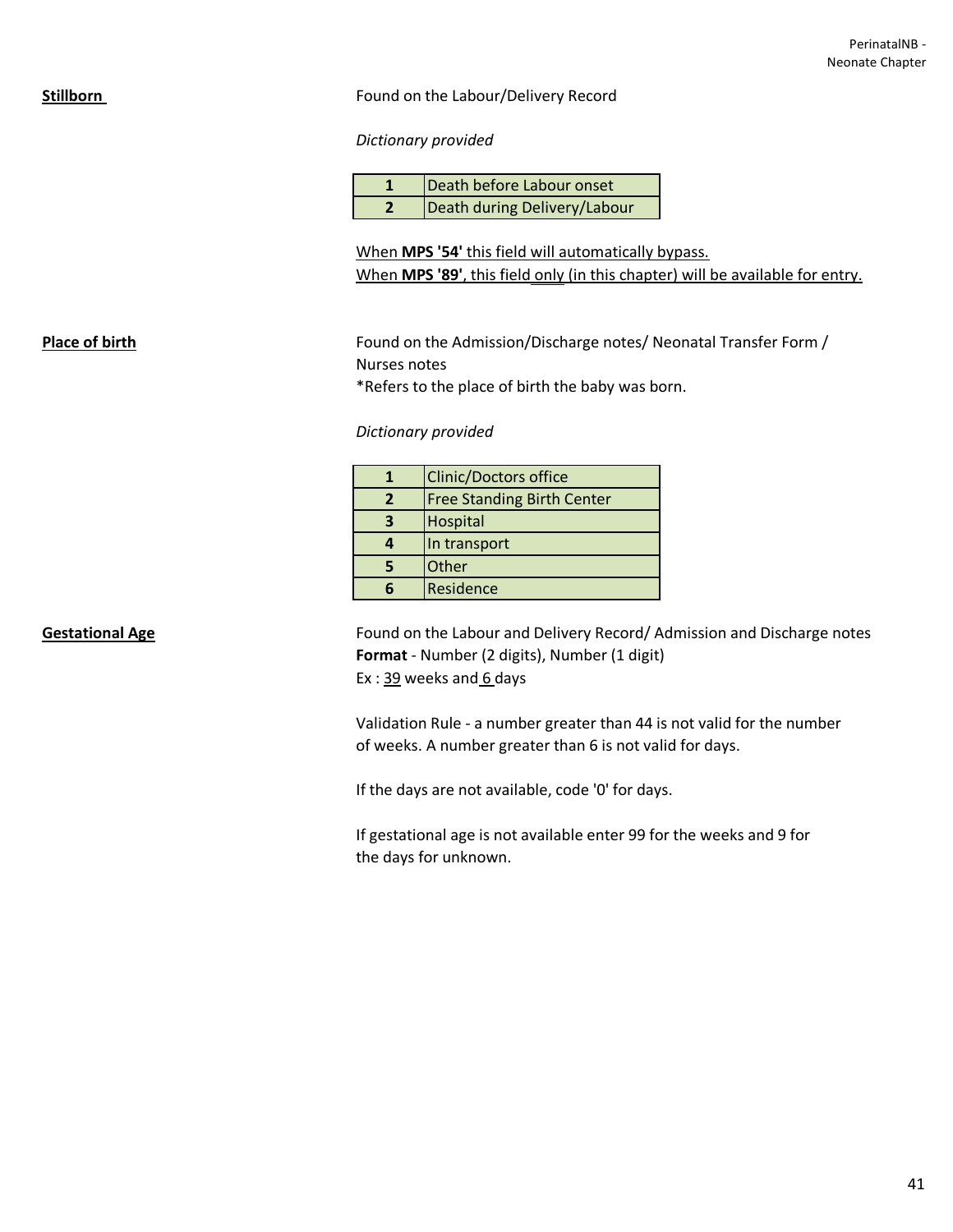**Gestational Age Method** Found on the Labour and Delivery Record/ Antenatal Record \*Refers to what method was used to determine the Estimated Date of Delivery (EDD).

### *Dictionary provided*

| <b>LMP</b> | <b>Last Menstrual Period</b>   |
|------------|--------------------------------|
| บร         | <b>Ultrasound</b>              |
| <b>ART</b> | <b>Artificial Insemination</b> |
| UN         | Unknown                        |

If 2 methods were used, please choose Ultrasound as the answer. If the Gestational age is quoted and the method used is questionable choose Unknown.

| <b>Neonatal Assessment</b>     | Found on the Newborn Admission and Discharge report / Baby Record<br>Format - Number (2 digits), Number (1 digit)<br>Ex: 39 weeks and 6 days<br>*Enter the gestational age of the neonate when the newborn assessment<br>was done. |
|--------------------------------|------------------------------------------------------------------------------------------------------------------------------------------------------------------------------------------------------------------------------------|
|                                | Validation Rule - a number greater than 44 is not valid for the number<br>of weeks. A number greater than 6 is not valid for days.                                                                                                 |
|                                | If the days are not available, code '0' for days.                                                                                                                                                                                  |
|                                | If gestational age is not available enter 99 for the weeks and 9 for<br>the days for unknown.                                                                                                                                      |
| <b>Birth Length (cm)</b>       | Found on the Newborn Admission and Discharge Report/ Baby Record<br><b>Format</b> - Number<br>Maximum value is '99'<br>If unknown, code '99'                                                                                       |
| <b>Head Circumference (cm)</b> | Found on the Newborn Admission and Discharge Report/ Baby Record<br><b>Format</b> - number<br>*This refers to the <b>birth</b> head circumference.<br>Maximum value is '99'.<br>If the value is unknown, code '99'.                |
| <b>Apgar Score 1 minute</b>    | Found on the Labour and Delivery Record/ Newborn Admission and<br>Discharge Report/ Baby Record<br>Format - number (0-10)                                                                                                          |
|                                | If the value is unknown, code 99.                                                                                                                                                                                                  |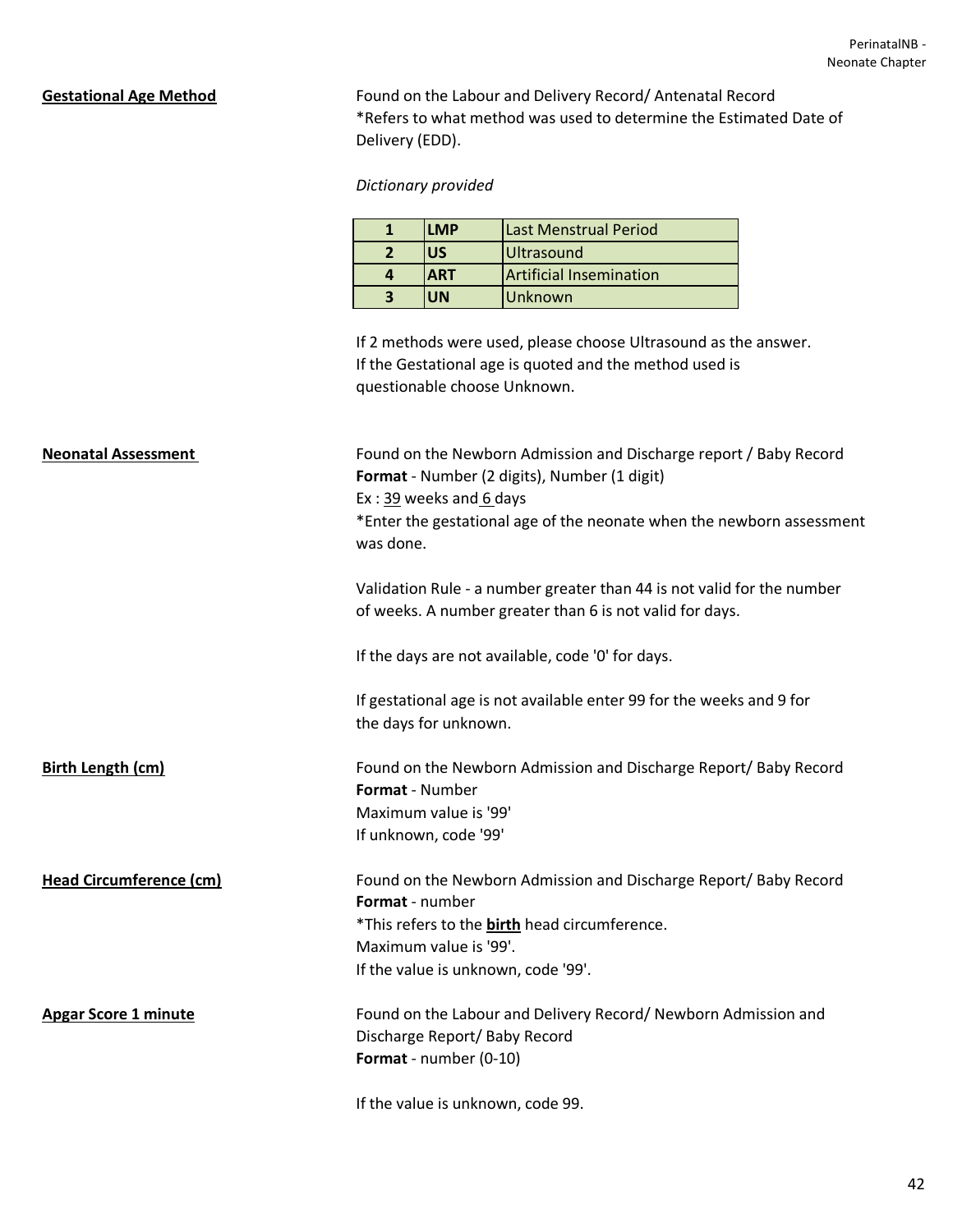Apgar Score 5 minute **Found on the Labour and Delivery Record/ Newborn Admission and** Discharge Report/ Baby Record **Format** - number (0-10)

If the value is unknown, code 99.

**Ventilation: Bag and Mask** Found on the Labour and Delivery Record/ Neonatal Respiratory Care form \*This includes ventilation with bag and mask, CPAP, or any non-invasive PPV (Positive Pressure Ventilation).

## *Dictionary provided*

|      | Yes     |
|------|---------|
| N, 2 | No      |
| U. 3 | Unknown |

**Ventilation: Endotracheal Tube** Found on the Labour and Delivery Record/ Neonatal Respiratory Care form

\*Refers to any ventilation done by endotracheal tube.

## *Dictionary provided*

|      | Yes     |
|------|---------|
| N, 2 | lNo     |
| U. 3 | Unknown |

# **ABNORMAL CONDITIONS OF THE NEWBORN**

**Assisted Ventilation** Found on the Neonatal Respiratory Care Chart/ Labour and Delivery Form **> = 30 minutes** \*This fields indicates if the neonate received "invasive" ventilation for greater than 30 minutes. May include mechanical ventilation, Neopuff or any ventilation were intubation is required.

## *Dictionary provided*

|          | Yes            |
|----------|----------------|
| N, 2     | No             |
| . 3<br>U | <b>Unknown</b> |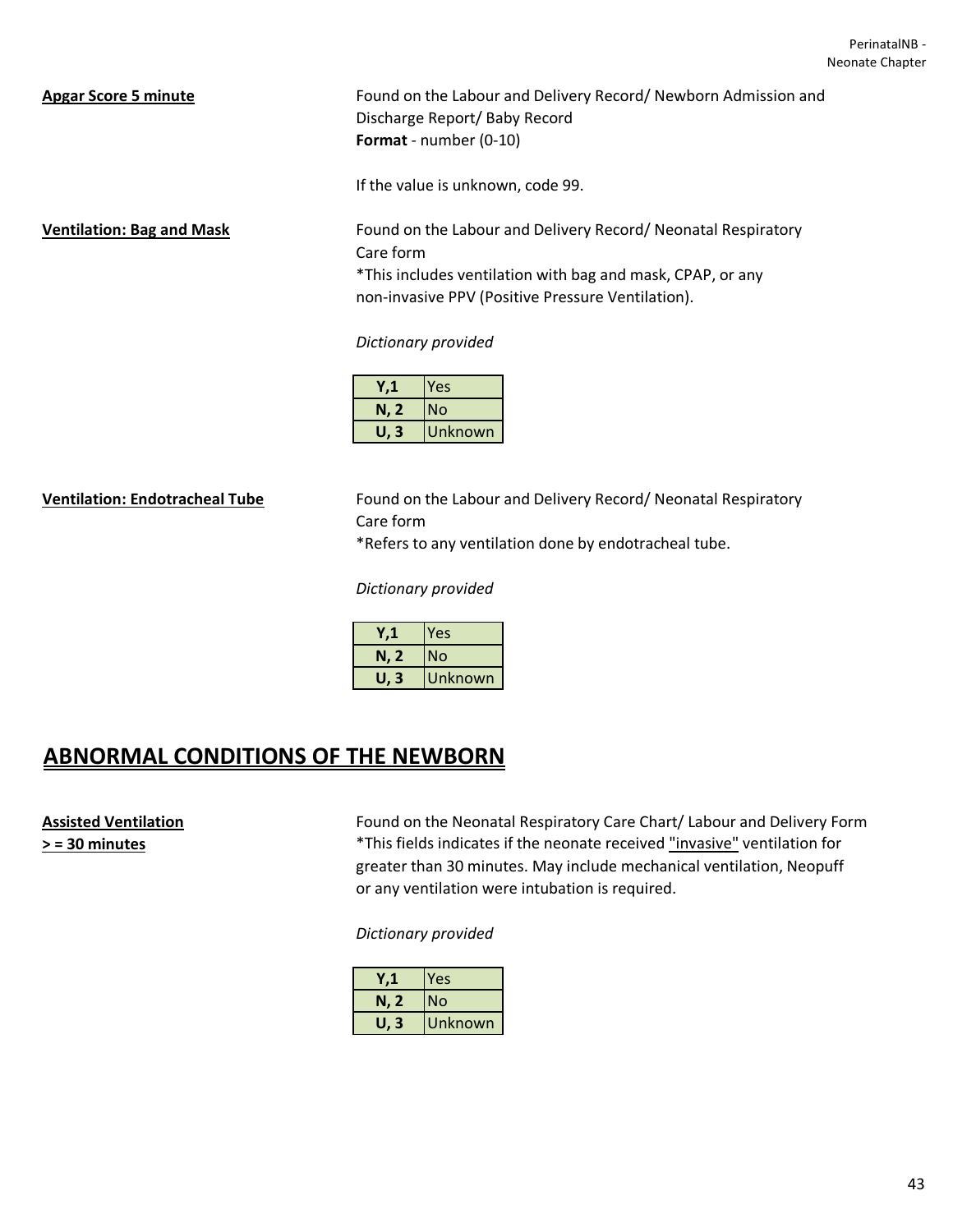# **28 days Discharge summary**

**BPD (Bronchopulmonary Dysplasia)** Found on the Newborn Admission and Discharge Form/ X-ray / \*Refers to pulmonary disease of prematurity. The infant must still be on oxygen at 28 days of age.

# *Dictionary provided*

|      | Yes     |
|------|---------|
| N, 2 | No      |
| U. 3 | Unknown |

Assign a code, mandatory, from the category P27.1

# **36 weeks** Discharge summary

**BPD (Bronchopulmonary Dysplasia)** Found on the Newborn Admission and Discharge Form/ X-ray / \*This calculation accounts for the degree of prematurity.

# *Dictionary provided*

|      | Yes     |
|------|---------|
| N, 2 | lNo     |
| U. 3 | Unknown |

Assign a code, mandatory, from the category P27.1

Ex: An infant born at 30 weeks gestation would be 36 weeks corrected age after a 6 week length of stay. (42 days)

# **Refer to the following table to aid in coding**

| <b>Gestation at birth</b> | Length of stay to reach 36 weeks corrected age |
|---------------------------|------------------------------------------------|
| 26 weeks                  | 10 weeks or 70 days                            |
| 27 weeks                  | 9 weeks or 63 days                             |
| 28 weeks                  | 8 weeks or 56 days                             |
| 29 weeks                  | 7 weeks or 49 days                             |
| 30 weeks                  | 6 weeks or 42 days                             |
| 31 weeks                  | 5 weeks or 35 days                             |
| 32 weeks                  | 4 weeks or 28 days                             |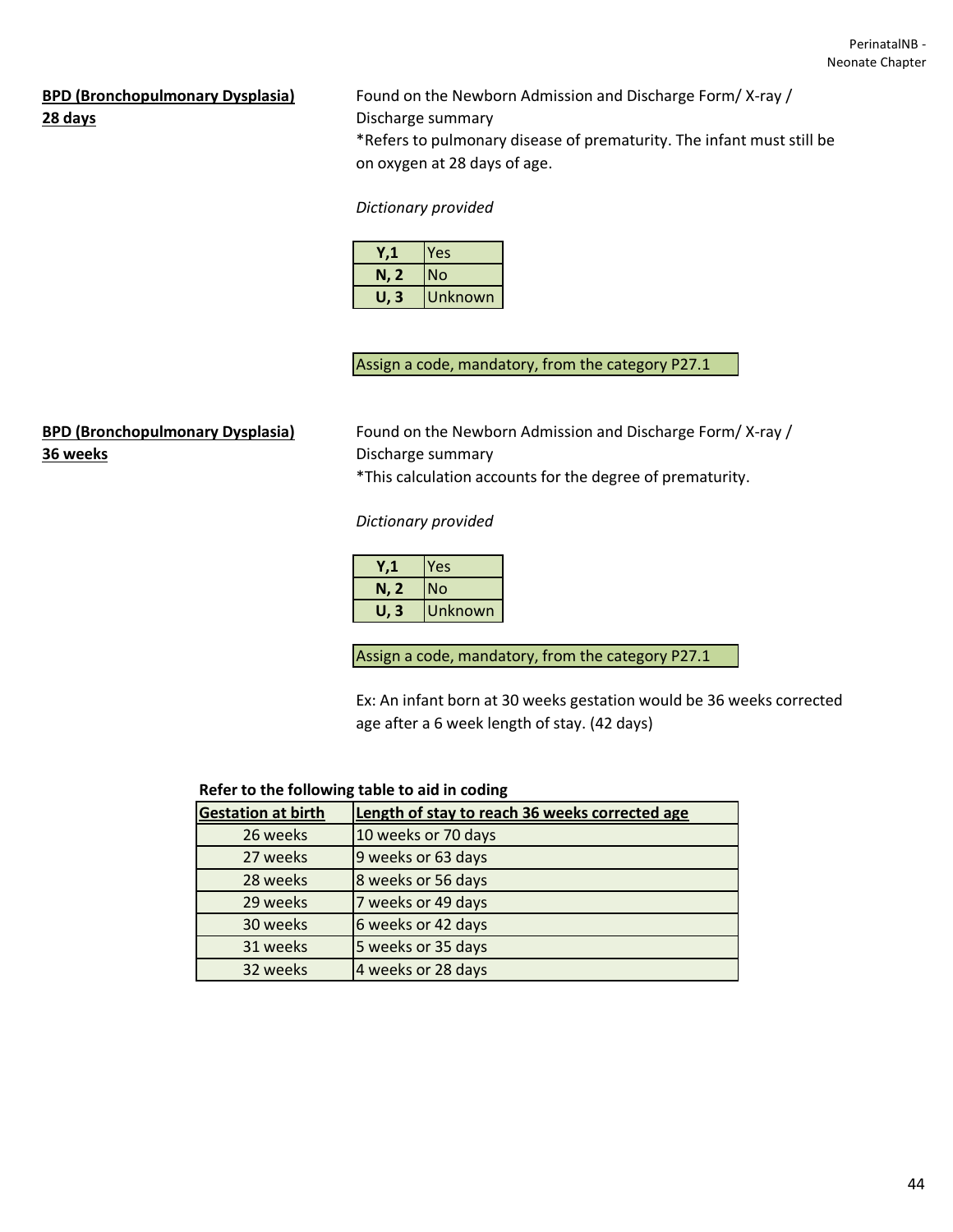**Congenital Sepsis Found on the Newborn Admission and Discharge Form/ Microbiology** Reports

> \*If sepsis is not mentioned on the chart assume No. Only code if the physician has documented the diagnosis, it cannot be based on the laboratory values alone.

If sepsis is suspected and antibiotics treatment has been initiated, please assign Yes in this field.

*Dictionary provided*

|      | Yes     |
|------|---------|
| N, 2 | No      |
| U. 3 | Unknown |

Assign a code, mandatory, from the category P36.^^, Z29.2

**Meningitis** Found on the Newborn Admission and Discharge Form/ Microbiology Reports

> \*If Meningitis is not mentioned on the chart assume No. Only Code if the physician has documented the diagnosis, it cannot be based on the laboratory values alone.

## *Dictionary Provided*

|        | /es     |
|--------|---------|
| N, 2   | No      |
| З<br>U | Unknown |

**PDA Found on the Newborn Admission and Discharge Form/Discharge Form (significant patent ductus** Summary/ Transfer Report (IWK) Arteriosis) **Arteriosis Arteriosis Arteriosis Arteriosis Arteriosis Arteriosis Arteriosis Arteriosis Arteriosis Arteriosis Arteriosis Arteriosis Arteriosis Arteriosis Arteriosis Arteriosis A** 

## *Dictionary provided*

|      | Yes       |
|------|-----------|
| N, 2 | <b>No</b> |
| U. 3 | Unknown   |

Assign a code, mandatory, from the category Q25.0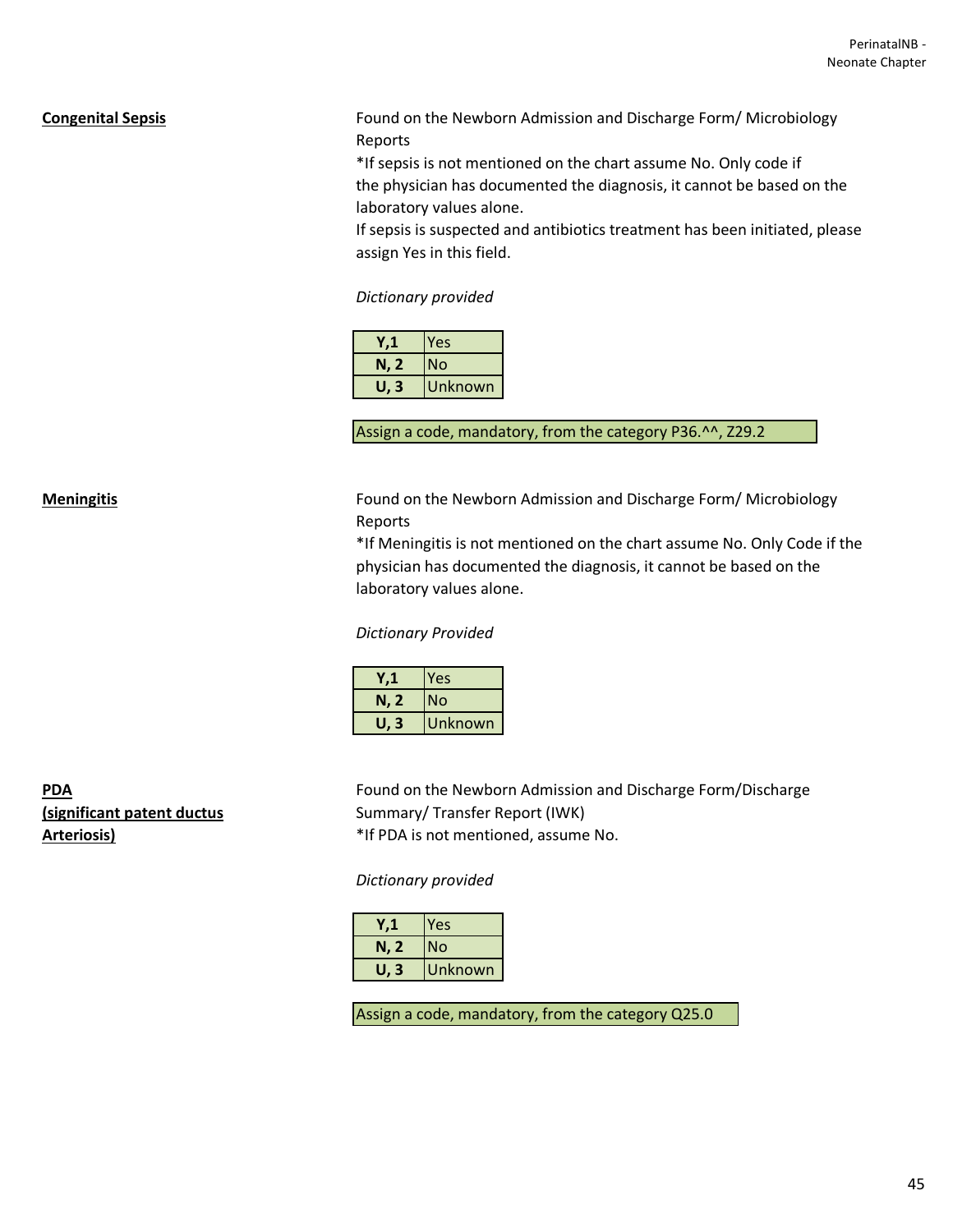Admission to SCU **Admission to SCU Found on the labour and delivery record, nurses notes** \*Refers to if the patient was admitted to the special care unit \*Only effective in Miramichi

# *Dictionary Provided*

|      | Yes     |
|------|---------|
| N, 2 | lNo     |
| U. 3 | Unknown |

# **STILLBORN**

For all cases with a Main Patient Service (MPS) of **89 - Stillborn**, the following field must be filled in the abstract

**Stillborn Example 20 Found on the Labour/Delivery Record** 

*Dictionary provided*

| Death before Labour onset    |
|------------------------------|
| Death during Delivery/Labour |

When **MPS '54'** this field will automatically bypass. When **MPS '89'**, this field only (in this chapter) will be available for entry.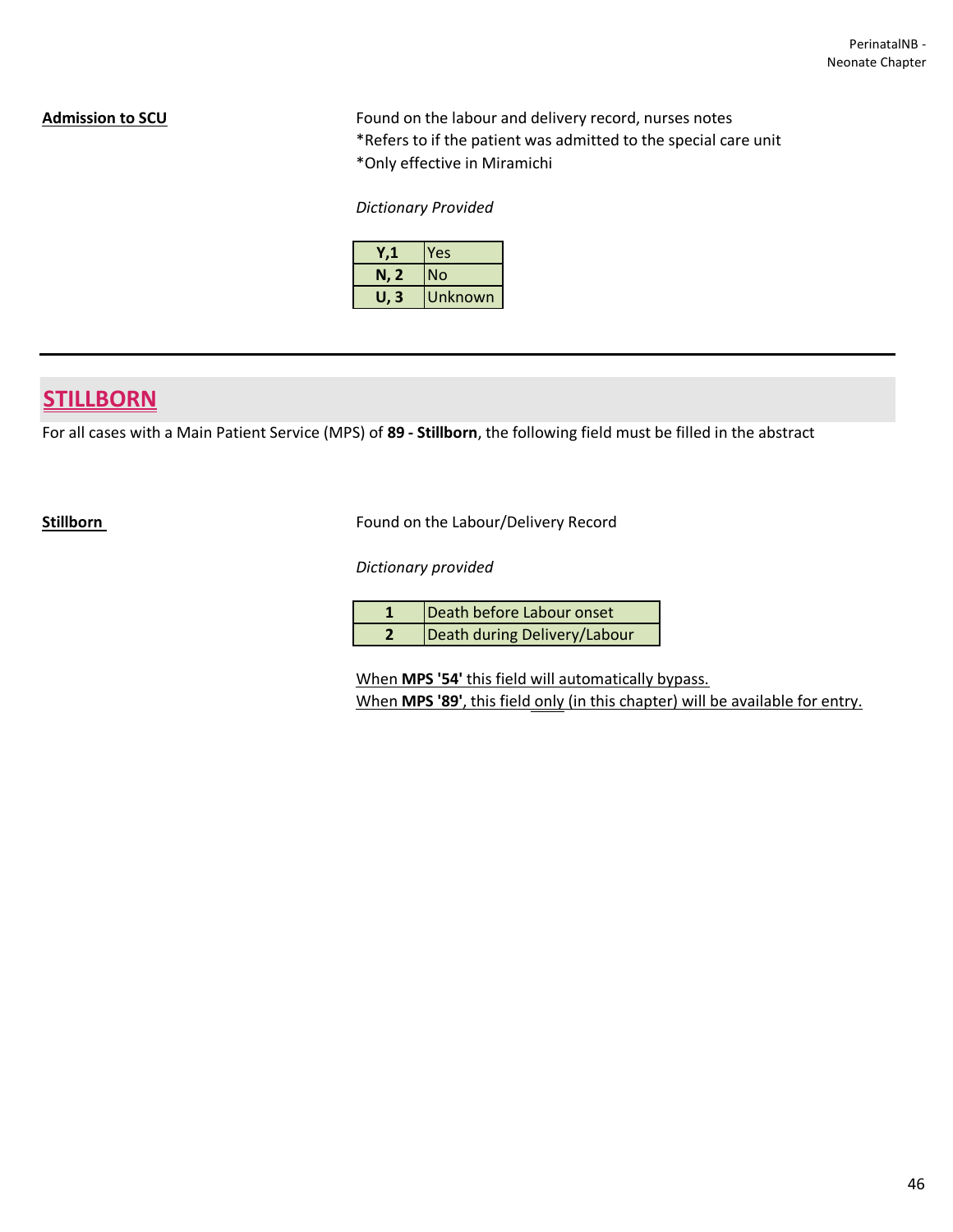# **Project 400- Infant Feeding Form - OLD FORM**

# **Uninterrupted Skin to Skin with mother** Found on infant feeding form

|      | Yes |
|------|-----|
| N, 2 | INo |

**What did the newborn receive at the Found on infant feeding form first feeding after birth**

| <b>I</b> Breastmilk                      |
|------------------------------------------|
| Infant formula                           |
| The newborn was not fed at this facility |

\*If 3 is selected do not answer the following questions 3-5.

# **From Birth to discharge/transfer** Found on infant feeding form  **from hospital**

| <b>Breastmilk only</b>                |
|---------------------------------------|
| <b>Breastmilk and other liquid(s)</b> |
| Infant formula only                   |

\*If infant formula only do not answer question 4

**Did the infant experience any of the Found on infant feeding form following medical conditions**

**Did the mother experience any of the** Found on infant feeding form **following medical conditions**

|                   | Yes |
|-------------------|-----|
| $\mathbf{z}$<br>N | No. |

|      | es |
|------|----|
| N, 2 | No |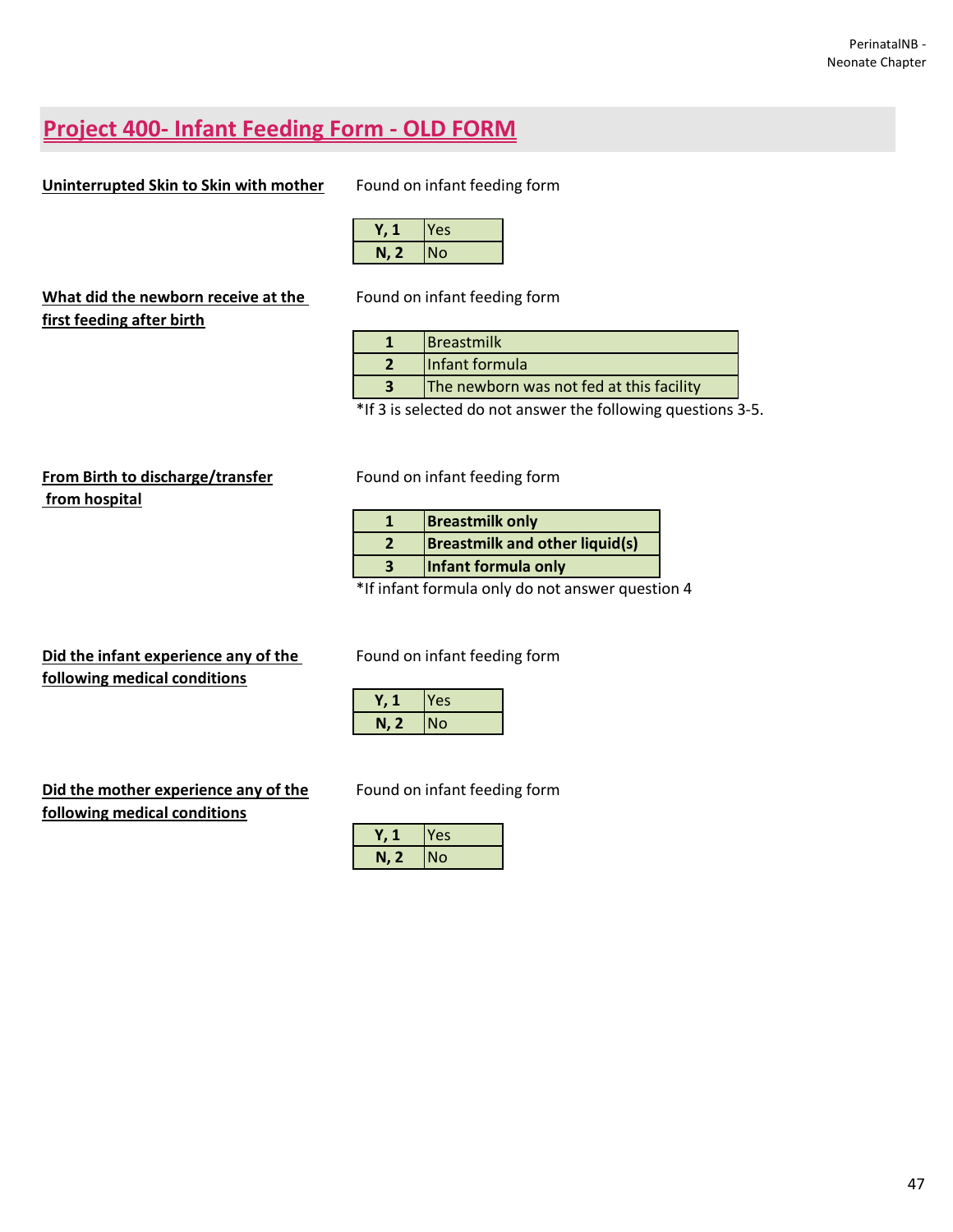# **Project 400- Infant Feeding Form - NEW FORM**

# **Uninterrupted Skin to Skin with mother** Found on infant feeding form

|      | res |
|------|-----|
| N, 2 | No  |

**Breastmilk during Hospital stay** Found on infant feeding form

|                   | /ρς                                      |
|-------------------|------------------------------------------|
|                   |                                          |
|                   | The newborn was not fed in this facility |
| $\cdots$ $\cdots$ |                                          |

\*If 3 is selected do not answer the following questions 3-5.

# **From Birth to discharge/transfer** Found on infant feeding form  **from hospital**

| <b>Breastmilk only</b>                |
|---------------------------------------|
| <b>Breastmilk and other liquid(s)</b> |
| Infant formula only                   |

\*If infant formula only do not answer question 4

**Breastmilk at discharge/transfer** Found on infant feeding form

|              | les |
|--------------|-----|
| $\mathbf{z}$ | No  |

# **infant/mother**

**Medical conditions affecting <b>Found On** infant feeding form

|            | les       |
|------------|-----------|
| I, Z<br>IJ | <b>No</b> |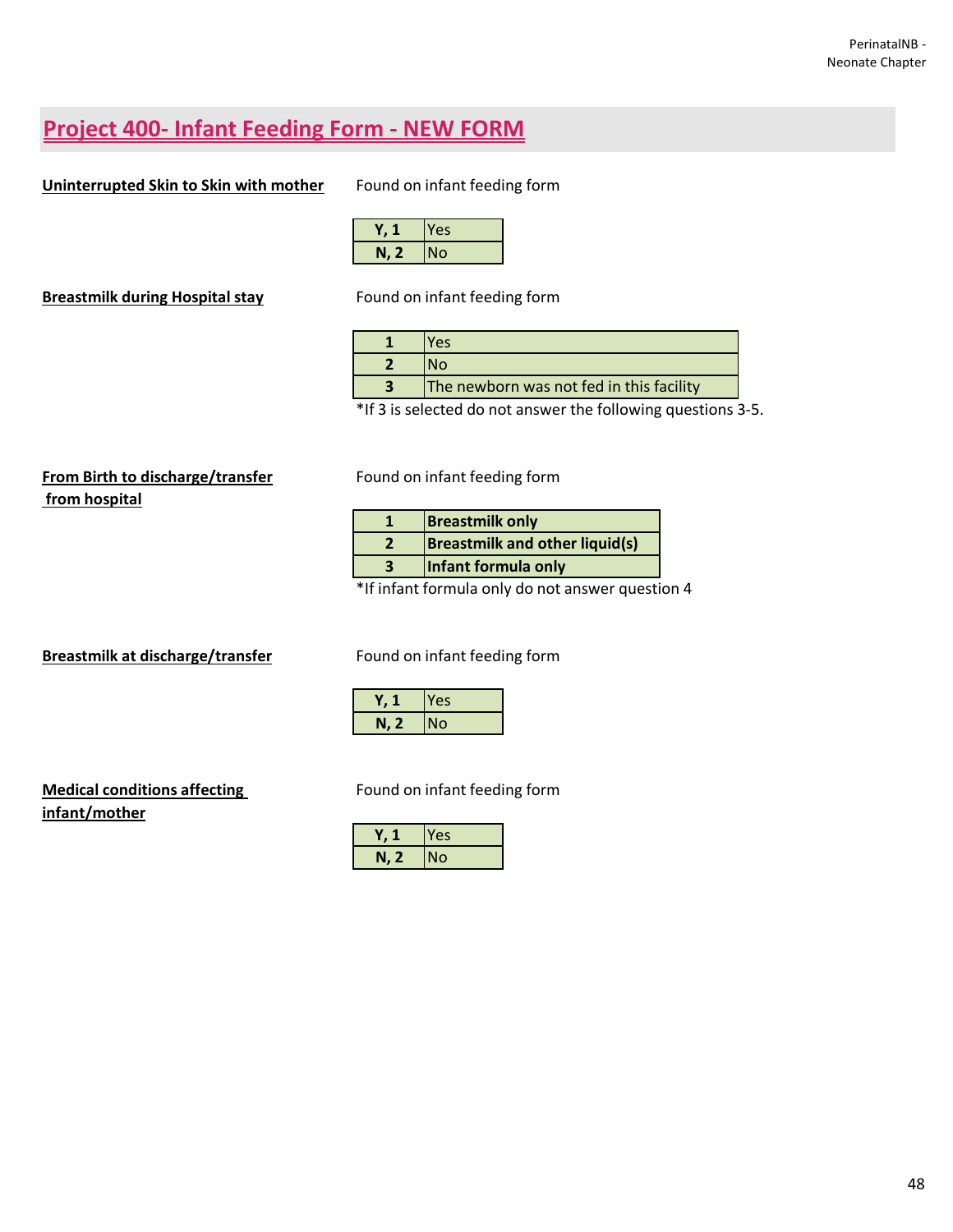# **Midwifery Care Record-Maternal**

For all maternal midwifery care records

| Date of first prenatal visit<br>(with a midwife)    | Found on the midwifery care record-Maternal |
|-----------------------------------------------------|---------------------------------------------|
|                                                     | Date in YYYY/MM/DD                          |
| <b>Gestational age</b><br>(at first prenatal visit) | Found on midwifery care record-Maternal     |
|                                                     | Format in weeks                             |
| Intended place of birth during<br>prenatal period   | Found on the midwifery care record-Maternal |
|                                                     | Dictionary provided                         |

| Hospital    |
|-------------|
| <b>Home</b> |

**active labour**

**Intended place of birth at onset of** Found on the midwifery care record-Maternal

*Dictionary provided*

| Hospital     |
|--------------|
| <b>IHome</b> |

Actual place of birth **Actual place of birth Found on the midwifery care record-Maternal** 

*Dictionary provided*

| Hospital     |
|--------------|
| <b>Home</b>  |
| <b>Other</b> |

# **Labour**

called to the home at any time during labour *Dictionary provided*

Was Emergency Medical Services(EMS) Found on the midwifery care record-Maternal

| A pr<br>۰. | Yes |
|------------|-----|
| N,<br>⋍    | No  |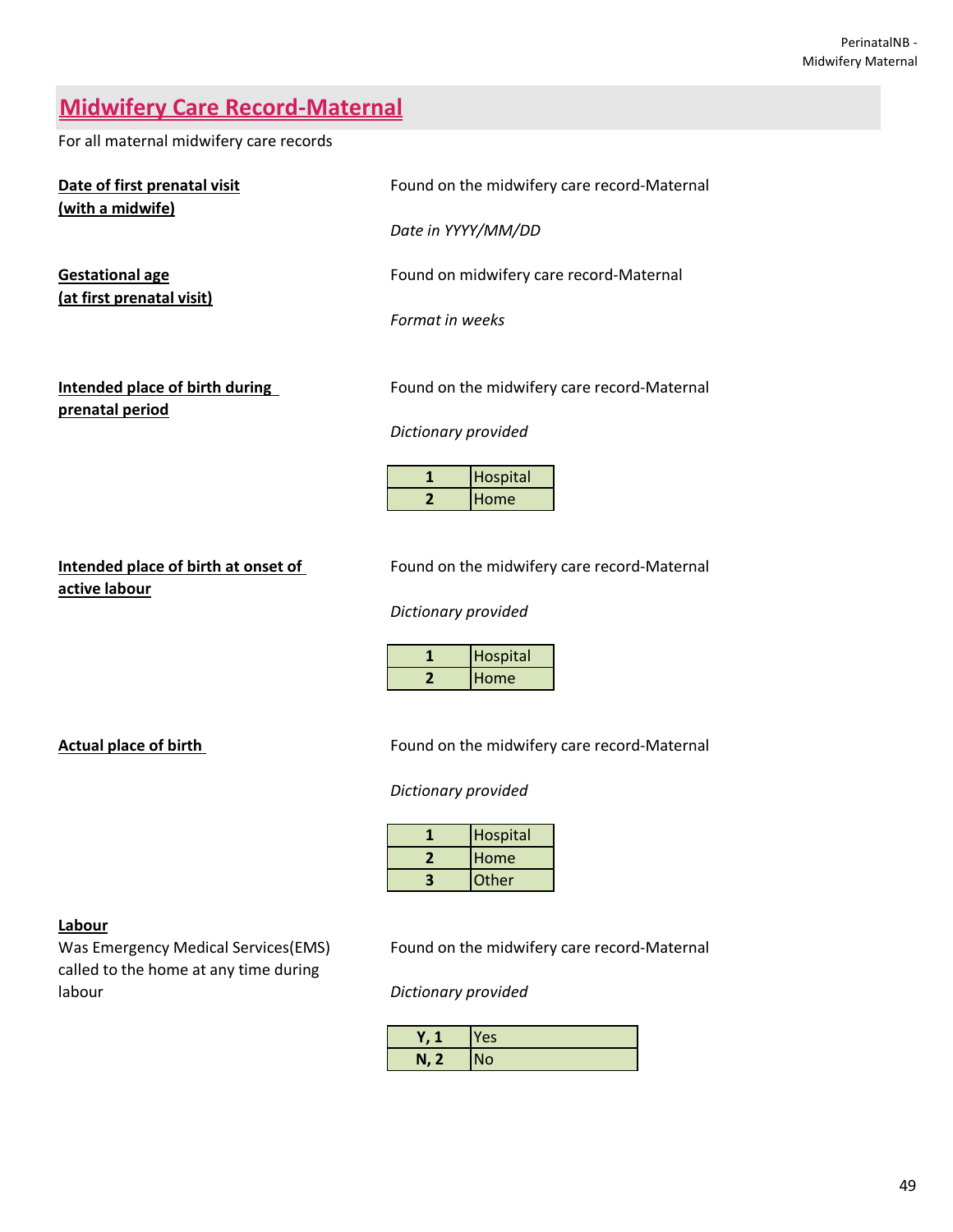50

Was Emergency Medical Services(EMS) called to the home at any time during *Dictionary provided* birth

**Birth Birth Found on the midwifery care record-Maternal** 

| ν<br>ι,<br>л. | Yes       |
|---------------|-----------|
| N, 7<br>◢     | <b>No</b> |

Was Emergency Medical Services(EMS) called to the home at any time during *Dictionary provided* immediate postpartum

**Immediate Postpartum** Found on the midwifery care record-Maternal

| v    | Yes       |
|------|-----------|
| N, 2 | <b>No</b> |

# **during a planned hospital birth?**

Was there a transfer to hospital using EMS Found on the midwifery care record-Maternal

*Dictionary provided*

| $\bullet$             | Yes       |
|-----------------------|-----------|
| $\blacksquare N$<br>- | <b>No</b> |

# **planned home birth?**

**Was there a transfer to hospital during a** Found on the midwifery care record-Maternal

*Dictionary provided*

| $\overline{\mathbf{v}}$<br>., | Yes       |
|-------------------------------|-----------|
| N, 2<br>z.                    | <b>No</b> |

If 'No' is selected 3M will bypass the next field

**If yes, was the transfer by:** Found on the midwifery care record-Maternal

| <b>Car</b>             |
|------------------------|
| <b>EMS(non-urgent)</b> |
| <b>EMS(urgent)</b>     |

**Second attendant during a home birth** Found on the midwifery care record-Maternal

*Dictionary provided*

| <b>Registered Midwife</b> |
|---------------------------|
| <b>IEMS</b>               |
| Second Attendant          |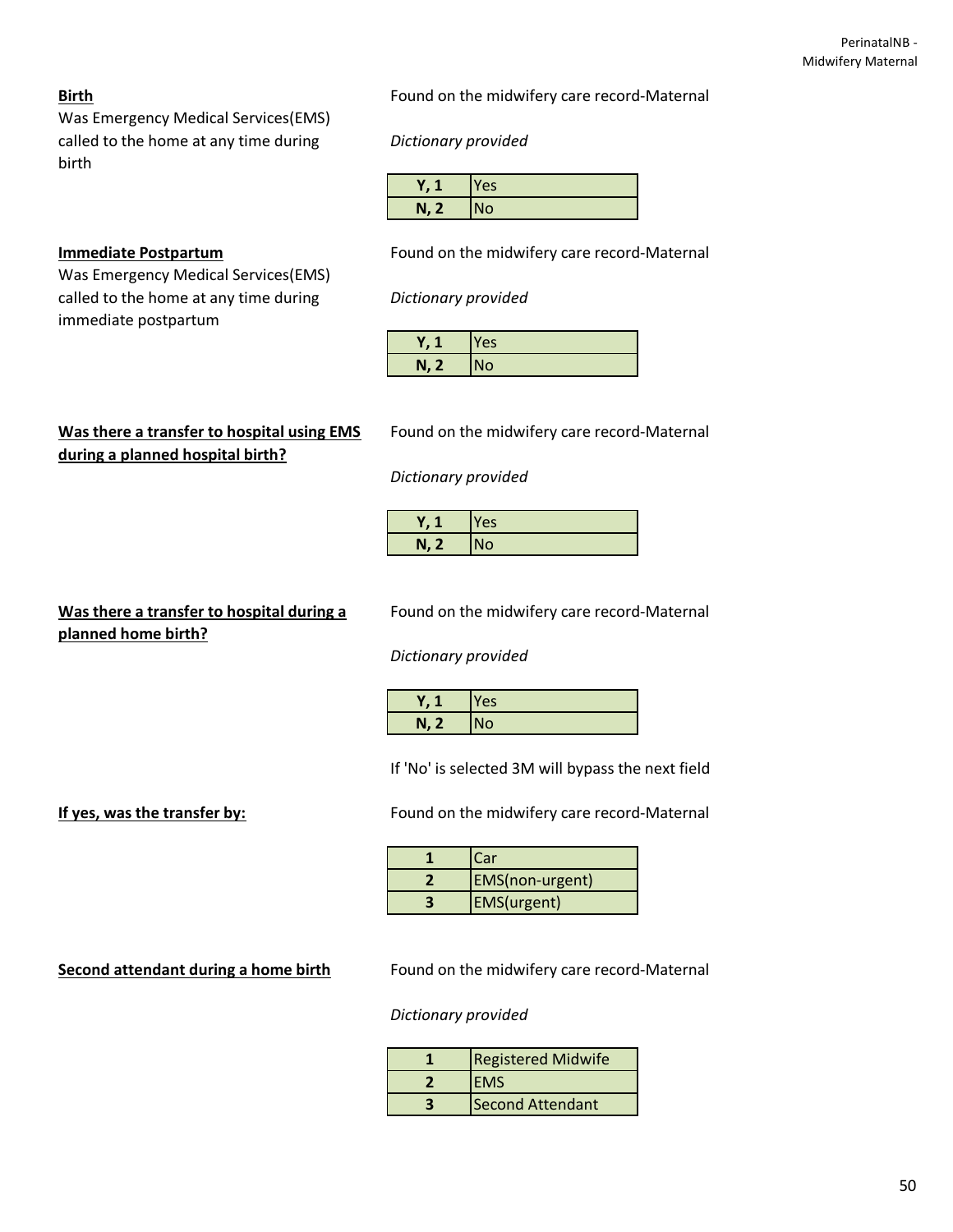# **care provider during pregnancy, labour or postpartum** *Dictionary provided*

Was there a Transfer of Care to another Found on the midwifery care record-Maternal

| v<br>ι, | Yes       |
|---------|-----------|
| N, 2    | <b>No</b> |

# **or permanent**

**If yes, was the transfer temporary Found on the midwifery care record-Maternal** 

*Dictionary provided*

| Temporary        |
|------------------|
| <b>Permanent</b> |

# **care provider**

Was there a consultation with another **Found on the midwifery care record-Maternal** 

*Dictionary provided*

| Antepartum  |
|-------------|
| Intrapartum |
| Postpartum  |
| ง∩          |

\*Multiple Occurrence field

# **during pregnancy?**

**Did the client leave midwifery care** Found on the midwifery care record-Maternal

*Dictionary provided*

| v              | Yes |
|----------------|-----|
| N, 2<br>$\sim$ | N٥  |

If 'No' is selected 3M will bypass the next field

**If yes, why? If yes, why? Found on the midwifery care record-Maternal** 

# *Dictionary provided*

|   | <b>Pregnancy Loss</b>        |
|---|------------------------------|
| 2 | <b>Pregnancy Termination</b> |
| 3 | Other Medical Reasons        |
|   | Relocation                   |
| 5 | <b>Client choice</b>         |
|   | Midwife choice               |
|   | Other                        |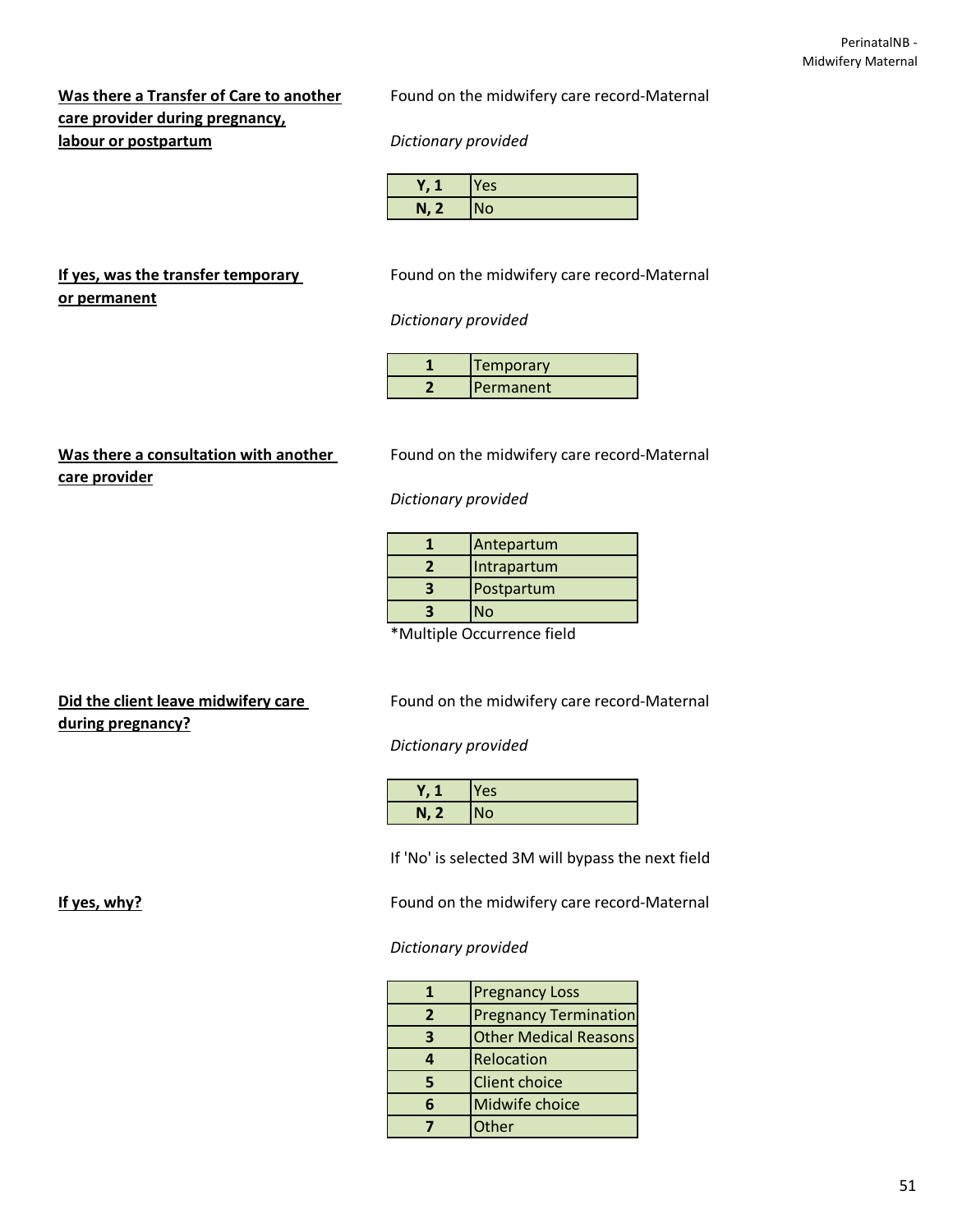# **following population categories**

**Does the client fall into any of the Found on the midwifery care record-Maternal** 

*Dictionary provided*

| $\mathbf{1}$   | Poverty                                                 |
|----------------|---------------------------------------------------------|
| $\overline{2}$ | <b>Food Insecurity</b>                                  |
| 3              | Inadequate housing                                      |
| 4              | Social Isolation due to language barrier                |
| 5              | Social Isolation due to cultural barrier                |
| 6              | Social Isolation due to rural distances                 |
| $\overline{7}$ | Social Isolation due to immigration/refugee status      |
|                | Social Isolation due to extended absence of partner for |
| 8              | employment                                              |
| 9              | Social Isolation due to incarceration                   |
| 10             | <b>Identifies as LGBTQ</b>                              |
| 11             | Single parent                                           |
| 12             | <b>Receiving Social Assistance</b>                      |
| 13             | Less than 21 years old at time of delivery              |
| 14             | <b>Student</b>                                          |
| 15             | <b>Military or partner in Military</b>                  |
| 16             | Minority by race, religion or ethnicity                 |
| 17             | First nations, Metis or Inuit                           |
| 18             | Has not completed high school education                 |
| 19             | Cognitive, physical or behavioural disabilities         |
| 20             | Current/previous domestic or sexual abuse               |
| 21             | Addictions or mental health concerns                    |
|                | Significant previous trauma related to pregnancy or     |
| 22             | childbirth                                              |
| 23             | History of involvement with child protection            |
| 24             | Requesting vaginal birth after caesarean                |
| 25             | <b>Requesting home birth</b>                            |
| 26             | Other                                                   |
| 27             | <b>None</b>                                             |

**Date of discharge from Midwifery care** Found on the midwifery care record-Maternal

*Date in YYYY/MM/DD*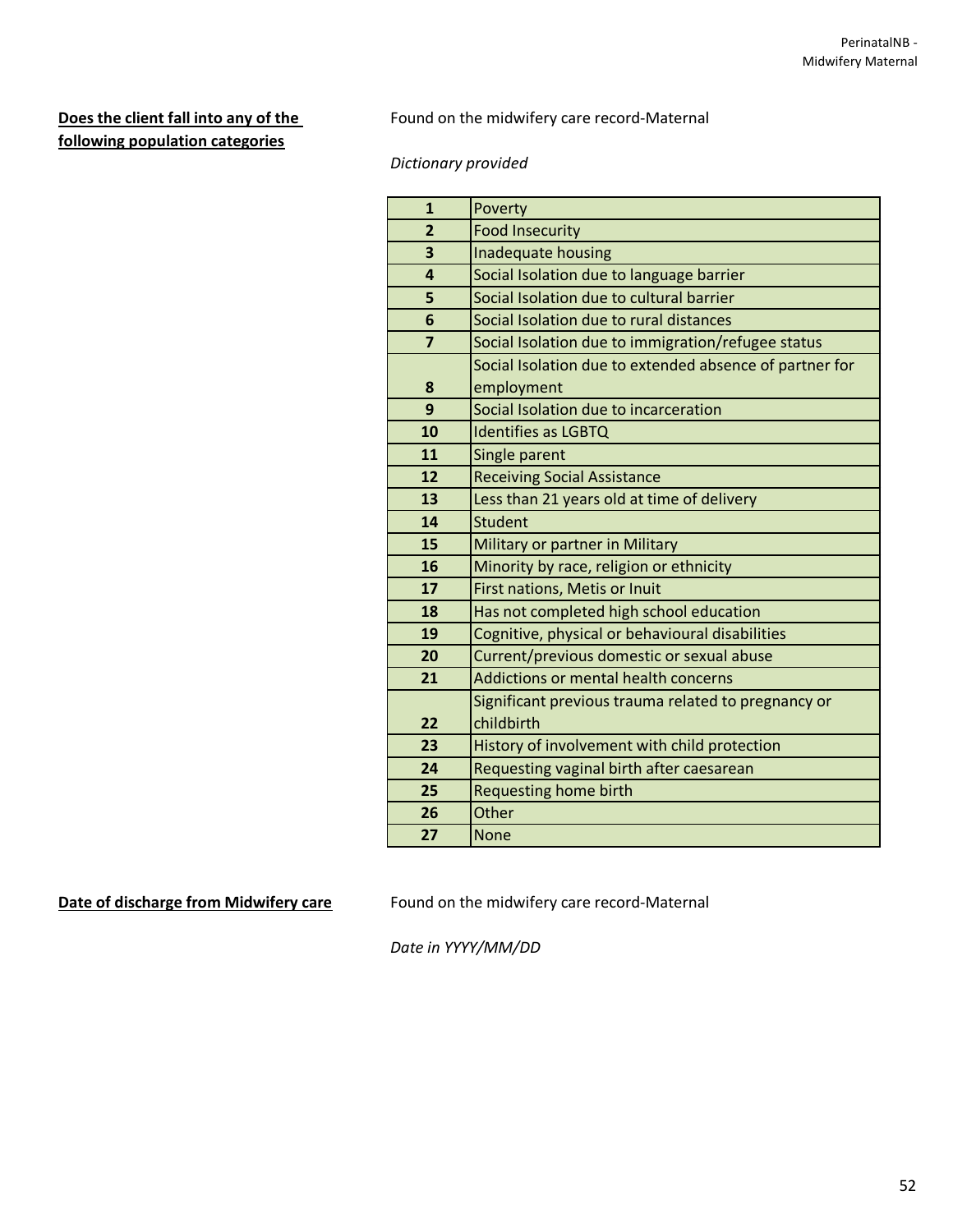# **Midwifery Care Record-Infant**

# **For all home and hospital births**

*If baby was born in hospital, start on question 5 (Feeding from birth to discharge from Midwifery services)*

**Skin to Skin Found on the midwifery care record-Maternal** 

*Dictionary provided*

|              | Yes |
|--------------|-----|
| $\mathbf{Z}$ | No  |

**First feeding after birth Found on the midwifery care record-Infant** 

## *Dictionary Provided*

| <b>IBreast milk</b>             |
|---------------------------------|
| Infant formula                  |
| Infant not fed in this facility |

# **\*If newborn not fed in home(transferred to hospital or neonatal death do not answer questions 3 and 4)**

# **following medical conditions?**

**Did the infant experience any of the** Found on the midwifery care record-Infant

*Dictionary provided*

|      | Yes |
|------|-----|
| N, 2 | No  |

**\*In 3m only "Yes" or "No" option**

# **following medical conditions?**

**Did the mother experience any of the Separat** Found on the midwifery care record-Infant

*Dictionary provided*

|      | Yes |
|------|-----|
| N, 2 | INo |

**\*In 3m only "Yes" or "No" option**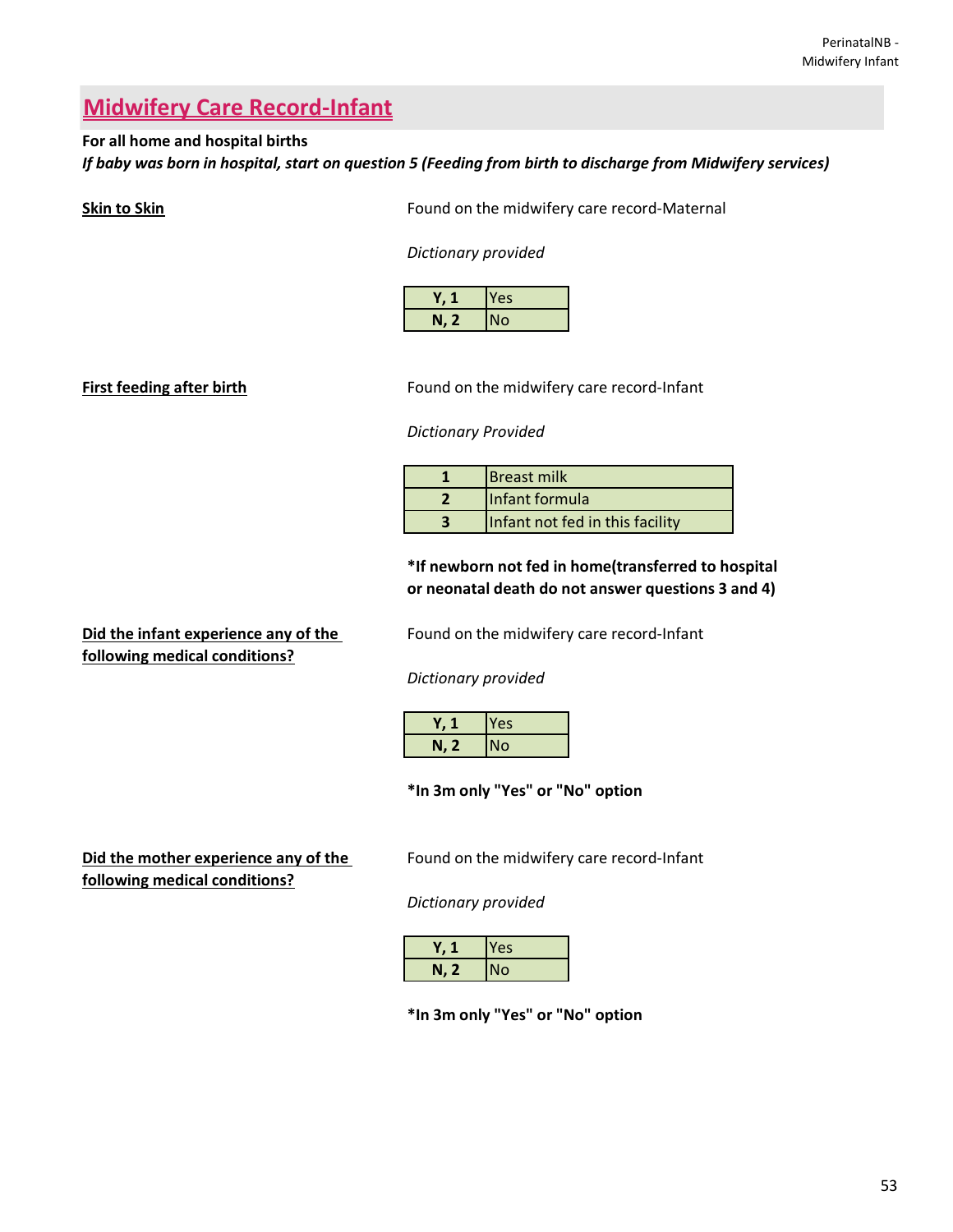# **from Midwifery services**

**Feeding from birth to discharge** Found on the midwifery care record-Infant

# *Dictionary Provided*

| <b>Breast milk</b>              |
|---------------------------------|
| Infant formula                  |
| Infant not fed in this facility |

**Indication for Supplementation** Found on the midwifery care record-Infant

*Dictionary Provided*

| 1              | Birth weight less than 1500g                    |
|----------------|-------------------------------------------------|
| $\overline{2}$ | Gestational age less than 32 weeks              |
|                | Hypoglycemia due to impaired metabolic          |
| з              | adaptation or increased glucose demand          |
|                | Significant weight loss in presence of clinical |
| 4              | indications                                     |
| 5              | Clinical indication of insufficient milk intake |
| 6              | Metabolic disorder                              |
| 7              | <b>Maternal severe illness</b>                  |
| 8              | Herpes simplex virus 1-lesions on the breast    |
| 9              | <b>Maternal medications</b>                     |
| 10             | <b>Breast surgery</b>                           |
| 11             | <b>Maternal choice</b>                          |
| 12             | Other                                           |
|                |                                                 |

# **Transfer of Care to another primary provider** Found on the midwifery care record-Infant

(during infants first six weeks of life)

*Dictionary provided*

| wь   | <b>Yes</b> |
|------|------------|
| N, 2 | <b>No</b>  |

# **Consultation with another care provider** Found on the midwifery care record-Infant

(during infants first six weeks of life)

*Dictionary provided*

| -71  | Yes       |
|------|-----------|
| N, 2 | <b>No</b> |

**Discharge date from Midwifery care** Found on the midwifery care record-Infant

*Date in YYYY/MM/DD*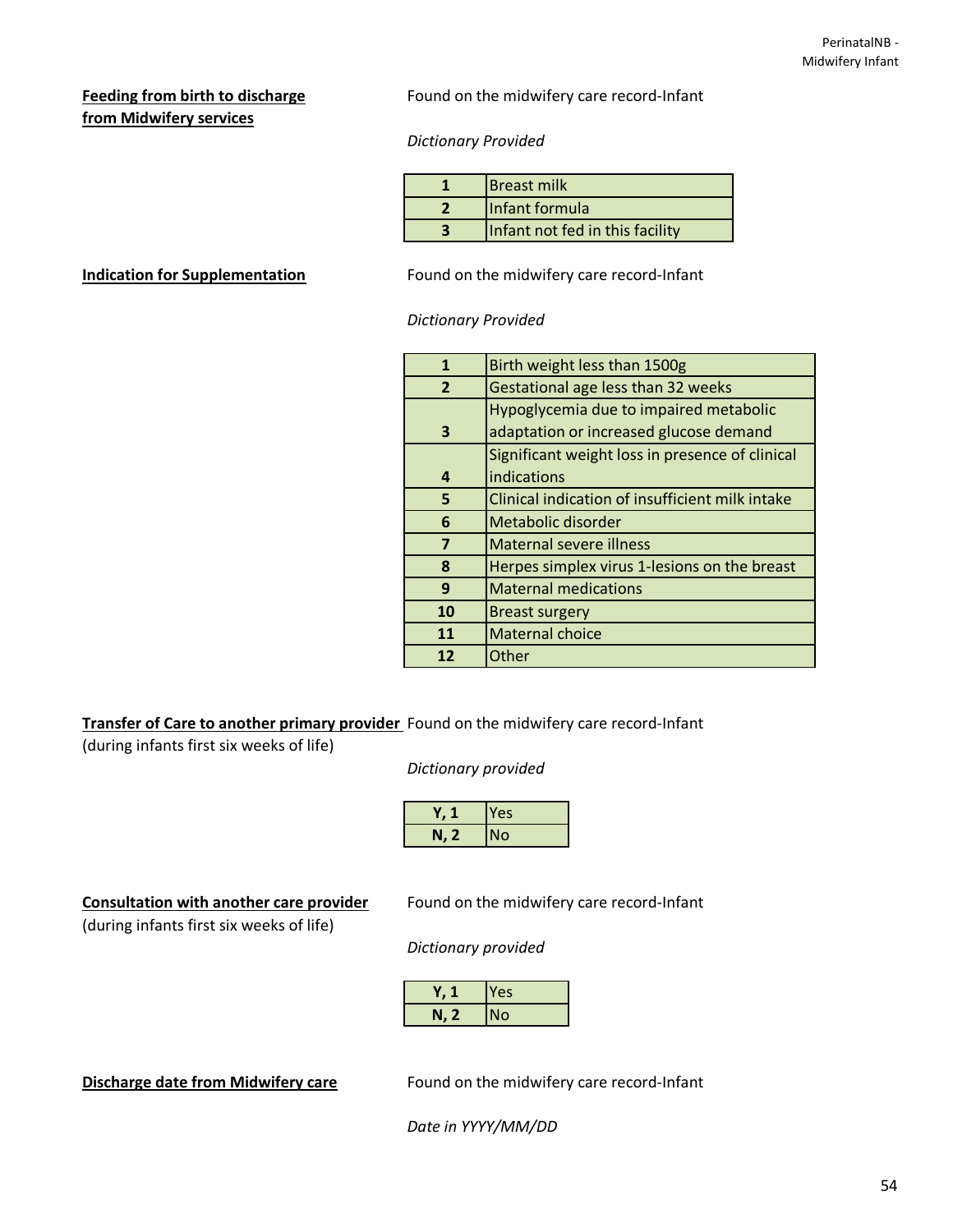# **MATERNAL AND NEWBORN DIAGNOSTIC AND INTERVENTION CODES**

Please refer to the ICD-10-CA/CCI Folio Program for a complete list of approved diagnostic and interventions codes for maternal, newborn and congenital anomaly coding.

For further coding and abstracting instructions and mandatory data collection , please refer to the Canadian Coding Standards v2018, the Discharge Abstract Database manual (DAD) as well as any coding/abstracting instructions given by Department of Health.

# **ICD-10-CA Chapters**

Chapter XVII - Congenital malformations, deformations and chromosomal abnormalities (Q00-Q99) Chapter XVI - Certain conditions originating in the perinatal period (P00-P96) Chapter XV - Pregnancy, childbirth and the puerperium (O00-O99)

# **CCI Sections**

Section 5 - Obstetrical and Fetal Interventions

# **CONTACT INFORMATION**

For any Feedback, comments or questions regarding any section of the NB Perinatal Health Program coding manual, please contact : **Sarah Mallais**, *CHIM/CGIS*, Informatics Coordinator for PerinatalNB Phone : **506-870-2454** Email : **sarah.mallais@horizonnb.ca**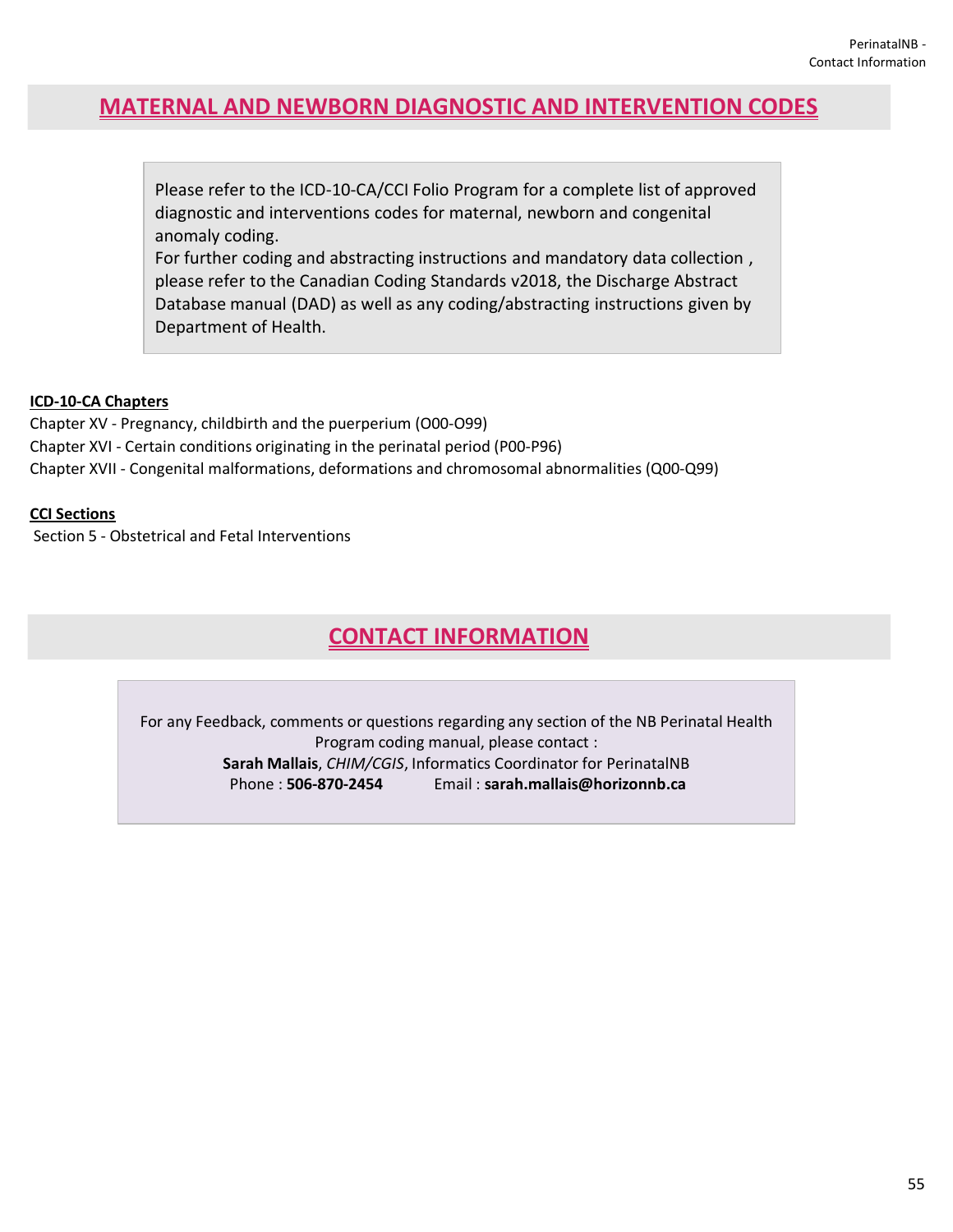# **Appendix A - List of field changes and modifications**

**Reproductive Chapter**

No changes to report

**Mother's Information Chapter**

- \*Mother's ethnicity field
- \*Mother's/father's education level
- \*Father's Work Status
- \*Pre-pregnancy Marijuana use
- \*Pregnancy Marijuana Use
- \*Pregnancy Marijuana Intake
- \*Substance field
- \*Folic acid dosage
- \*Folic Acid date available-removed
- \*Folic acid start date-removed
- \*Method of Conception
- \*Pregnancy on contraceptive

# **Previous OBS History Chapter**

- \*Last delivery date field-removed
- \*Last delivery date unknown-removed
- \*Last abortion date available-removed
- \*Last abortion date -removed
- \*Last menstrual data available-removed
- \*Last menstrual period date-removed
- \*Group B strep results field
- \*Breastfeeding education field

# **Labour and Delivery Chapter**

- \*Type of Labour field
- \*ARM (to induce)-Removed
- \*Spontaneous field-Removed
- \*Induced field-Removed
- \*Blood transfusions field- Removed
- \*Indication for Caesarean field
- \*VBAC eligibility field
- \*PROM field

# **Neonate Chapter**

- \*Neonatal classifications field-Removed
- \*Presentation of Fetus
- \*Gestational age field
- \*Head circumference field
- \*Birth length field
- \*Admission to SCU field